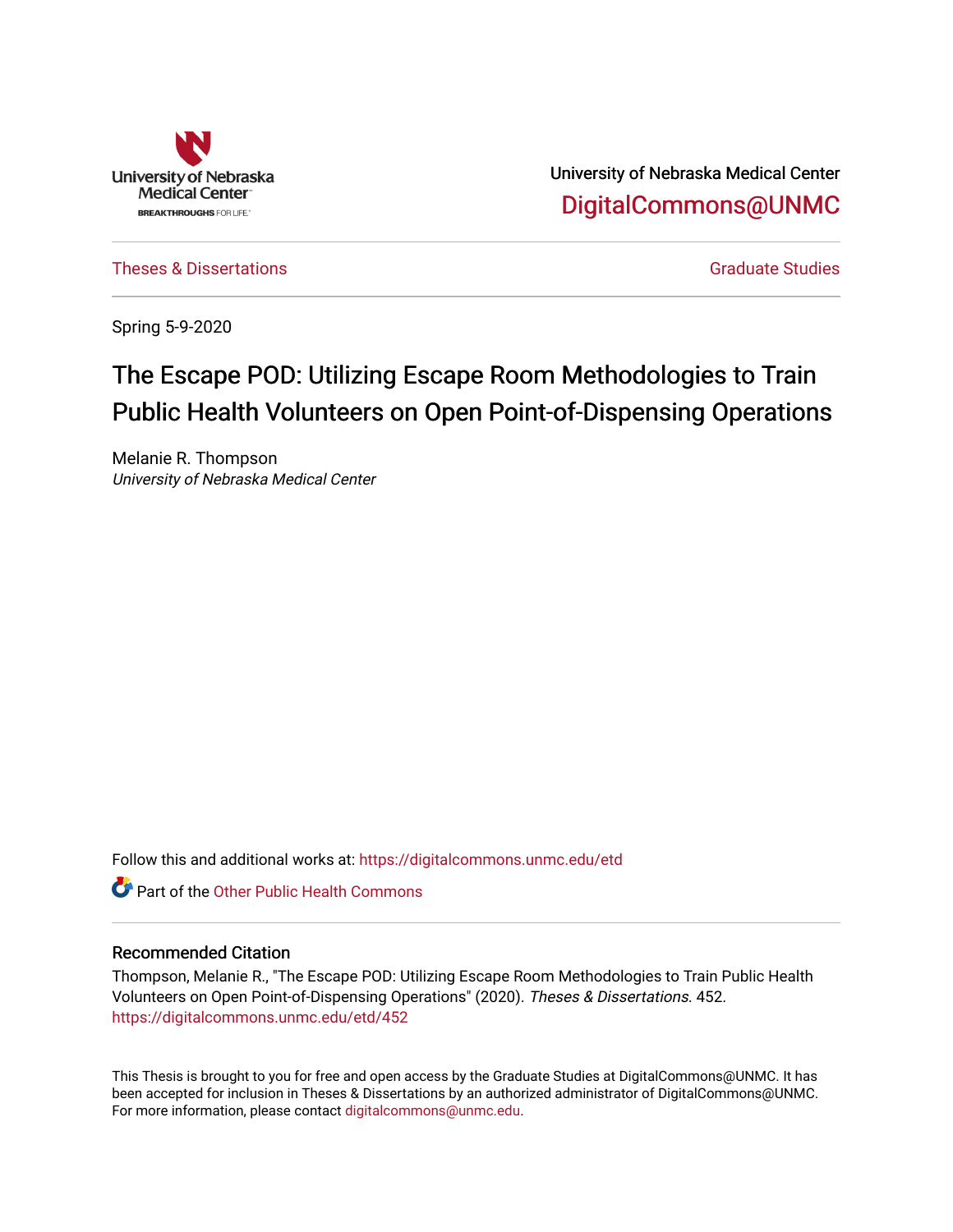## **The Escape POD: Utilizing Escape Room Methodologies to Train Public Health Volunteers on Open Point-of-Dispensing Operations**

by

**Melanie Thompson**

A THESIS

Presented to the Faculty of

the University of Nebraska Graduate College

in Partial Fulfillment of the Requirements

for the Degree of Master of Science

Public Health Emergency Preparedness Graduate Program

Under the Supervision of Professor Sharon Meaker-Medcalf

University of Nebraska Medical Center Omaha, Nebraska

May, 2020

Advisory Committee

Keith Hansen, MBA

Sharon Meaker-Medcalf, PhD COL. Ted Cieslak, MD, FAAP, FIDSA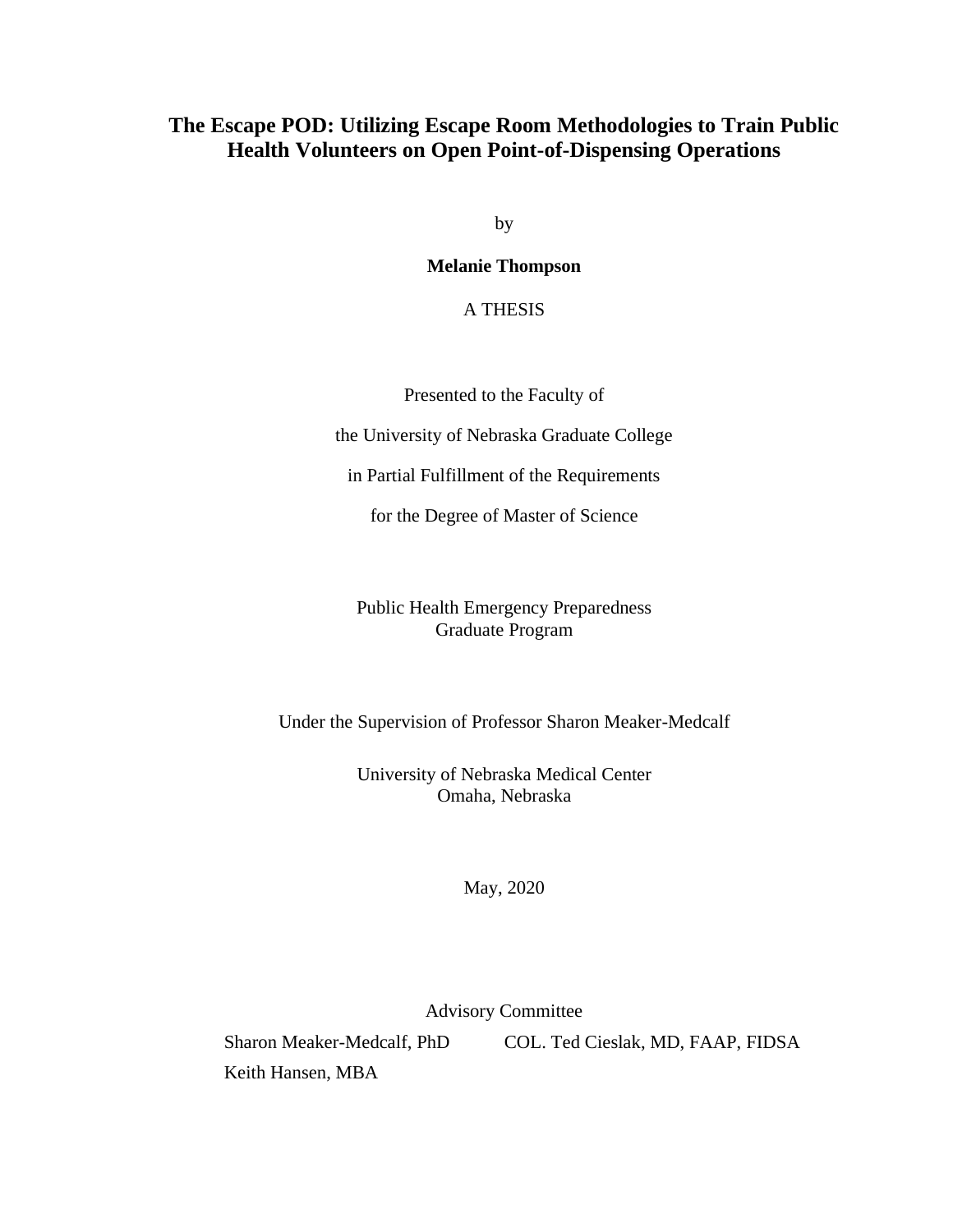#### ACKNOWLEDGEMENTS

I would like to give my utmost thanks to my advisor and mentor, Dr. Sharon Meaker-Medcalf. Without her assistance, this idea would have languished forever in the recesses of my mind or would have merely been implemented in the context of local public health training without the credibility that this thesis lends to it.

Next, I would like to thank the management and staff at Elkhorn Logan Valley Public Health Department. They have realized that training our volunteers is paramount in making public health emergency preparedness and response a success in northeast Nebraska.

Lisa Walters allowed me to utilize her University of Nebraska Medical Center nursing students as a focus group for this study. Without the help of these students, the Escape POD training that was given to the volunteers and public would have had issues that would have detracted from their experience. To Lisa and those students: I will be forever grateful for your valuable input in this process.

The Nebraska local health department Emergency Response Coordinators (ERCs) also had input into this study, but in particular, major support was given from Heidi Hostert, Kim Schultz and Jennifer Ankerstjerne who all drove some distance to attend an Escape POD training event and who have also committed to allowing this training to occur in their health districts.

Finally, my family has given up many evenings and weekends to allow me to complete my degree and this thesis. Your encouragement and support helped me through all the moments when I thought it was time to give up. Thank you for pulling me through.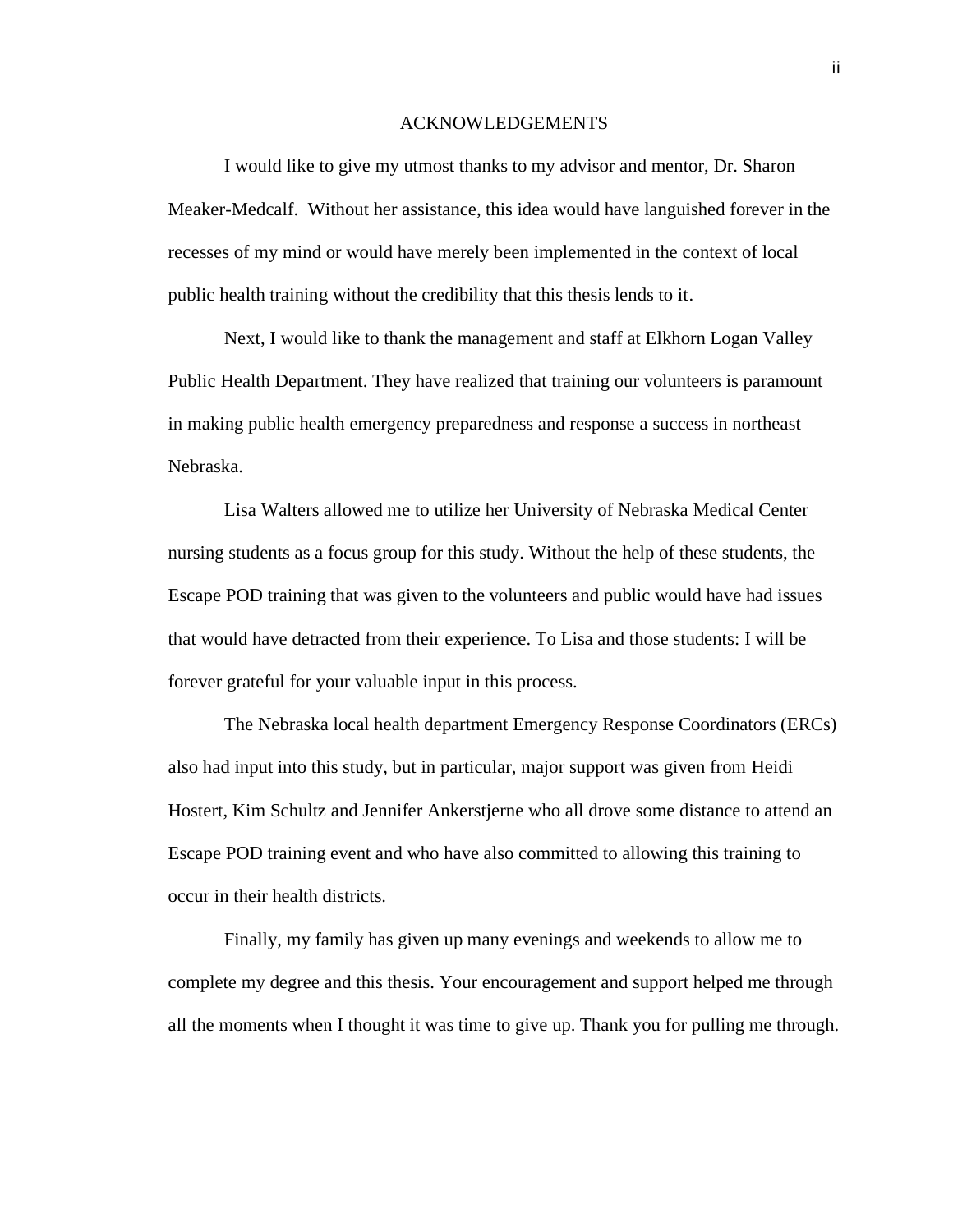# **THE ESCAPEPOD: UTILIZING ESCAPE ROOM METHODOLOGIES TO TRAIN PUBLIC HEALTH VOLUNTEERS ON OPEN POINT-OF-DISPENSING OPERATIONS**

Melanie R. Thompson, M.S.

University of Nebraska Medical Center, M.S., 2020

Advisor: Sharon Meaker-Medcalf, PhD

Mobilizing Points-of-Dispensing (PODs) during a mass dispensing of medication event at a local health department will require a large amount of personnel, both staff and volunteers. Training the volunteers prior to this type of event is ideal to ensure that POD operations flow quickly and properly. This project aimed to create an affordable and fun training that engaged volunteers and other interested stakeholders while increasing their knowledge of POD operations. Methodologies used in commercial escape rooms were employed in this training to enhance the participants' understanding of POD operations. Participants to worked in groups to solve puzzles and challenges in a hands-on atmosphere. The results of this study showed that though a didactic, lecture-type presentation is very efficient at conveying information, adding a hands-on portion to the training encourages engagement for the students. This study can help drive future trainings for local public health departments to include fun, hands-on methods like the escape room concept to further advance the engagement and knowledge of their POD volunteers.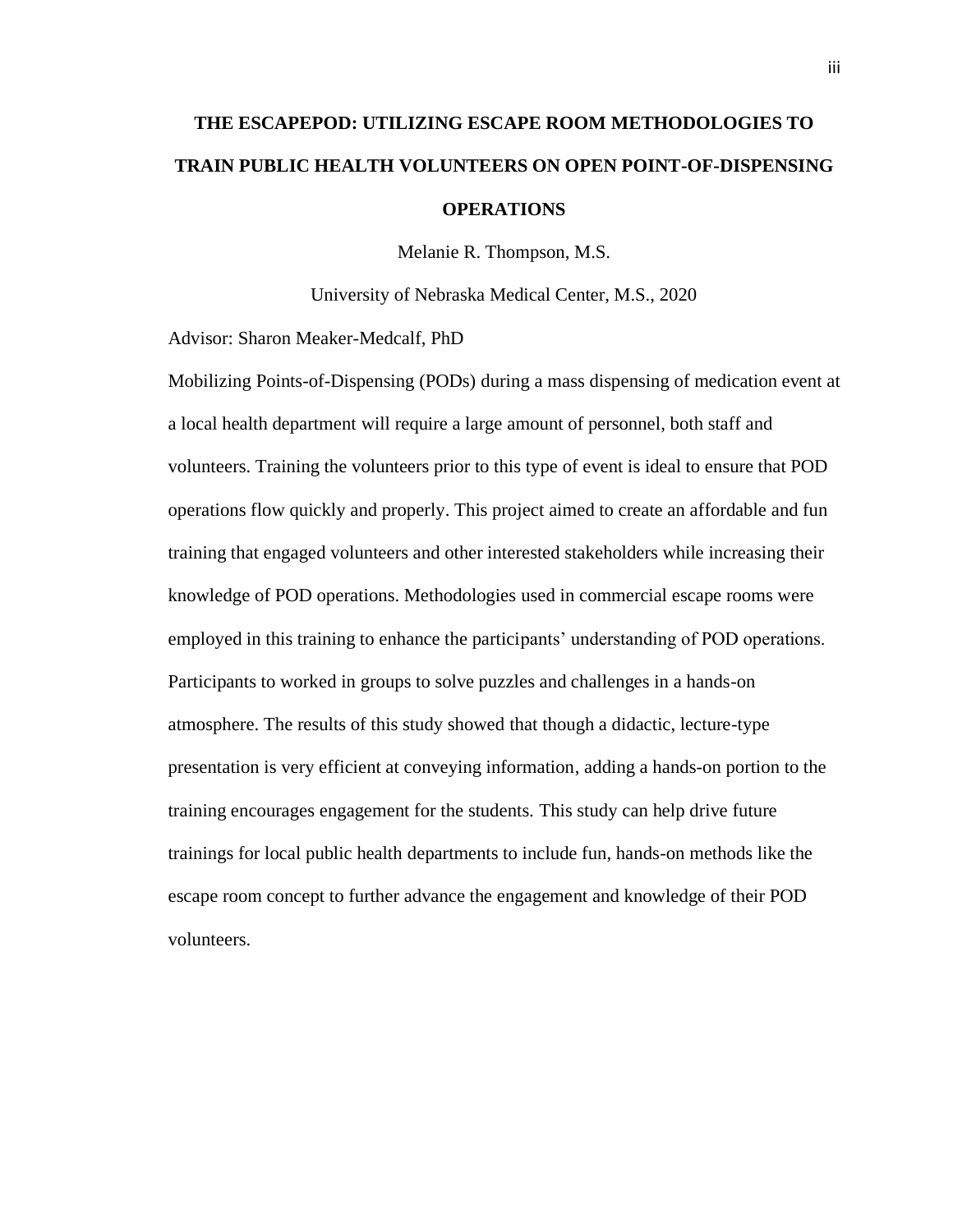## **TABLE OF CONTENTS**

|                           | $\overline{7}$ |
|---------------------------|----------------|
|                           | 8              |
|                           | 9              |
|                           | 10             |
|                           | 10             |
|                           |                |
|                           | 11             |
| Limitations               | 11             |
| <b>CHAPTER 2: METHODS</b> |                |
|                           | 13             |
|                           | 19             |
|                           | 20             |
|                           |                |
|                           |                |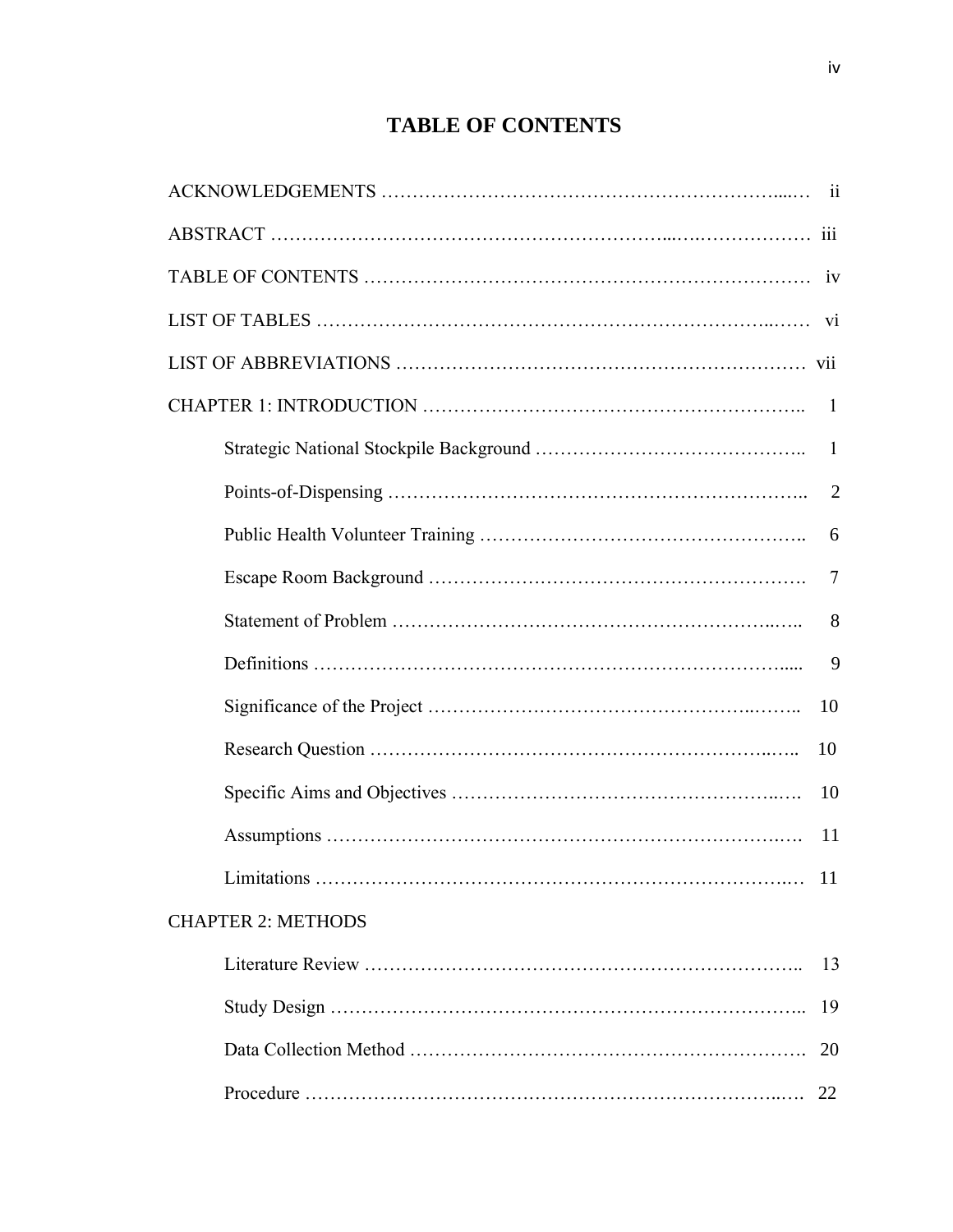| <b>CHAPTER 3: RESULTS</b>     |    |
|-------------------------------|----|
|                               | 29 |
|                               | 31 |
|                               | 34 |
| <b>CHAPTER 4: DISCUSSION</b>  |    |
|                               | 41 |
|                               | 42 |
|                               | 42 |
|                               | 43 |
| <b>APPENDIX A: TEST</b>       |    |
|                               |    |
| <b>APPENDIX B: EVALUATION</b> |    |
|                               | 48 |
|                               |    |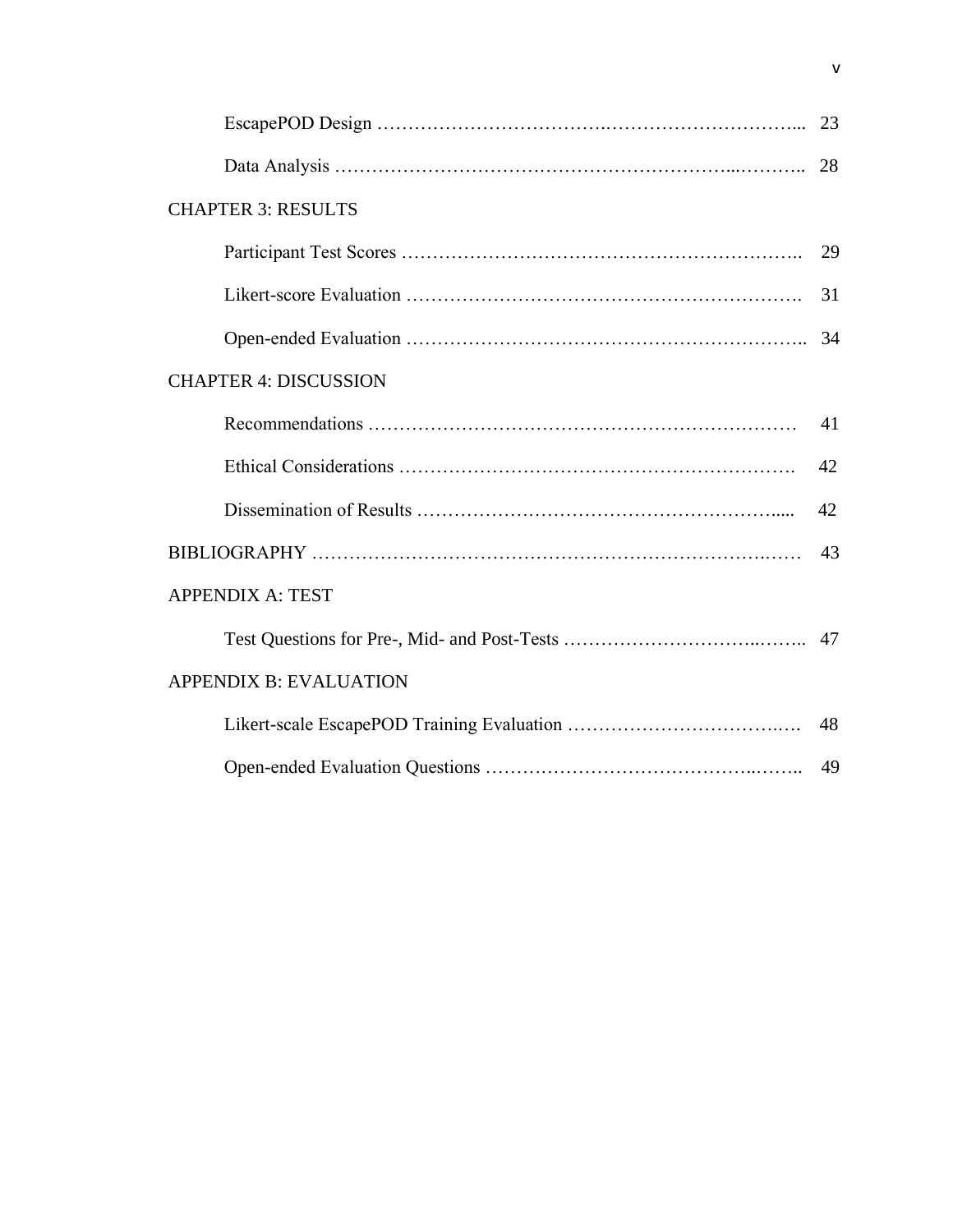## **LIST OF TABLES**

| 35 |
|----|
| 35 |
| 36 |
| 36 |
| 36 |
| 37 |
| 37 |
|    |
|    |
|    |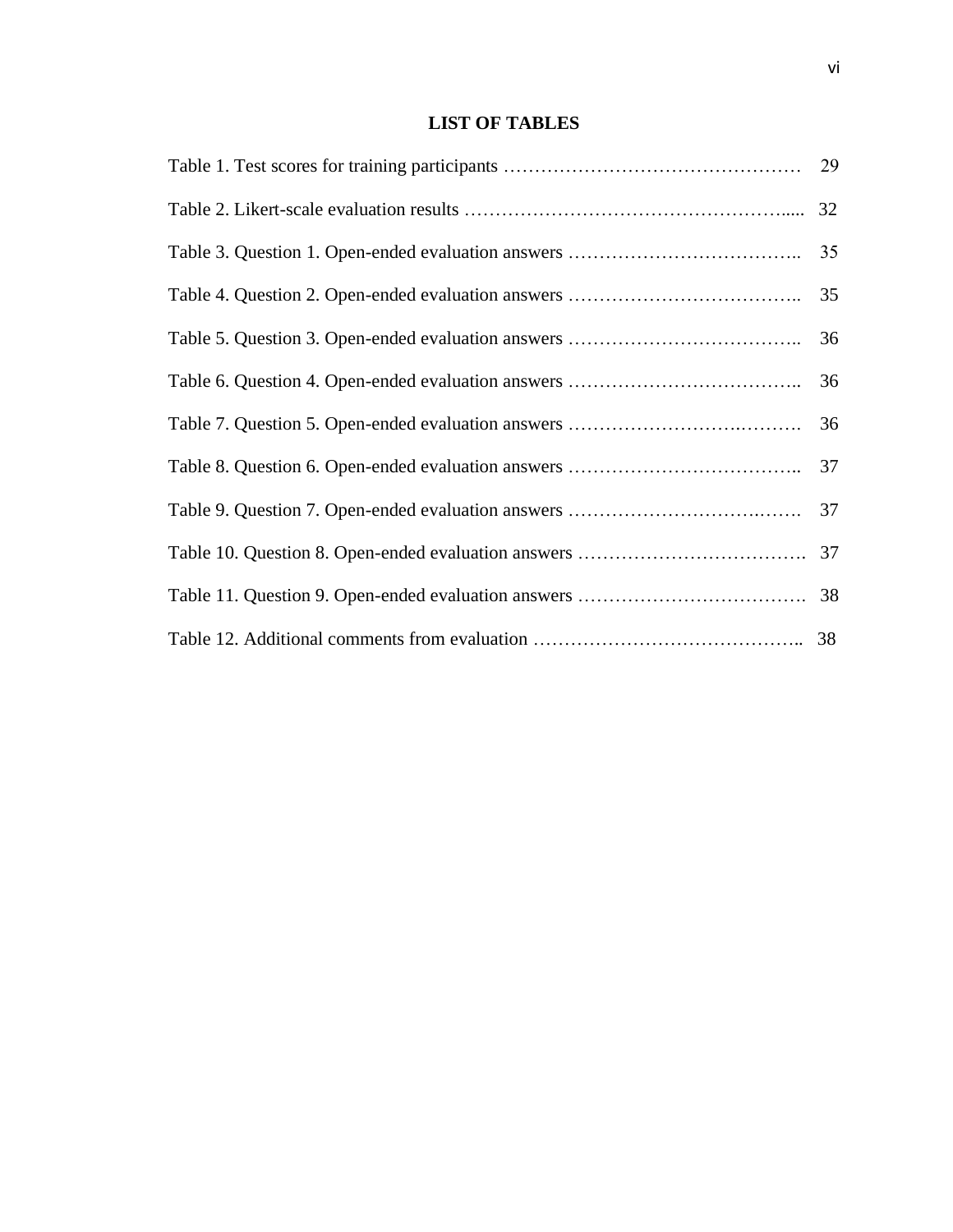## **LIST OF ABBREVIATIONS**

| <b>ASPR</b>   | <b>Assistant Secretary of Preparedness and Response</b> |
|---------------|---------------------------------------------------------|
| <b>CDC</b>    | <b>Centers for Disease Control</b>                      |
| <b>ELVPHD</b> | Elkhorn Logan Valley Public Health Department           |
| <b>EOC</b>    | <b>Emergency Operations Center</b>                      |
| <b>FDA</b>    | Food and Drug Administration                            |
| <b>MCM</b>    | <b>Medical Countermeasures</b>                          |
| <b>NECC</b>   | <b>Northeast Community College</b>                      |
| <b>PHEP</b>   | <b>Public Health Emergency Preparedness</b>             |
| POD           | Point-of-Dispensing                                     |
| <b>SNS</b>    | <b>Strategic National Stockpile</b>                     |
| <b>UNMC</b>   | University of Nebraska Medical Center                   |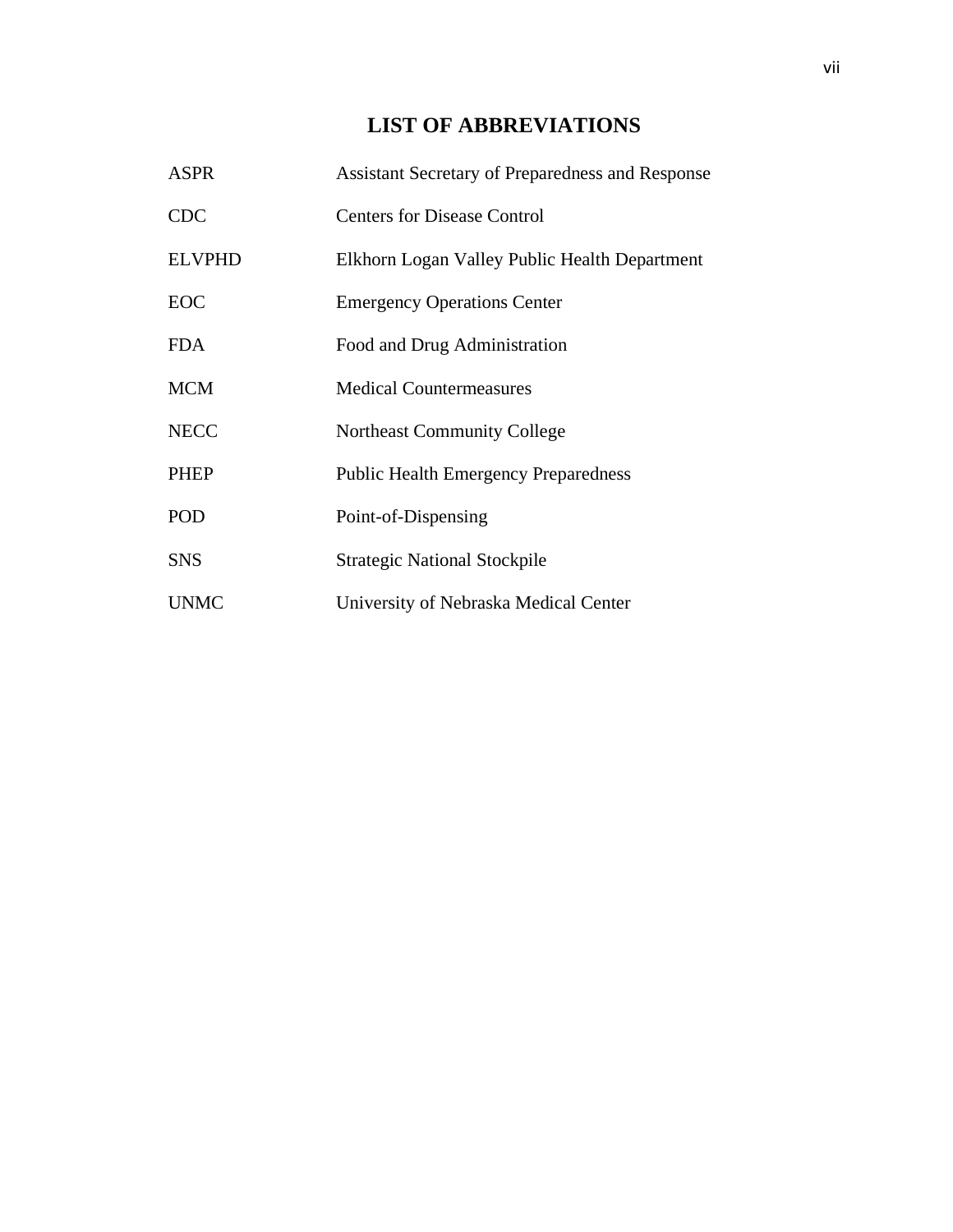#### **CHAPTER 1: INTRODUCTION**

#### **Strategic National Stockpile Background**

The Federal government has recognized that there are situations when local governments may need assistance when responding to catastrophic public health threats. To that end, the Office of the Assistant Secretary for Preparedness and Response (ASPR) maintains what is known as the Strategic National Stockpile, or SNS, a repository for antibiotics, antivirals, vaccines, antidotes, antitoxins and other medical supplies that could be necessary in a widespread response to a disaster or emergency (Office of the Assistant Secretary for Preparedness and Response, 2018). The SNS began as the National Pharmaceutical Stockpile in 1999. Its purpose was to provide large quantities of essential medical supplies to states, counties and communities within 12 hours of a decision to deploy the federal national stockpile. Eventually, the National Pharmaceutical Stockpile was renamed the Strategic National Stockpile (Association of State and Territorial Health Officials, 2019).

In Nebraska, if a disease outbreak or bioterrorist event overwhelms local resources and response capabilities, the local health departments can notify their local emergency manager of the situation. The emergency manager can in turn ask the governor of the state to request deployment of SNS assets to the local health district. The SNS resources are stored in secured warehouses across the United States so that these assets can arrive at the local health districts in a timely manner. One of the aspects of the SNS is that the medications in the stockpile can be authorized under the FDA's Emergency Use Authorization authority. This allows medication that has not been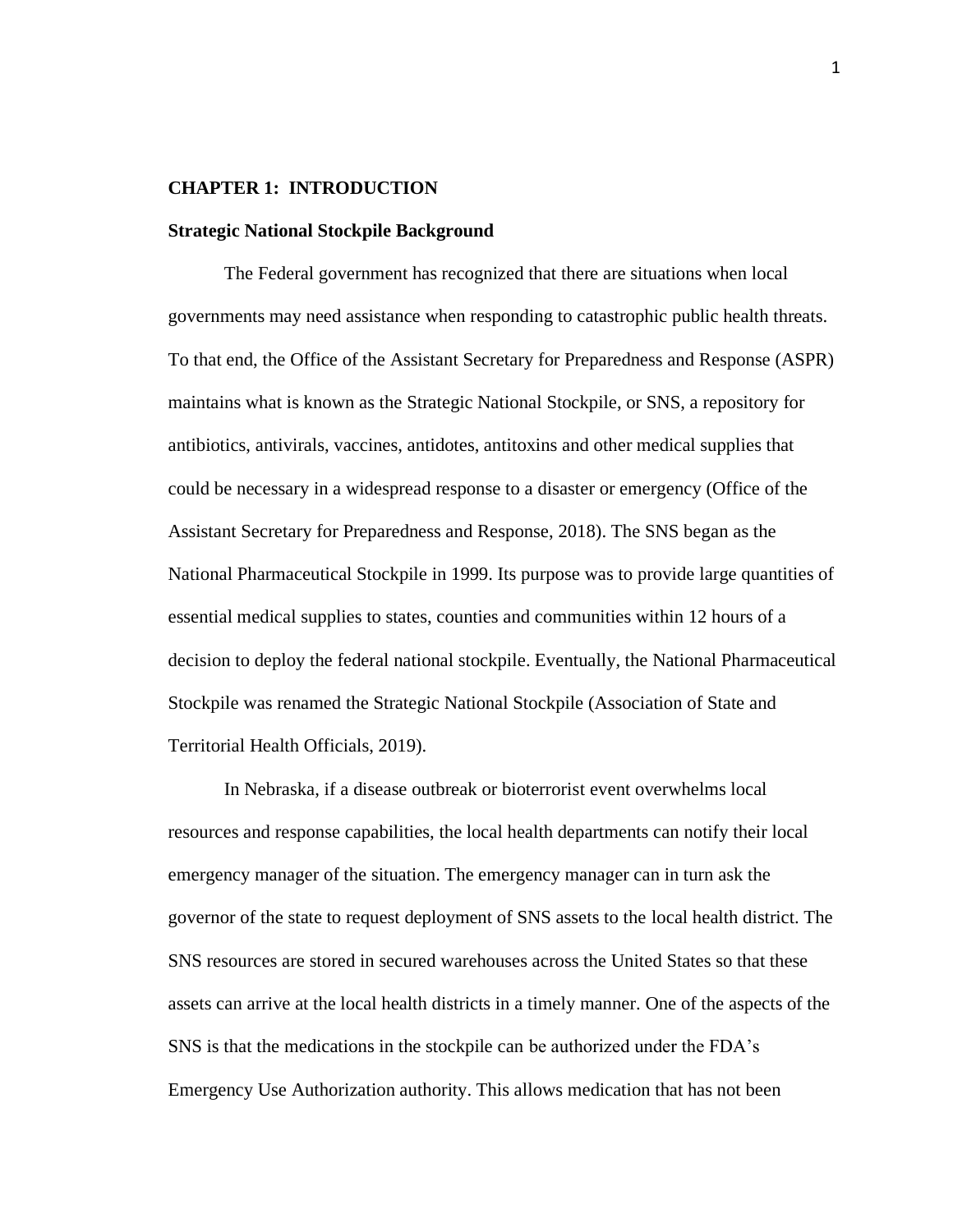approved to be utilized in an emergency, or for approved medications to be utilized in unapproved ways to treat the public if elements of the Federal Food, Drug and Cosmetics Act are met (Association of State and Territorial Health Officials, 2019).

Local public health departments throughout the United States are responsible for providing prophylactic medication from the SNS to the public in the case of disease outbreaks or bioterrorist events (Association of State and Territorial Health Officials, 2019). This type of mass dispensing of medication operation would require a vast amount of manpower to operate efficiently and in the time-bound manner that is required to provide prophylaxis in these types of emergency situations. The goal of dispensing the SNS resources is to provide the medications to all of the public in a local health district within 48 hours of deployment of the SNS assets. The local health departments are required by the United States Department of Health and Human Services to have plans in place to dispense this medication (U.S. Department of Health and Human Services, 2019).

#### **Points-of-Dispensing**

There are two basic types of models used in mass dispensing of medication during a disease outbreak or following a bioterrorist event. These are known as Points-of-Dispensing, or PODs. Open PODs are generally located at community centers, schools or other large, public locations which can be accessed by the public. The public would be directed to go to one of these Open PODs to receive their medical countermeasures (MCMs). The other model is called a Closed POD. These are businesses, agencies or organizations (both public and private) who would dispense the MCMs to their own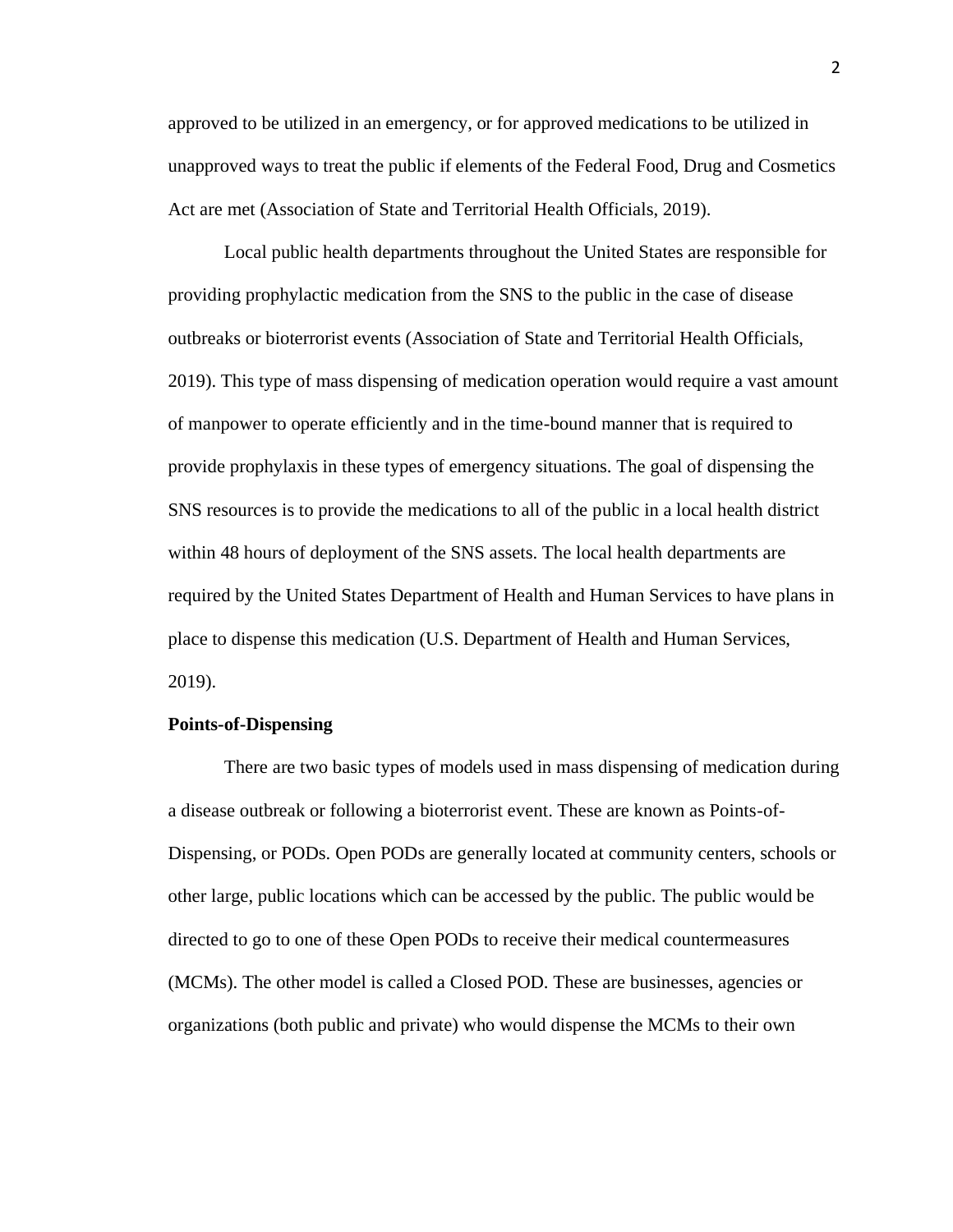populations and staff so that they could continue their operations during this type of situation (Centers for Disease Control, 2018.)

A good design for a POD involves different entrances and exits for the public to help with the flow of people through the building. Since there will also be traffic issues with increased numbers of vehicles coming to the POD, safety and security personnel will need to direct traffic through the POD area and assist with parking. A POD location will also have established entrances and exits that are separate from each other or that can be modified to be separate to help with vehicle congestion. At the Open POD locations, the public would be screened to ensure they are able to take the provided medications and then given the appropriate medications, depending upon the agent in question. Though it seems straightforward, this type of operation is rather complex.

To make an efficient and comprehensive Open POD, specific jobs and positions within the POD would be utilized. A Greeter would meet the public as they come in the door of the POD; this person would triage individuals to determine if they have symptoms of the disease which is being treated and direct them out of the POD and to their healthcare provider. The Greeter would also assist individuals with filling out forms if the individual did not fill out the forms at home prior to coming to the POD. There would be numerous Greeters at a POD, dependent upon the time of day and number of volunteers and staff available.

After going through the Greeting area, the public would be directed to a Screening area. At this point in the POD, the forms would be examined to determine which type of MCM the person should take. If the person has multiple contraindications, it may be that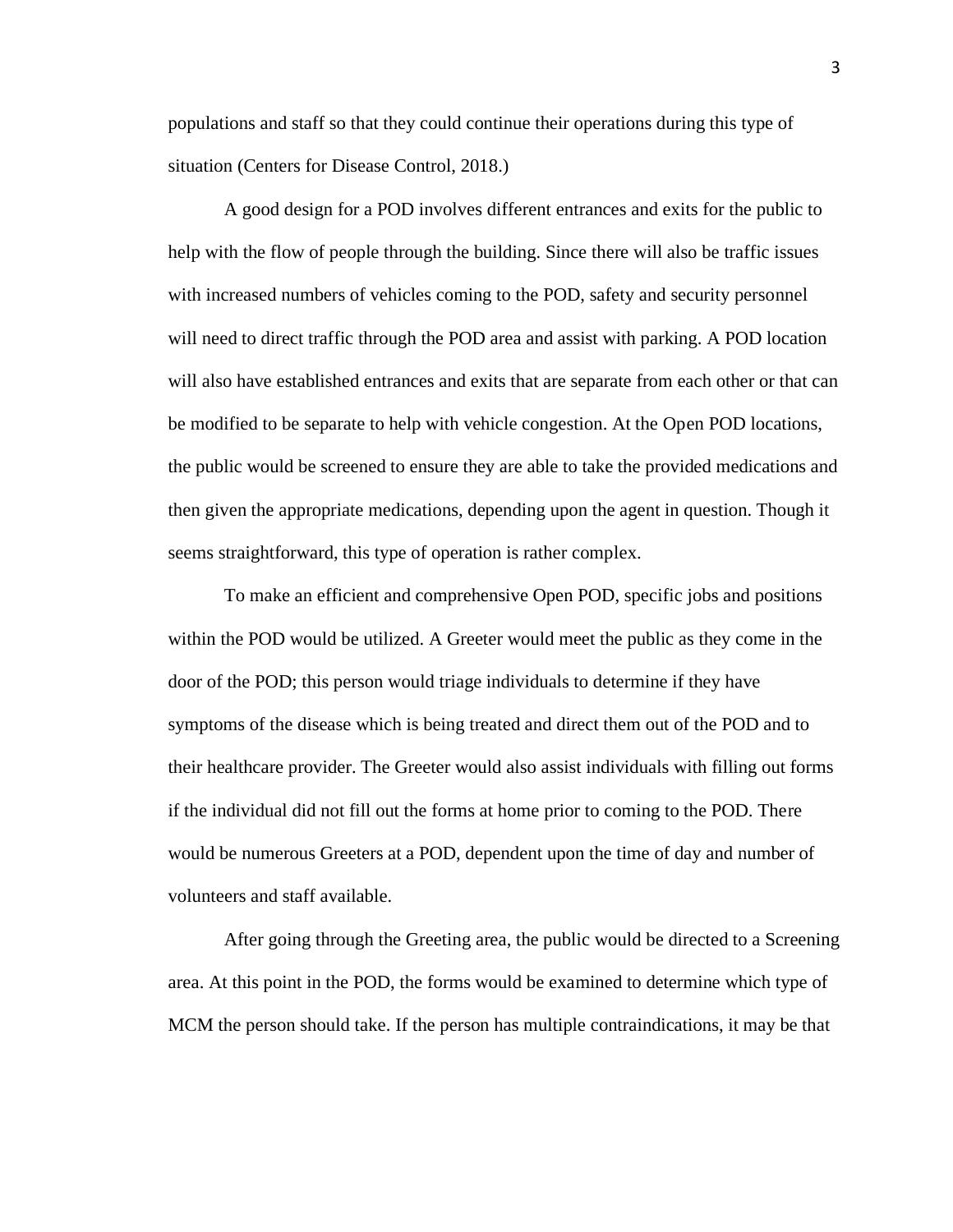the person would be directed to their healthcare provider to get a different medication than what is available at the POD.

After Screening, the person would then proceed to Dispensing. At this station, the person would receive the appropriate MCM and be given information about the medication and what to do if there is an adverse reaction to that medication. Final information would be given to the participants in the POD and their questions answered by POD personnel as they exit the facility.

In addition to personnel in the Greeting, Screening and Dispensing areas and those individuals engaged in the security of the operation, it would be necessary to maintain runners to resupply the stations, help move lines along and ensure that the station workers did not need additional assistance. There would be a first aid area to help with any emergent events, either related to the symptoms that could surface from exposure to the agent involved or other event, such as an injury or health emergency that could occur during POD operations.

The health of the POD workers is always a priority; to that end, it will be necessary to have personnel who can help the workers maintain their health while operating at the PODs. Food workers will help serve food and maintain the hygiene in the eating and break areas. Facility workers will help ensure that that trash is removed from the POD areas, maintain restroom supplies and cleanliness and assist POD workers with internet and other communication issues within the POD.

Local public health departments follow the National Incident Management System (NIMS) when managing these types of incidents (Department of Homeland Security, 2019.) In addition to the Public Health Emergency Operations Center (EOC)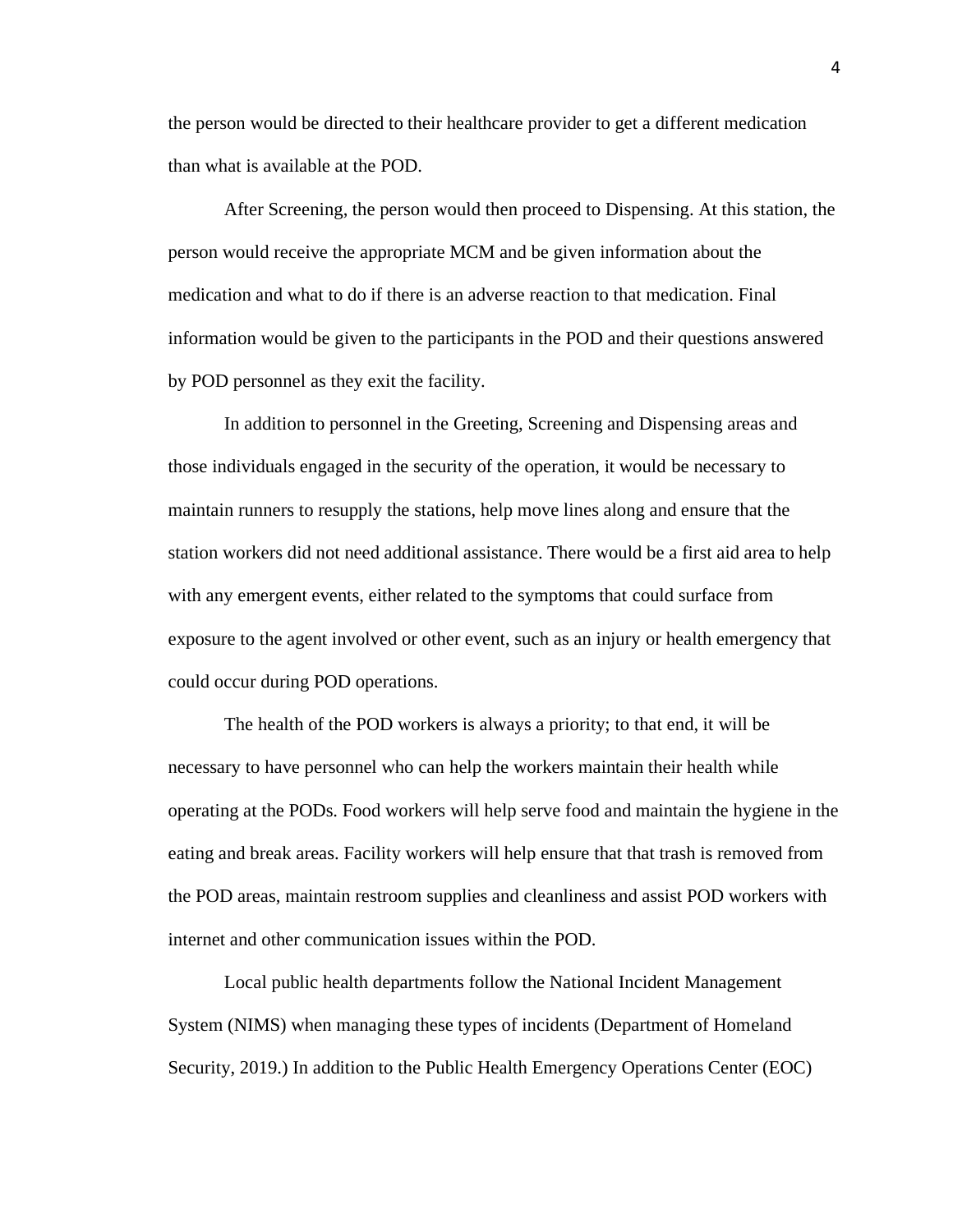personnel (Incident Commander, Safety Officer, Public Information Officer, Liaison, Chief Medical Officer, Operations Chief, Planning Chief, Logistics Chief and Finance Chief), there will also be Incident Management on site during POD operations. Each POD will have a POD Manager, a POD Planning Chief, a POD Logistics Chief and a Medical Liaison who will all communicate directly with the Public Health EOC personnel. This will ensure that the communications and requests from the POD are directed to the proper individual in the Public Health EOC. All of these positions mentioned will need to be filled for each POD location. Since the PODs would need to operate concurrently during an MCM response, a large number of trained volunteers would be necessary to run the Open PODs.

For POD operations, the volunteers who would operate the Open PODs for Elkhorn Logan Valley Public Health District, city and county employees, along with interested stakeholders from the public are the planned individuals who will work in the PODs. Within the ELVPHD service area, there are 17 towns. In August 2019, Nebraska participated in the Crimson Contagion exercise; as part of this exercise, all health departments needed to provide the number of city and county employees in their districts to the State of Nebraska. The combined number of county and city employees in the ELVPHD district is approximately 2000 employees. These individuals have daily jobs that may prohibit their participation in POD operations, but likely some of them would be able to serve in some capacity at a POD. It is imperative that these individuals and any public health volunteers know how a POD operates and know the intricacies of the positions that are required to make the POD function at a high level.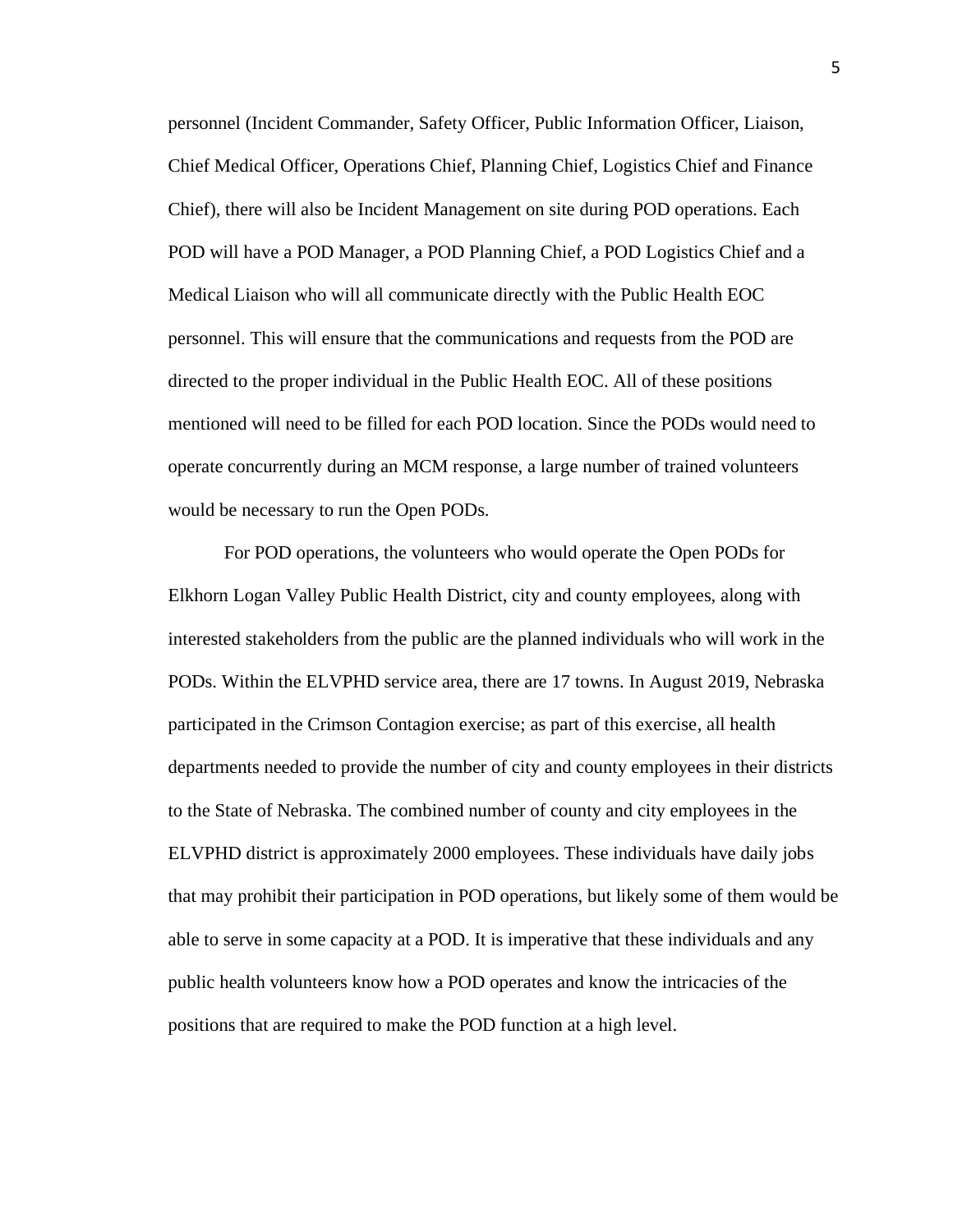To train personnel in these POD positions, health departments rely on both Justin-Time training and pre-event training. Just-in-Time training occurs immediately following a situation or event when members of the public show up at the POD wanting to volunteer their time and expertise to make the POD operate. When people show up at a POD or a disaster site at the time of the disaster with no pre-training, they are considered spontaneous volunteers. These individuals are necessary and useful to the operation, but the Just-in-Time training for these individuals is done quickly and superficially as volunteers arrive at the PODs.

#### **Public Health Volunteer Training**

It is far more desirable to train POD volunteers before a disaster or event requiring mass prophylaxis occurs. When dealing with volunteers, however, it can be difficult to entice them to give their time to come to training. Many of the local health department emergency operations fall under the Public Health Emergency Preparedness grant, and there are strict guidelines on what can and cannot be charged to this grant (Centers for Disease Control, 2019). One of the requirements of the grant is that food cannot be used as a motivator to get people to come to training; therefore, people participating in public health training have to be internally motivated to attend and participate in this training. To that end, public health departments need to assist the volunteers and others who have an interest in assisting in public health disasters to become motivated to attend training.

One method to motivate public health volunteers and stakeholders to attend training may be to utilize games when conducting volunteer training for POD operations to help engage the participants and make the training fun. The gamification of POD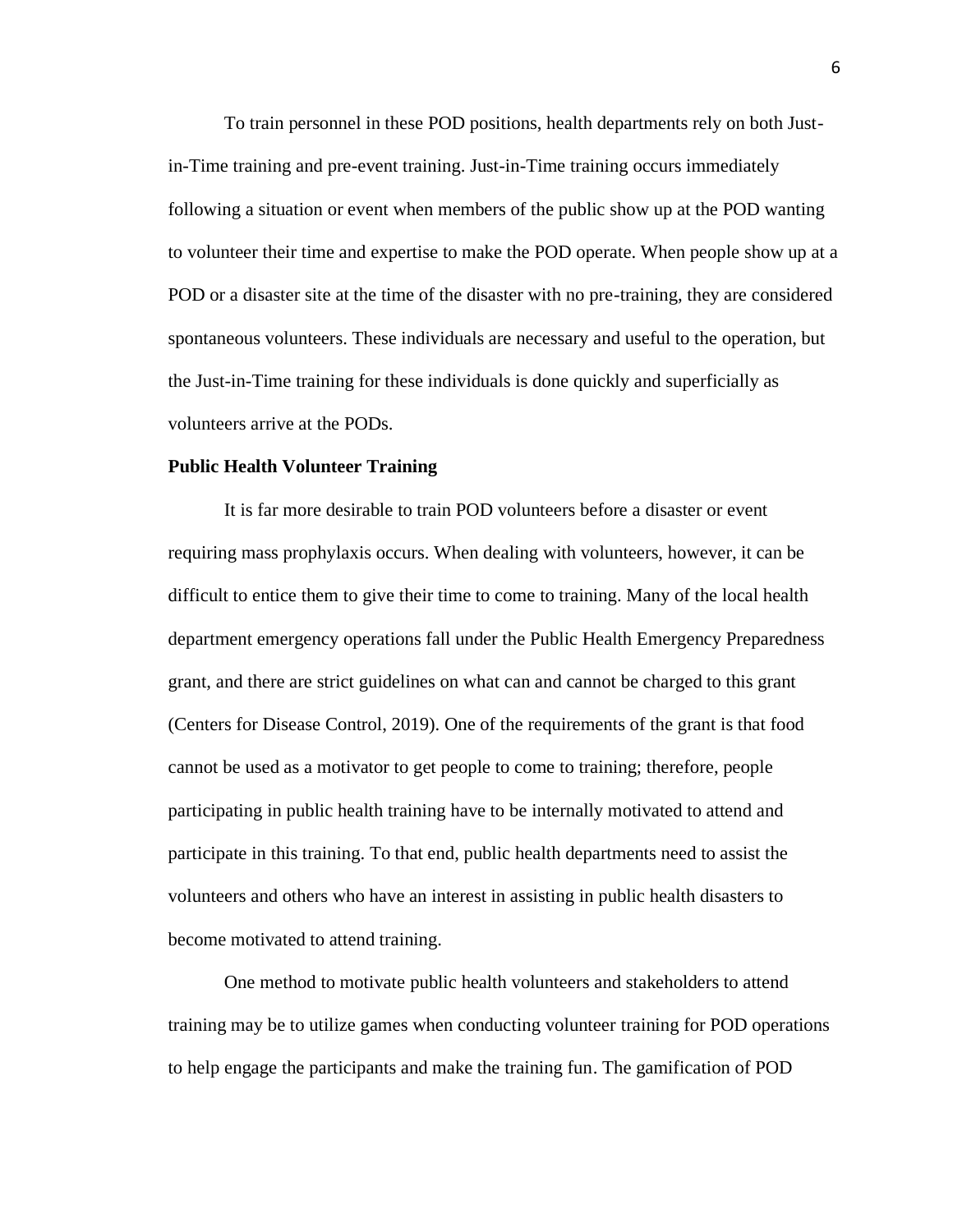training may appeal to a larger group of individuals, enticing them into 'buy-in' of the public health volunteer program. Since training for POD operations follows an ongoing regimen of in-class trainings followed by tabletop and full-scale exercises, creating an initial training that is both fun and effective may help drive more individuals to be a part of local public health emergency response activities.

#### **Escape Room Background**

Serious gaming is being used to some extent in higher education for the purposes of learning, skill acquisition and training. The use of games in the healthcare field is beneficial because there is not a risk to patients during the game—players are able to make mistakes without consequences (Cain and Piascik, 2015). In addition, the use of escape rooms has experienced a broadening interest in the past decade; some volunteers and members of the community may decide to attend the EscapePOD training out of sheer curiosity (Sundsbo, 2019).

Using games may be a way that public health departments can engage people from various walks of life. Since people learn in different ways, it is important that the instructor uses various methods to convey information to an audience. Even though lectures are easy to prepare and can take a minimal amount of time, they can sometimes become a rote way of learning. Many people prefer to use active participation with hands-on activities when learning new materials (Everest College, 2014).

The majority of the EscapePOD training was conducted in the ELVPHD service area; the emergency operations of this local health department fall under the Public Health Emergency Preparedness grant (Centers for Disease Control, 2019). The funding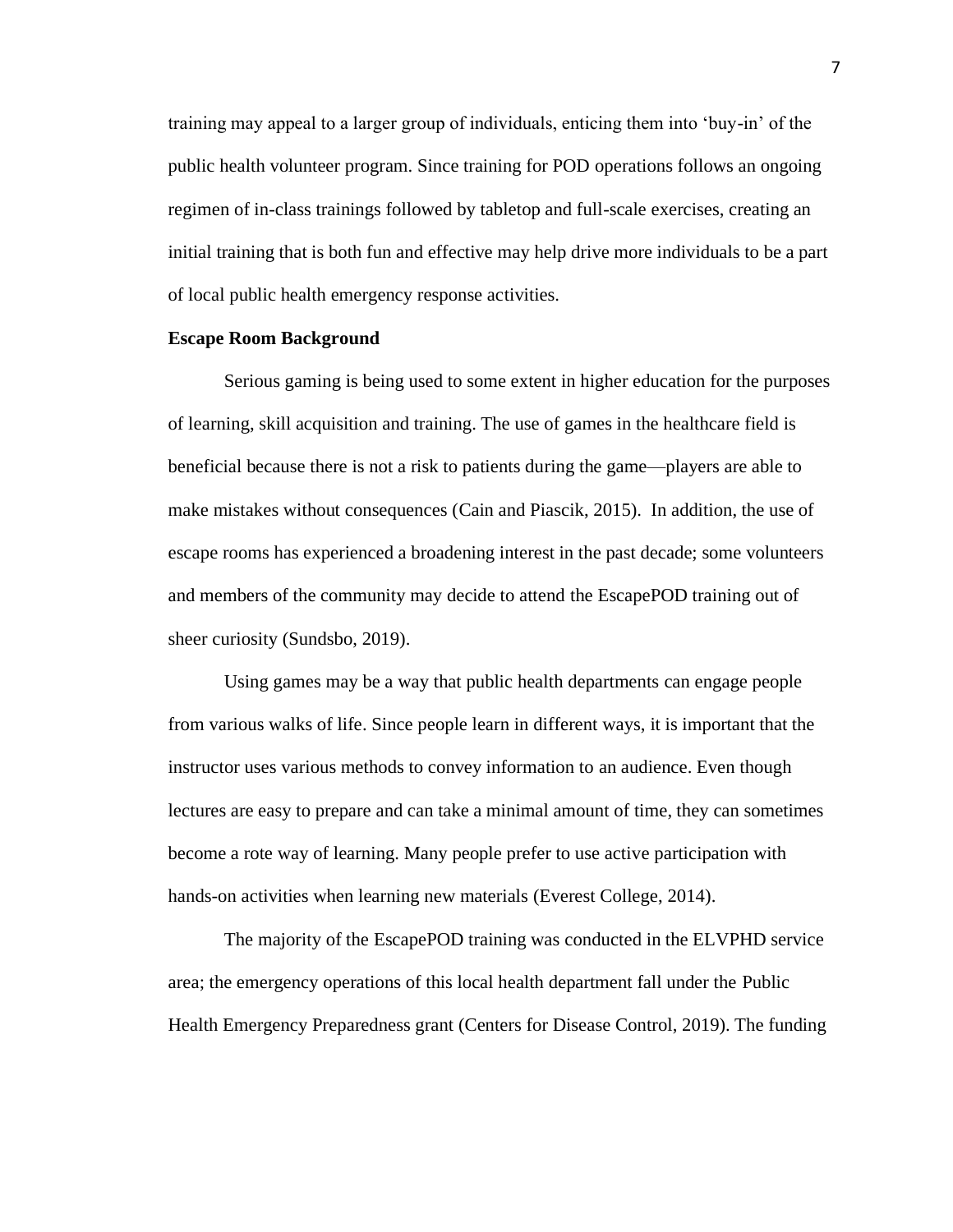for the EscapePOD training was covered with the PHEP grant as the requirements to training POD volunteers falls into the emergency preparedness parameters.

The only costs for the EscapePOD training were the EscapePOD training materials; meeting locations for the trainings were found in free venues. The items purchased included locks and props used in the course. Some of the props were gathered from existing supplies at ELVPHD and through requests for other supplies which were sent out to ELVPHD employees. An example of this was a request for empty prescription medication bottles sent to employees. Other props were purchased from thrift stores; an example of this is a picture cube and clock that were used in one of the puzzles. For items that could not be found in current stocks, borrowed from employees or bought at thrift stores, those were purchased from box stores or online stores. Printing costs were covered with the grant funds, as well.

#### **Statement of Problem**

With limited staff at the local health department level, it will be necessary to use volunteers to work in the Open PODs during a real event. Utilizing volunteers to operate Open PODs can pose many challenges. It is possible to use volunteers from all walks of life to help in the PODs, but it is imperative that proper training be utilized to help these individuals understand their role in the operation and to ensure that the information they are giving to the public is accurate.

In a study published by Roberts, Nimegeer, Farmer and Heaney (2014), the volunteers that were interviewed described some of the issues with volunteering which included time away from family and the stress of the situation. There was also evidence from community members that the volunteers did not actually understand the role that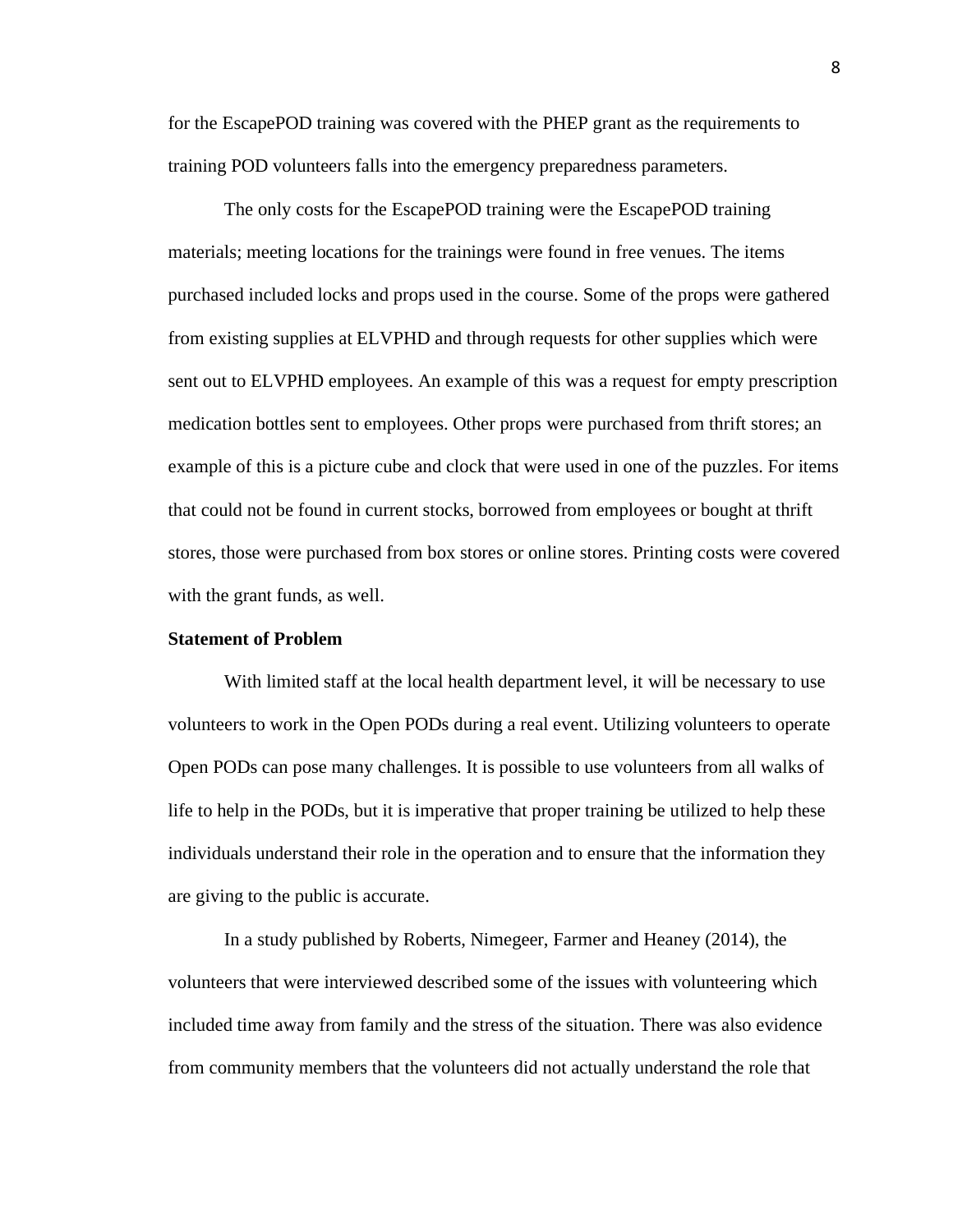they were filling for the emergency response. It is very important that volunteers be adequately trained in their role in an Open POD response so that they would be able to operate in the POD effectively and properly.

To this end, the problem that this paper will address is the adequate training of public health Open POD volunteers in Northeast Nebraska. The purpose of this project is to utilize escape room methodologies, in this project called the EscapePOD, to entice public health volunteers and stakeholders from the Elkhorn Logan Valley Public Health Department district and northeast Nebraska to attend Point-of-Dispensing training and provide them with a learning environment that is effective and fun.

#### **Definitions**

For this research, escape room methodologies was generally defined as a scenario-based game that is played by groups of people who must think creatively and engage in critical thinking to solve multiple challenges to successfully advance through the room and complete the game.

For this research, the terms "effective" and "fun" were defined by participants' perspectives as gathered from the final analysis of the evaluation and test forms following the EscapePOD training.

#### **Significance of the Project**

By gamification of Point-of-Dispensing training, we may appeal to a larger group of individuals, allowing them to engage in the public health volunteer program. Public health training generally follows the Homeland Security Exercise and Evaluation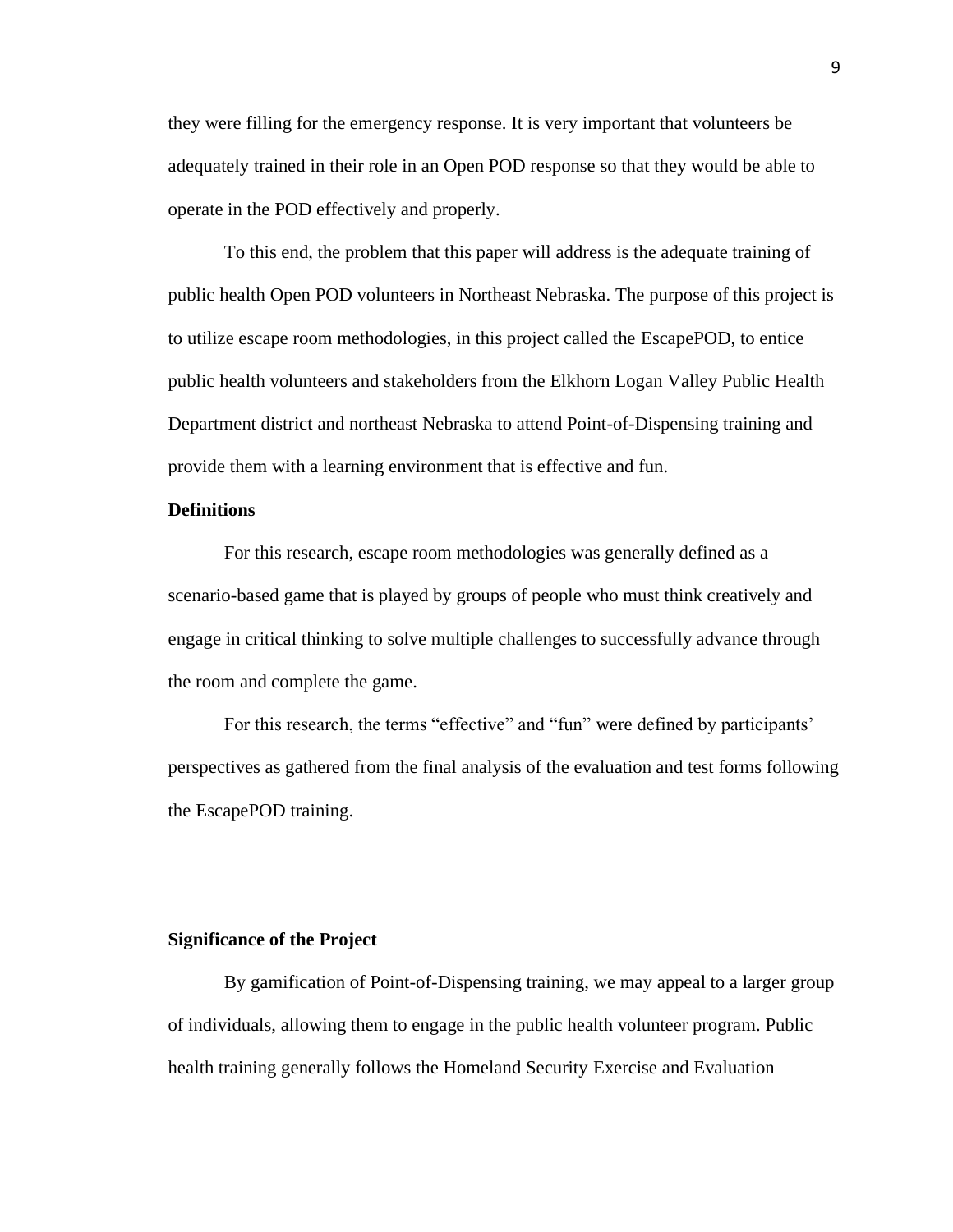Program where in-class trainings progress to an eventual tabletop exercise and then those are developed into full-scale exercises. Though this process is effective in training volunteers, offering an initial volunteer training that is fun and effective may bring individuals to all of the trainings who may have otherwise avoided public health training.

The training developed for the EscapePOD will assist with volunteer recruitment, sustain the interest of existing volunteers and increase the overall engagement of community members in public health emergency preparedness. The EscapePOD model developed in this project could be utilized by other local health departments to enhance their POD volunteer trainings.

#### **Research Question**

The research question for this study is: Will utilizing the escape room methodology during POD volunteer training increase the POD volunteers' understanding of POD operations following the Escape Room training?

#### **Specific Aims/Objectives**

- **Aim 1:** Determine the amount of prior knowledge participants have on the subject before the training begins by conducting a pre-training test.
- **Aim 2:** Determine the amount of knowledge participants gain from the lecture part of the training by conducting a mid-training test consisting of the same questions from the pre-training test.
- **Aim 3:** Determine the amount of knowledge participants gain following the EscapePOD portion of the training by conducting a post-training test consisting of the same questions from the pre- and mid-training tests.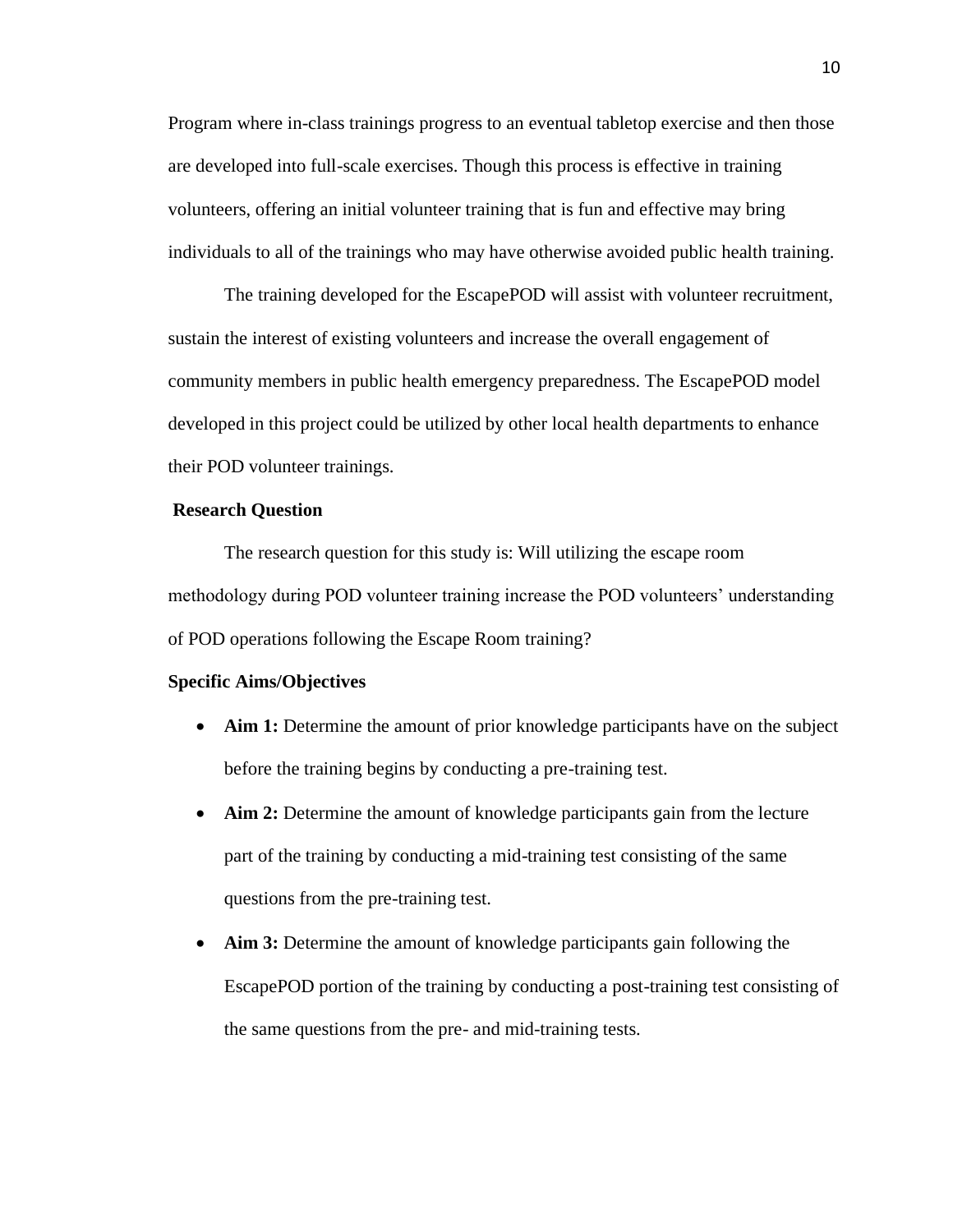- **Aim 4:** Gain knowledge about participants' perceptions on lecture-based vs. EscapePOD-based training**.**
- **Aim 5:** Make the training affordable and replicable for other health departments to utilize in their own POD training.

#### **Assumptions**

- **Assumption 1:** There is enough interest in the public health volunteer program already that we were able to get enough volunteers to attend our training for an adequate sample size.
- **Assumption 2:** The marketing materials created will appeal to all populations in the ELVPHD district and will generate additional attendees to the EscapePOD training sessions.
- **Assumption 3:** These trainings were held in various locations across the ELVPHD service area in northeast Nebraska.
- **Assumption 4:** All trainings were identical at all locations where the EscapePOD training is held.

### **Limitations**

Limitations in obtaining enough volunteers to reach saturation for the qualitative aspects of this study and to do an adequate statistical analysis of the data  $(n=30)$  may include:

- Advertising not reaching the desired population
- Weather on the days of the training causing issues for volunteers to travel to training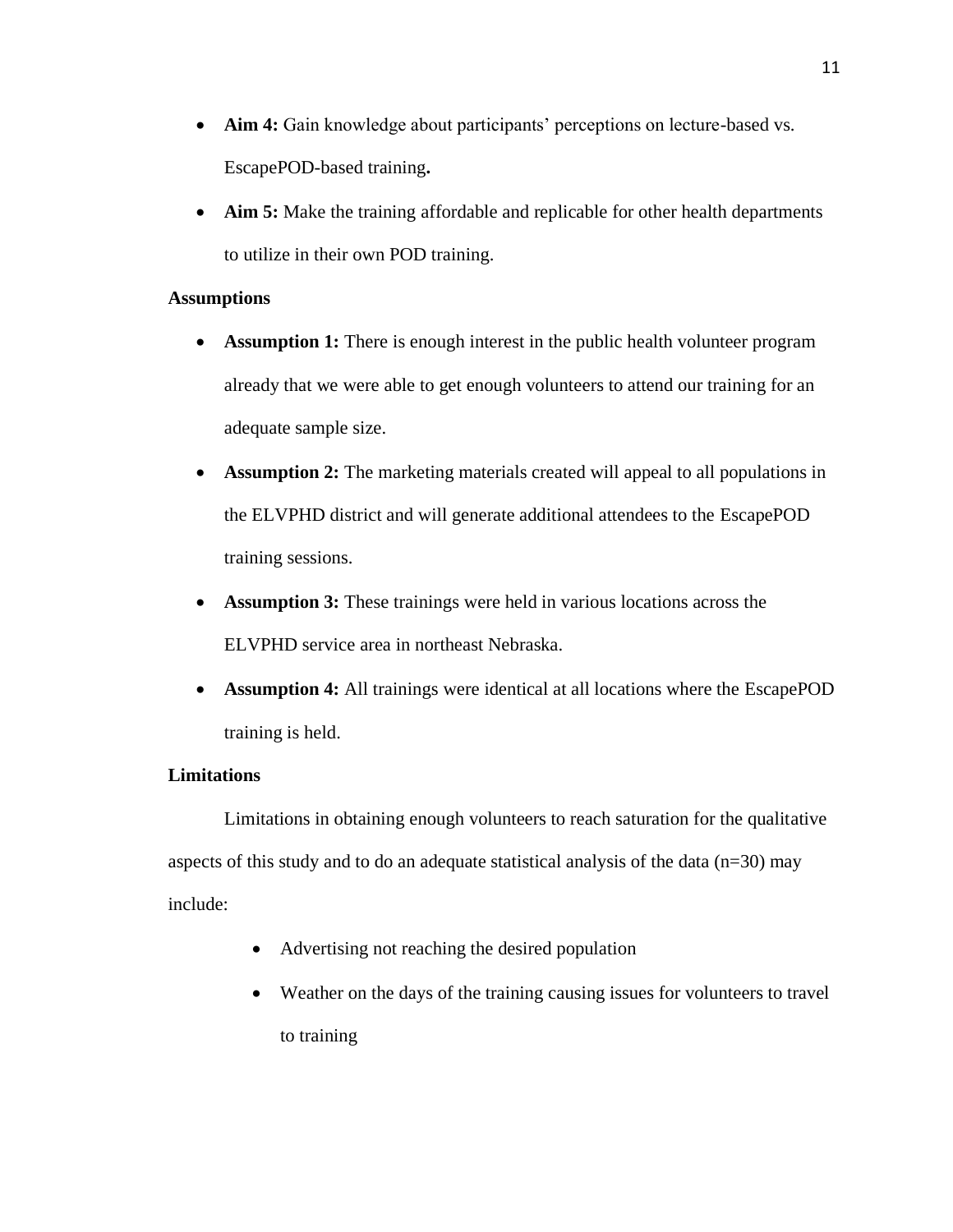• Training offered at a time of the day that does not allow for volunteers to attend

• Training offered on a day when volunteers have difficulty attending Other limitations of this study that do not influence the number of participants could include the following:

In the most traditional sense of escape rooms, players are locked in an escape room and only upon solving the clues and puzzles do they earn the key or combination which opens the door to let them out of the room (Nicholson, 2016). In January 2019, five teenage girls died in a fire that occurred in a locked escape room facility in Poland (Scislowska, 2019). Safety of participants is of utmost concern, so the traditional method of using locked rooms will not be used in this study.

Players may want to cheat to solve the problems and riddles, or the players may also break into the last puzzle, skipping over the first puzzles (Sundsbo, 2019). This can be alleviated to some extent by clear rules. Not all players may contribute equally in solving the puzzles.

The escape room props may break during the training; the activities that ensue will have to be adapted in the midst of the training (Sundsbo, 2019). Another limitation may occur even if the final test demonstrates an increase over the mid test: this increase in test scores may occur simply because the participants heard the information an additional time through the EscapePOD module.

#### **CHAPTER 2: METHODS**

#### **Literature Review**

12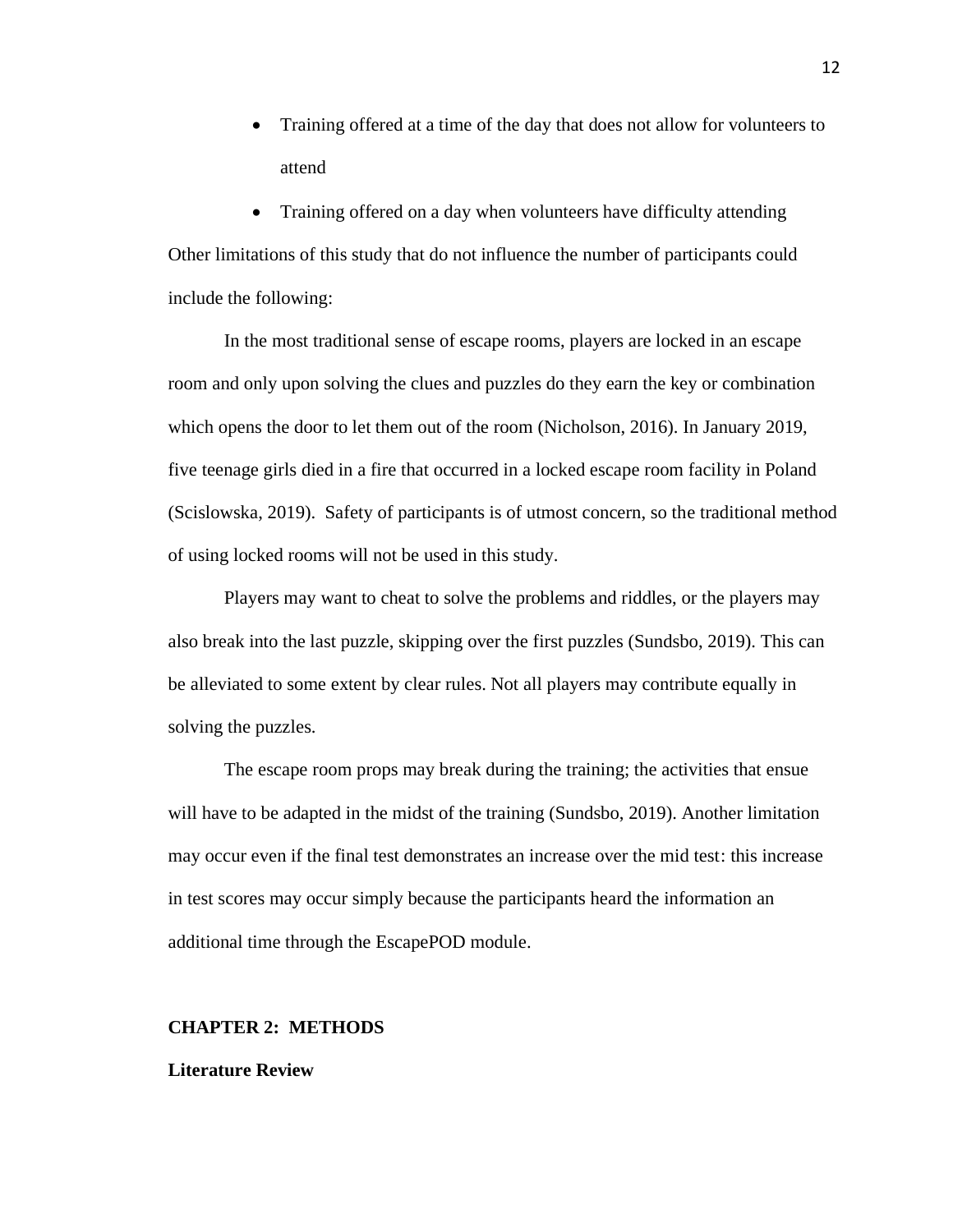One method to motivate public health volunteers and stakeholders to engage more in training may be to utilize games when conducting training for POD operations. Serious gaming is being used to some extent in higher education for the purposes of learning, skill acquisition and training. The use of games in the healthcare field is beneficial because there is not a risk to patients during the game—players are able to make mistakes without consequences (Cain and Piascik, 2015). In addition, the use of escape rooms has experienced a broadening interest in the past decade; some volunteers and members of the community may decide to attend the EscapePOD training out of sheer curiosity (Sundsbo, 2019).

An issue that comes to fruition when considering serious games as a method to convey lessons and training is that the word 'game' is often associated with activities that are frivolous. For instance, board games are played around the kitchen table with friends and family, people have games on their phones and handheld devices to occupy down time and some people engage in the online gaming world as a means to fill a social void. However, corporations have begun to accept that games are a strategy that can be incorporated into their organizations to help train and recruit employees (Cain and Piascik, 2015). It is also important to note that games are not a break from learning—they are learning (Kapp and Cone, 2012).

Play in adulthood is often stigmatized (Guitard, Ferland, and Dutil, 2006). It is also not fully understood how and why adults play or do not play in their adulthood, nor is there a great understanding as to if play is even necessary to learning and functioning as an adult (Whitton, 2018).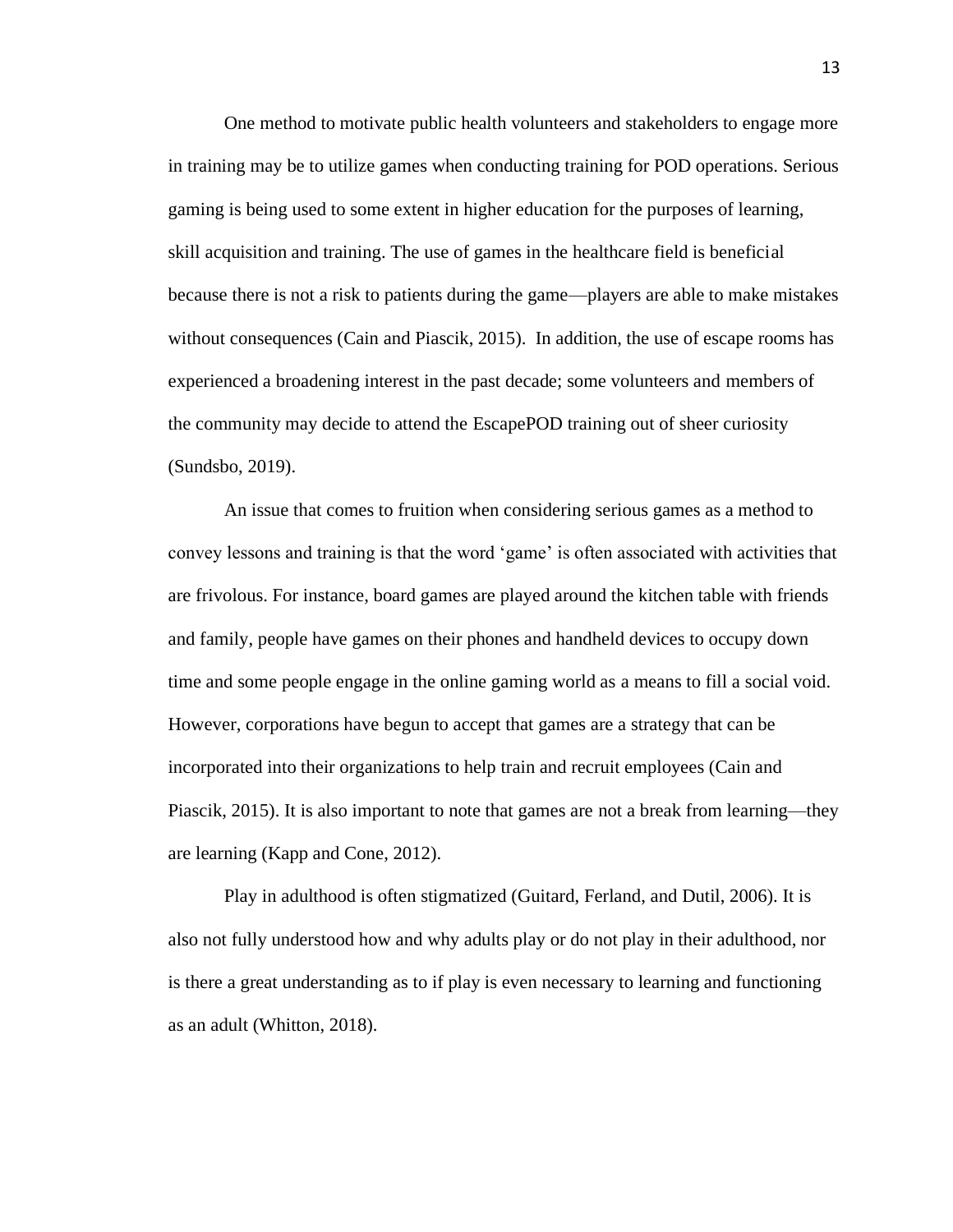The Homeland Security Exercise and Evaluation Program is a framework that helps guide exercises—both discussion-based and operations-based—in the emergency management arena. This program defines games as "simulation of operations that often involves two or more teams, usually in a competitive environment, using rules, data, and procedures designed to depict an actual or hypothetical situation. Games explore the consequences of player decisions and actions." The document goes on to state that games are useful in validating plans and procedures and to help evaluate what resources are required in various situations (Homeland Security, 2013).

Using games may be a way that public health departments can reach different types of learners and engage them in the POD training process. People learn in different ways, and the method that an instructor chooses to utilize when delivering their information will have a substantial impact on what their audience learns and retains (Fleming, 1995). Lectures may not be the most impactful way to reach a large group of learners, even though preparing for a lecture takes less time than other methods of instructional delivery with Clark (2014) even calling lectures a "lazy and damaging pedagogy." According to the *Learning in America Survey* (Everest College, 2014), 52% of Americans believe that active participation through hands-on training is the best learning method.

David Kolb published his learning style model in 1984. In the model, he suggests that positive learning outcomes can be achieved when the students have experiential interaction with the material being presented (1984). In author L. Dee Fink's book, *Creating Significant Learning Experiences: An Integrated Approach to Designing College Courses*, she stated that higher education faculty often reference higher-level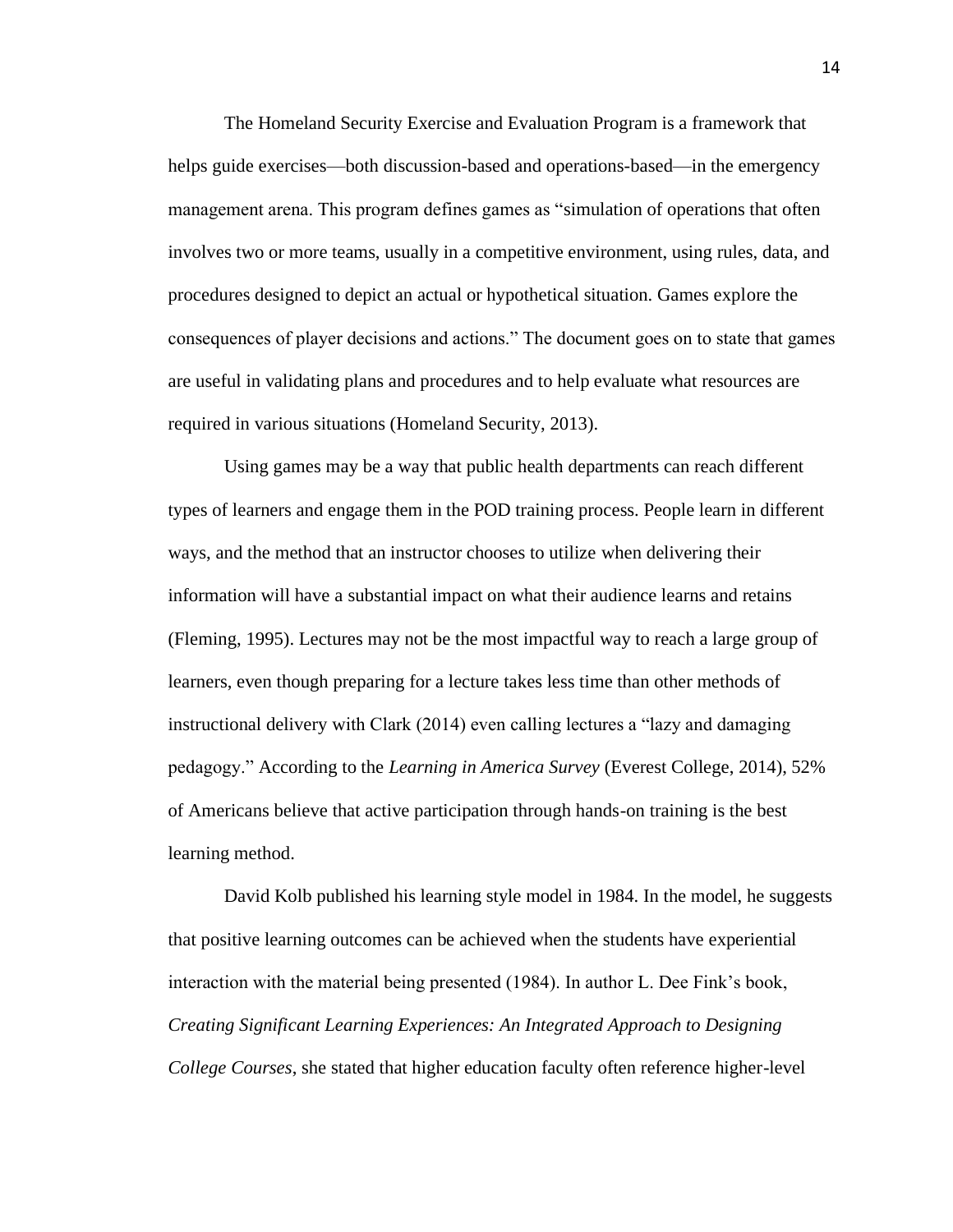learning goals such as critical thinking but rely heavily upon lectures to deliver their information (2003). Fink states that lecturing is the dominant mode of delivery for college faculty.

Another issue that Fink discussed was that there was low student attendance in class. These students were not self-motivated to come to class when the energy in the class was low. The students complained about sitting in classes, taking notes and cramming for exams. They could not see the value or significance of what they were learning. When the teachers treat their students as objects that the teachers are going to do something to (I, the teacher, am going to lecture to you, the student, about a subject), then only the goal of foundational knowledge is reached. The instructor has missed the additional values of human dimension, caring and self-directed learning (Fink, 2003).

Carvalho et al. (2015) discuss an activity theory that states that activity is a "purposeful interaction between subject and object." The interaction between subjects and objects is often mediated by physical or mental tools—hammers, computers, knives or maps and notations. According to activity theory, an activity happens at three levels simultaneously, with goals, motives and operations being performed at different levels of awareness. The subject is often aware of his or her goals but may not be aware of the motives behind the activity. The operations are performed unconsciously according to the conditions of the situation. There are constant transformations in the activities that occur based upon changes in the environment and the subject's skill or motivations.

Often, people will play games because of the challenge, the excitement and the uncertain outcome (Kapp and Cone, 2012). This motivation to play will often result in extended time spent in the learning activity compared to sitting in a lecture (Gray, 2018).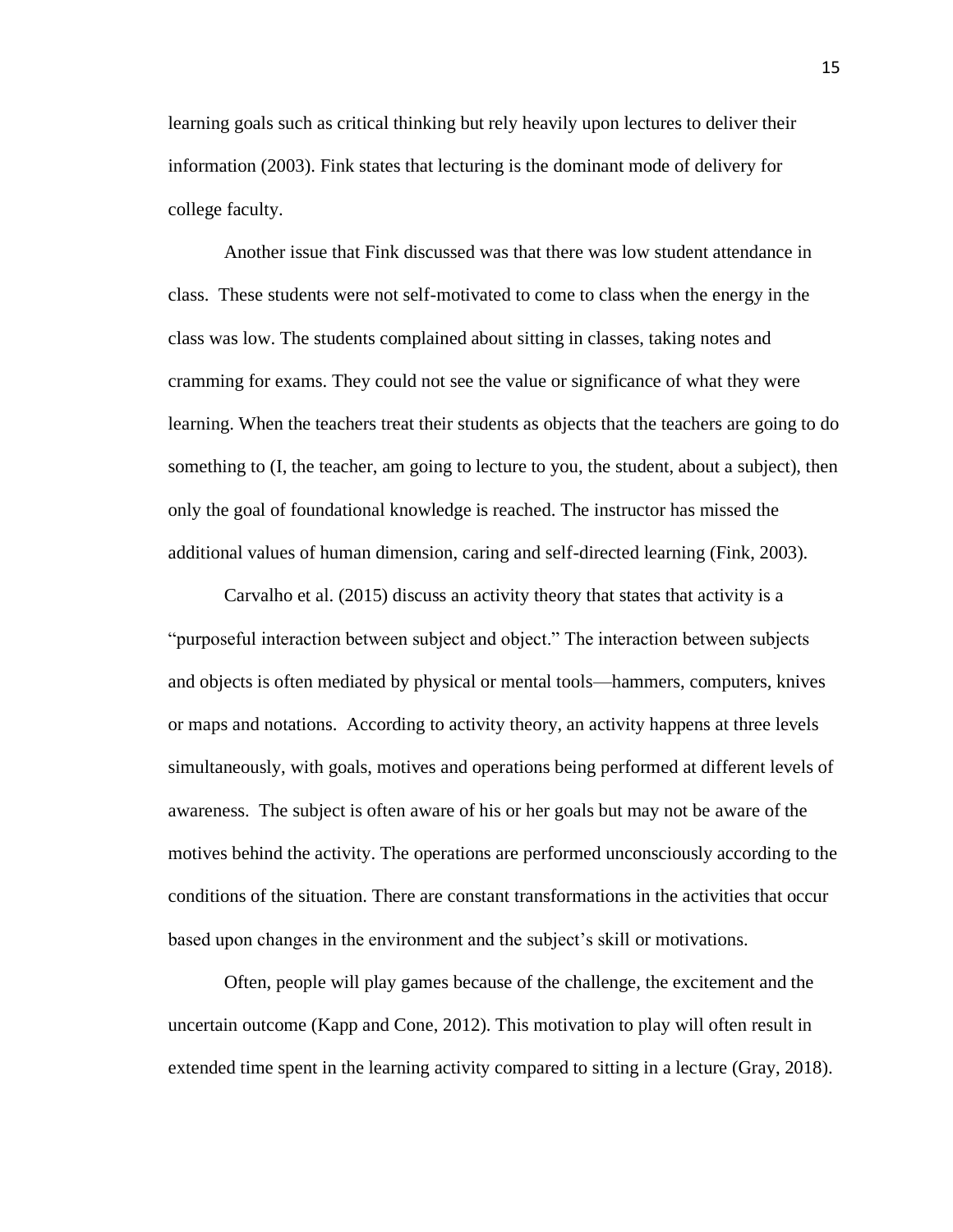This becomes even more crucial in a world where time and attention span is limited games immerse the learner in a situation and allow that person to advance as they solve problems and utilize their critical thinking skills to strategize a desired outcome (Kapp and Cone, 2012).

Escape rooms were first used in Japan in 2007 (Corkill, 2009), with the initial room developed by Takao Kato. These original escape room events were often held in bars or clubs that had been filled with hidden messages, objects and clues. Players were led into these escape rooms and given 60 minutes to solve the puzzles and escape the room. Since 2007, there have been many iterations of escape rooms; the concept has grown exponentially in the United States (World of Escapes, n.d.).

Escape rooms are considered gamified learning methods and have appeared in recent teaching and training in higher education, in addition to the aforementioned commercial gaming venues (Eukel, Frenzel, and Carnusca, 2017; Piascik, 2015; Hermanns, et al., 2017; Waggoner, Martin, Eads, Branson, 2019; Hermanns et al., 2018; Voros and Sarkozi, 2017; Connelly, Burbach Kennedy, and Walters, 2018). Escape rooms are "live-action team-based games where players discover clues, solve puzzles, and accomplish tasks in one or more rooms in order to accomplish a specific goal, usually escaping from the room, in a limited amount of time" (Nicholson 2015). Escape rooms require teamwork, communication and delegation as well as critical thinking, attention to detail and lateral thinking.

Many authors adapt the escape room game-type methodology when using it in a classroom. In a commercial escape room, players engage in the tasks in small groups of 4 to 6 players, working in the space until the final puzzle has been solved, allowing the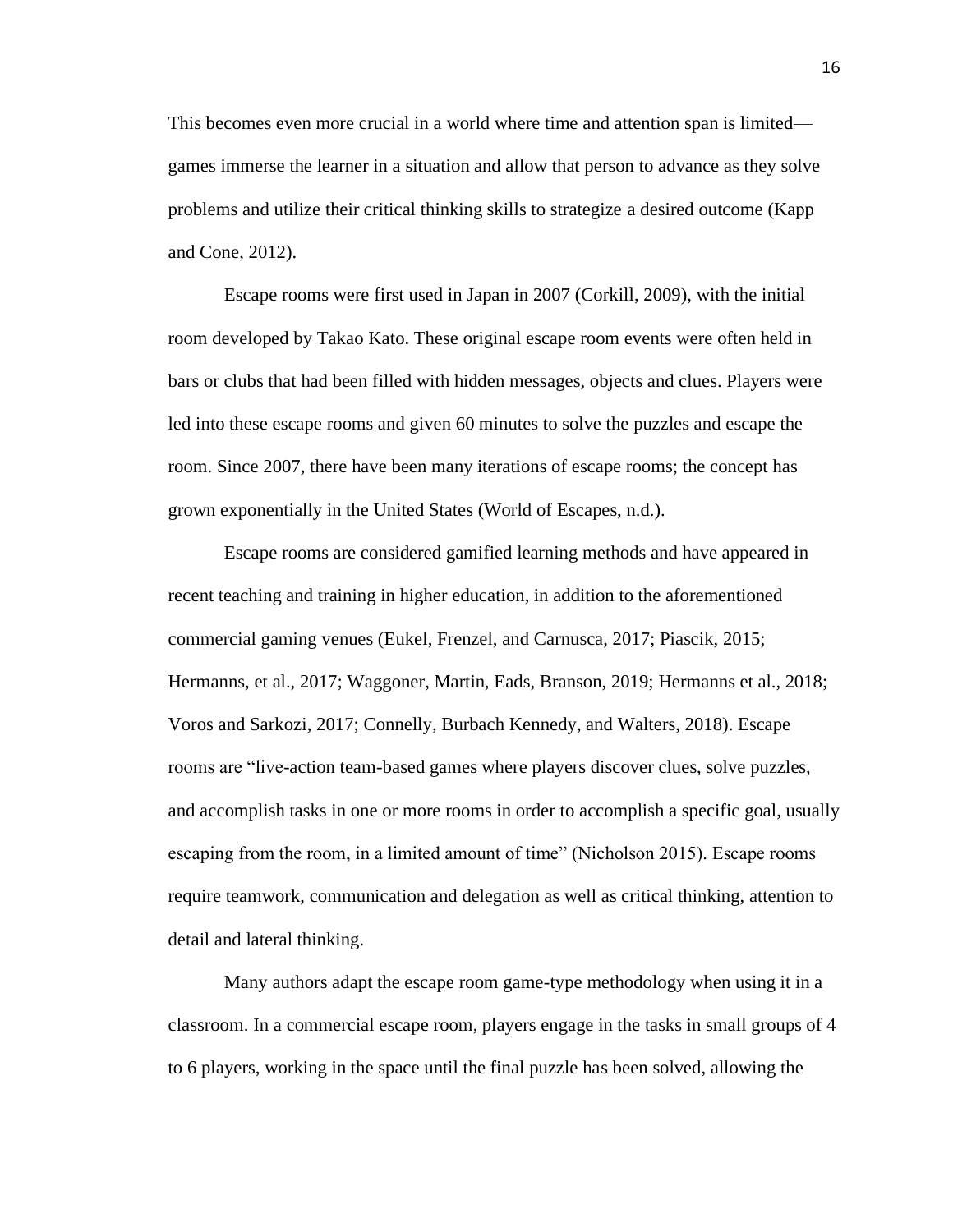players to "escape" the room. In a classroom, there are generally more than 4 to 6 students; having access to multiple rooms where each small group can work on the escape room tasks is often not feasible. Therefore, another way of utilizing the escape room methodologies must be utilized in a classroom setting (Voros and Sarkozi, 2017).

One adaption to the traditional escape room was made for a high school physics class in Romania (Voros and Sarkozi, 2017). In this adaptation, the game creators could not guarantee separate rooms for each of their 4 to 6 small groups of students. Instead, the students all played the game in the same classroom. The teams had to break into a box that had multiple locks on it, solving puzzles to gain clues to the combinations. Likewise, Monaghan and Nicholson (2017) modified the escape room idea to include escape boxes. In this study, each escape box was a toolbox with a lock that secured the box. The teams solved problems and found clues to give them the combination to the lock.

Yet another adaptation to the escape room idea for education revolved around the need to have a quick and easy set up and take down; it also needed to be affordable (Sundsbo, 2019). The props for this event were created from old books and supplies taken from the stationery closet. In this adapted escape room version, the players 'won' when the final box was opened.

Because game design requires detailed thought processes to ensure that the flow of the game engages the students, some authors believe that the task of game design should not be undertaken by inexperienced individuals (Carvalho, 2015). However, some of this complexity can be controlled if trial tests are run before the actual use of the escape room with players. This will help to reduce players' frustration and enhance their engagement in the game. In addition, what may seem to be a simple puzzle to the escape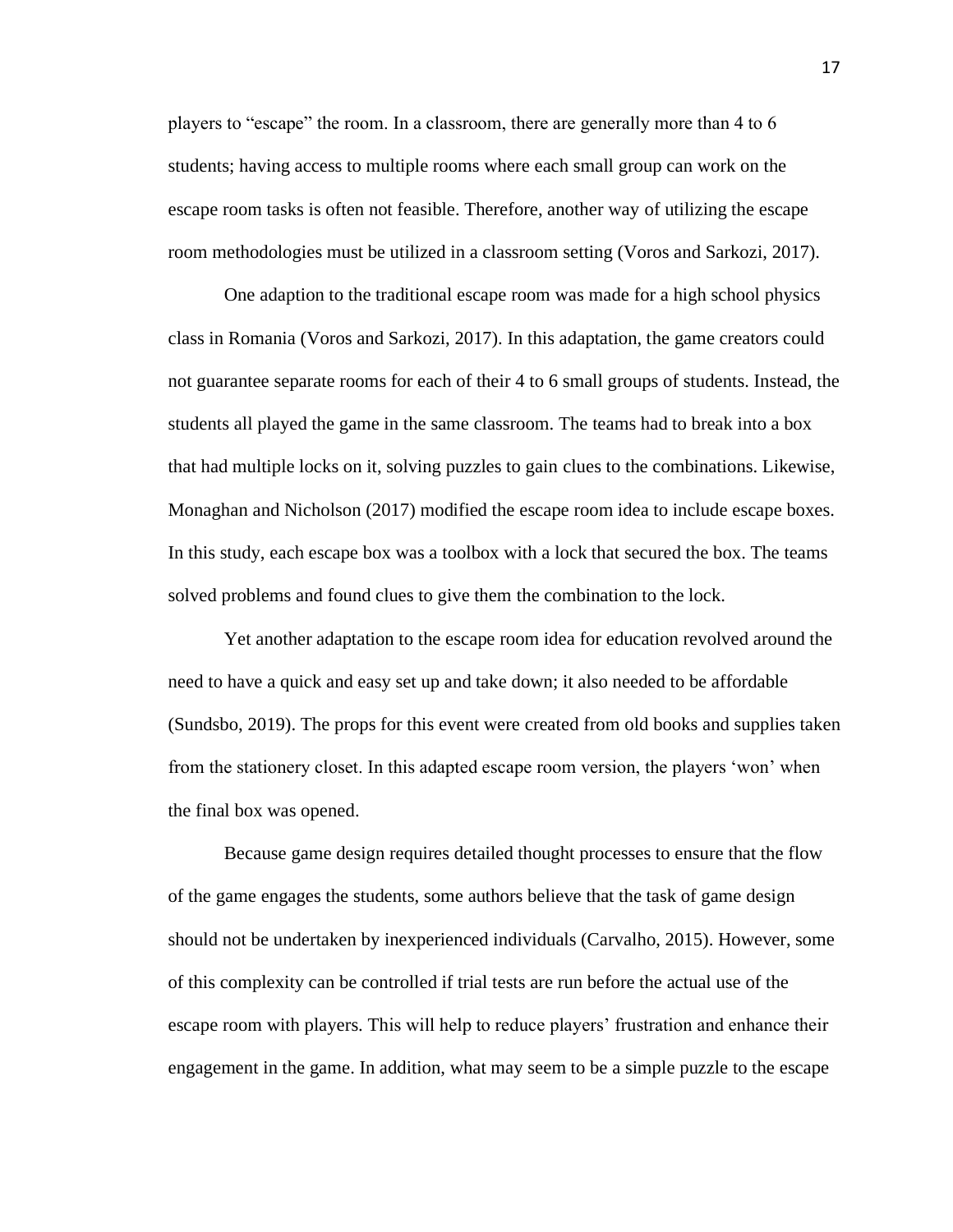room creator may prove challenging for the players; it is important to look at the escape room from the perspective of the players and design the room accordingly (Hermanns et al., 2018).

Another aspect of game design to consider when using an escape room educational experience is the narrative. The narrative gives the players a story and helps drive their activities forward. Every puzzle and item in the game should relate to the narrative (Monaghan and Nicholson, 2017). A consistent narrative will also help the players immerse themselves in the story (Nicholson, 2016).

Pharmacy students who participated in the diabetes-themed escape room designed by Eukel, Frenzel and Cernusca (2017) had a positive perception of the escape room activity that was conducted at North Dakota State University. A one-sample t-test indicated that students' mean (SD) perception was statistically significantly higher than the mean value of the evaluation scale neutral level or lower. In the reported results, 89.9% of the students agreed or strongly agreed that the escape room encouraged them to think about the material in a new way. The majority agreed or strongly agreed that they would recommend the escape room training to other students (95%). Most of the students felt that the escape room was an effective way to learn new information related to diabetes (91.2%), and 87.3% indicated that the escape room was an effective way to learn new information related to diabetes. The students also felt that the escape room enabled them to engage with their teammates to learn new material (96.2%).

In an escape room toolbox strategy used with pharmacology students to learn about cardiovascular medications, Hermanns, et al. (2018) found similar results. Of the students who participated, the majority (n=89, 74.8%) felt that the escape room session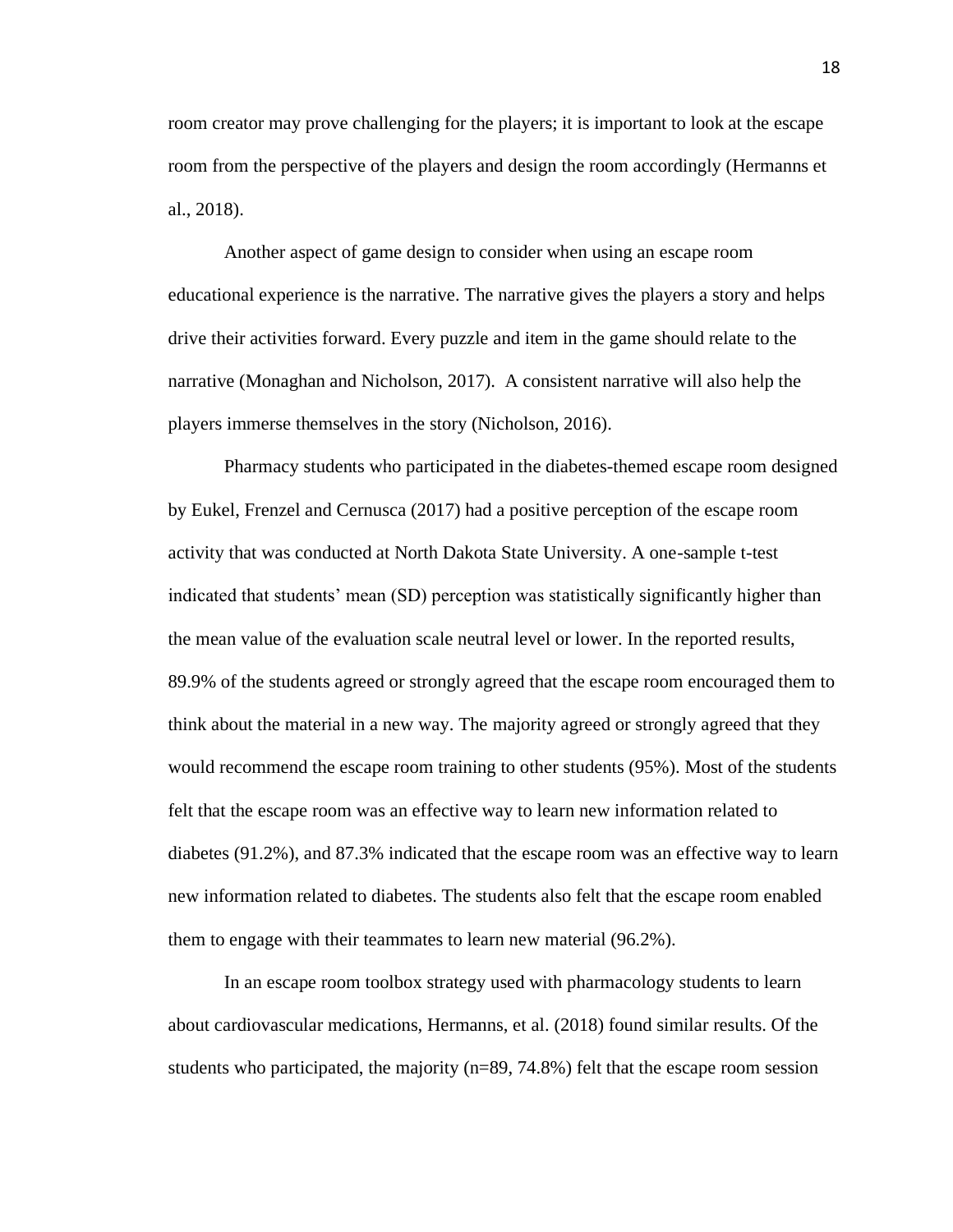was a valuable activity, but 30 students (25.2%) responded neutrally or negatively. More than half of the students in this study (72.2%) said that they learned from the activity and would like to see more of the escape room concept in future content. Indeed, 52.9% of the students stated that their understanding of cardiovascular pharmacology increased as a result of the escape room activity.

#### **Study Design**

#### *Population*

The population from which this study derived is from the Elkhorn Logan Valley Public Health Department district in northeast Nebraska and the neighboring health districts. Total population of the ELVPHD health district is 57,002. The majority of the players in the EscapePOD training were the volunteers and public from ELVPHD service area. The number of attendees at each training varied, depending upon location, time and weather and upon whether the volunteers and public chose to come to the public health training based on the messages that were dispersed to advertise the events.

#### *Variables*

The *independent variables* included:

• The puzzles, clues and objects used to guide the participants through the EscapePOD process.

The *discrete, dependent variables* included:

- Participant satisfaction with the EscapePOD training
- Amount of information learned by the participants at the EscapePOD training

The *control variables* in this study included: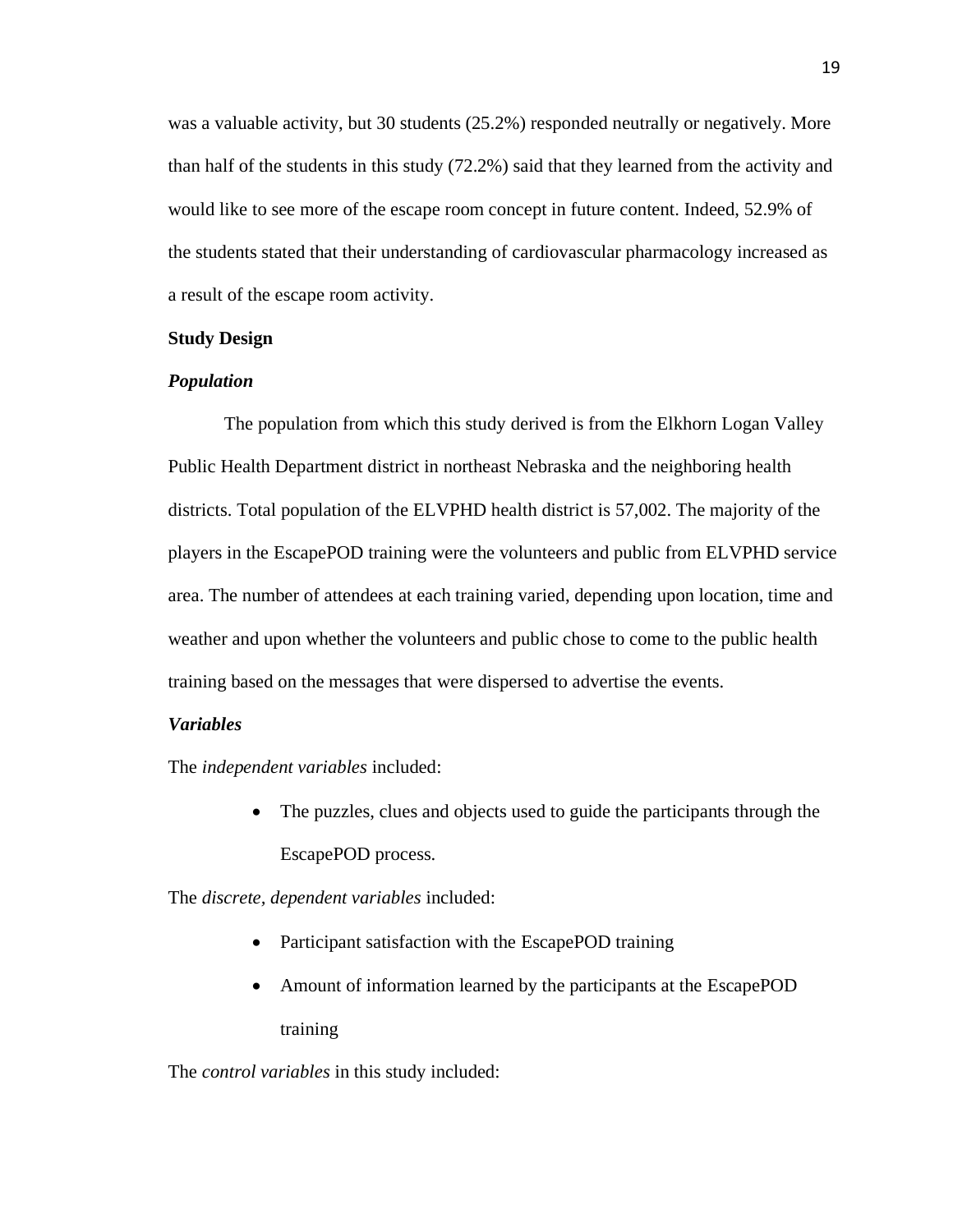- Weather on the day of training
- Time of day the training was offered
- Days that the training was offered.

Because this experiment was scheduled to occur in February in Nebraska, there were days and evenings when the training was held, and it was snowy and cold. This may have prohibited some people from attending. The time of day that a training was offered could have also affected how many people were able to attend the training. However, the dates and times were scheduled to occur during the week, both during the day and in the evening, and some events were held on the weekends. The varying days and times that the training was offered was intended to allow people to attend the training that best fit their schedule.

This study used mixed methods, both quantitative and qualitative, in the data collection and analysis. The quantitative portion was determined by evaluating the pre-, mid- and post-training tests. The qualitative portion that was examined was the participants' perceptions of the experience and how likely they believed the escape room concept motivated them to come to the training in the first place.

#### **Data collection method**

A focus group was used to evaluate and improve the first drafts of the printed and hands-on materials that were used during the EscapePOD training. This allowed the props and logic used to create the flow of the EscapePOD training to be adjusted, as necessary, prior to the full study that commenced in February, 2020.

This focus group was comprised of approximately 30 University of Nebraska Medical Center (UNMC) nursing students housed at Northeast Community College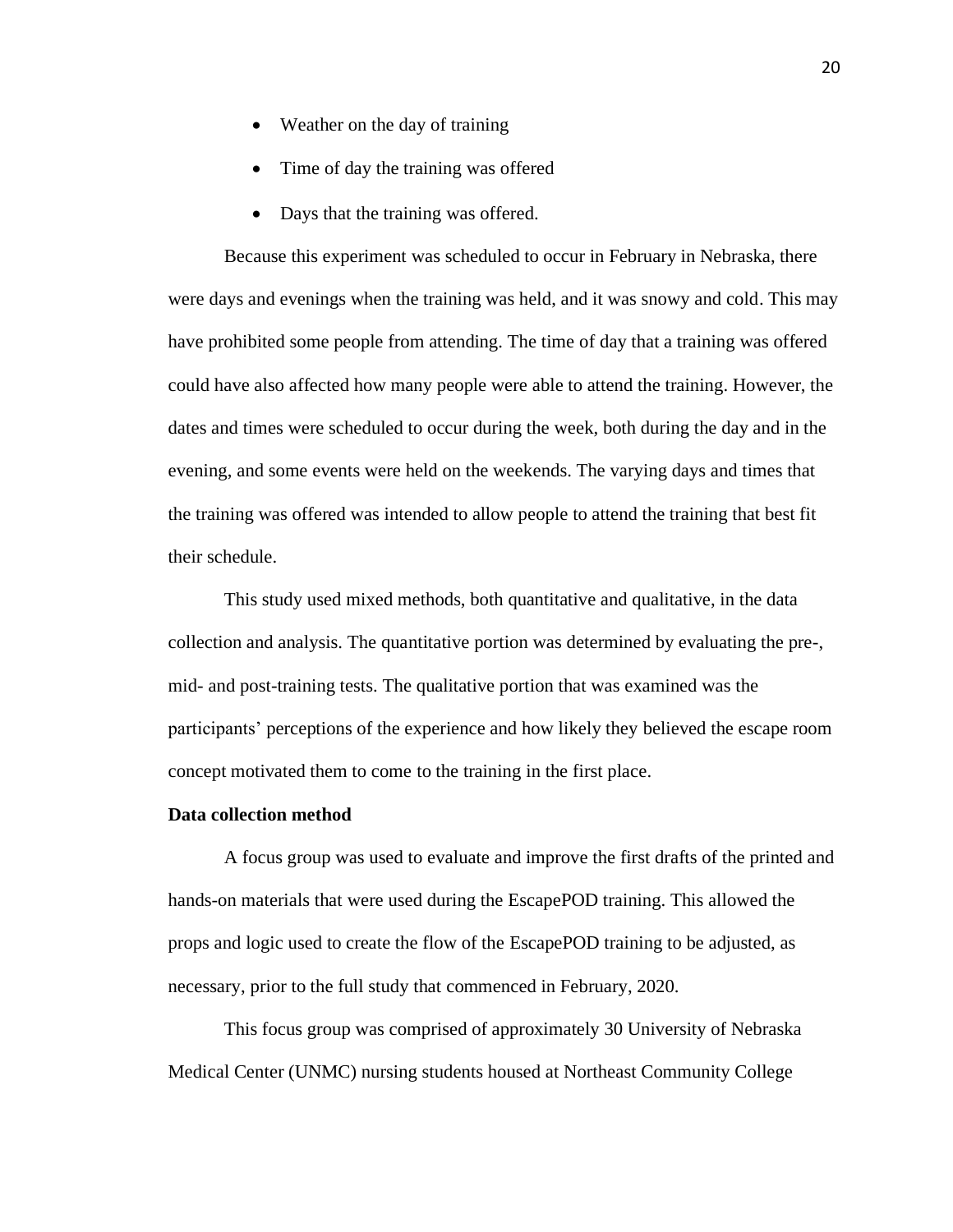(NECC) in Norfolk, Nebraska in late October, 2019. The focus group was utilized in this manner because Elkhorn Logan Valley Public Health Department has historically taught a public health emergency preparedness and response module for the UNMC nursing students at NECC. The EscapePOD module was added to the training that is normally conducted for this group of students. These students know the differences in methods that are utilized in their own college training and offered valuable insight on the two methods (lecture and EscapePOD) used in this training. The focus group allowed the EscapePOD design to be adjusted, as needed, prior to the actual training in February, 2020. If the puzzles were too simple, additional 'noise' was added to make them more difficult. Likewise, if the puzzles were too difficult, they were simplified to make it easier for the players to get through the EscapePOD. The goal was to make the EscapePOD modules last, in total, for 60 minutes.

In early February, 2020, six separate EscapePOD training events were offered to the public. Two events were held in Norfolk, NE, one in West Point, NE, one in Oakland, NE and one in Dakota City, NE. In addition to the these locations, a training was held at the ELVPHD main office in Wisner, NE, as well. EscapePOD training locations were held in the towns where Open PODs would be opened in the ELVPHD district, but they were not necessarily held at the actual Open POD locations as indicated in the ELVPHD Mass Medication Dispensing Plan. Since many of the Open PODs are planned to be opened in schools, any training that we do in those locations could potentially disrupt school sessions. In addition, two of the planned POD locations would require paying rent to use the facility. It was determined to use meeting locations that did not interrupt school and that did not require an exchange of money.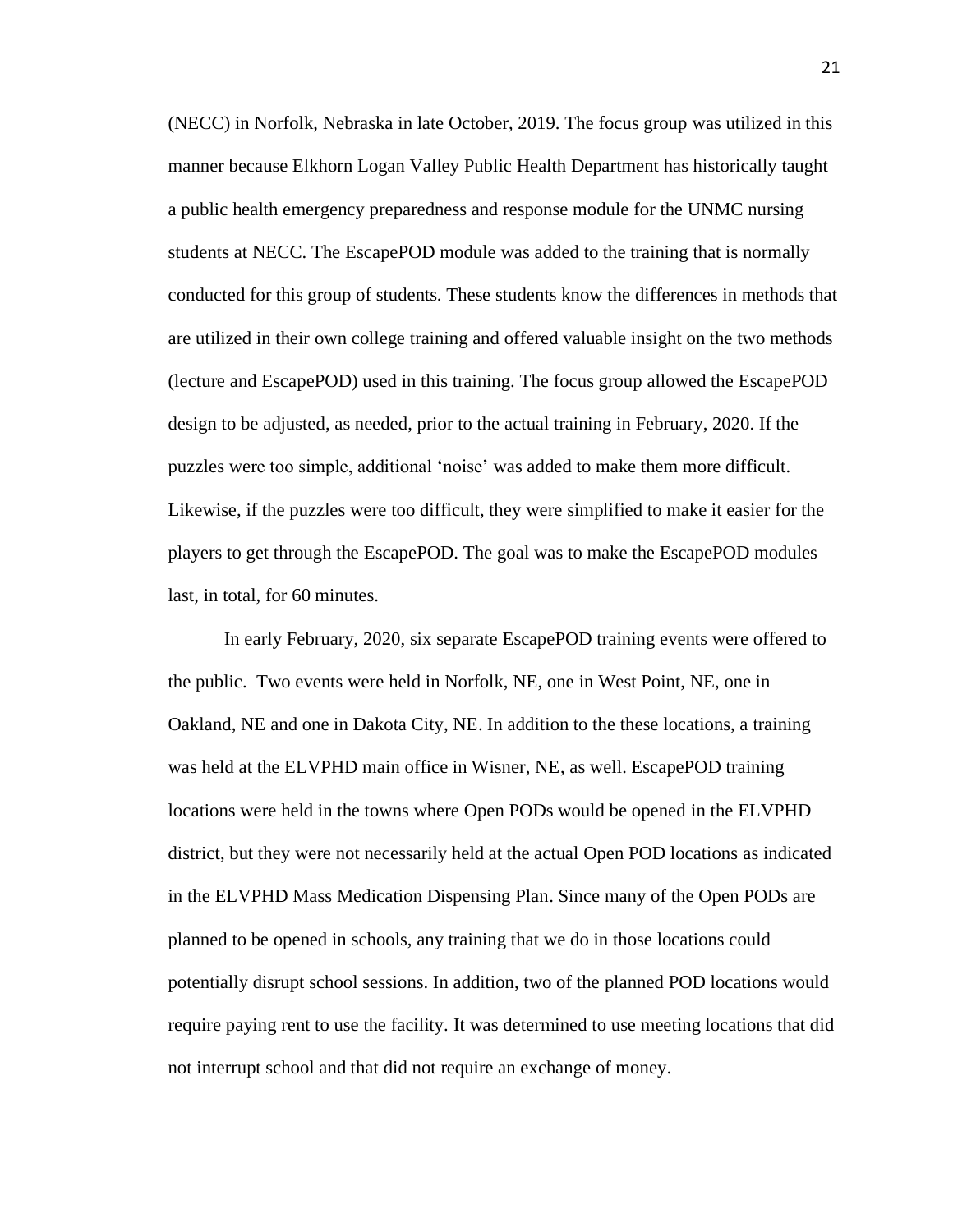To recruit volunteers and the public to attend the EscapePOD trainings, various methods were utilized to advertise these events. The EscapePOD trainings were advertised via social media, in an ELVPHD volunteer newsletter sent to ELVPHD volunteers at the beginning of January 2020, using posted flyers in the towns in and around where the EscapePOD trainings were conducted, and via news releases. This training was open to both current volunteers and to anyone in the public who would potentially be interested in assisting during an emergency that requires Open PODS to operate in the ELVPHD district. Sample size was dependent upon the number of volunteers and interested members of the public who attended the trainings.

Data were collected via printed tests at the conclusion of each training (Table 1), with additional information gathered via a final evaluation form (Table 2.)

#### **Procedure**

The size of the groups within the EscapePOD training were limited; most research suggested four to six individuals per group, with up to 10 being manageable (Cain, 2017). Participants in the EscapePOD training were broken into manageable-sized groups based upon this recommendation as they entered the training room when the total groups were larger than five people.

The participants took a 10-question, multiple choice pre-test immediately prior to the start of the training; they were instructed to put their initials or an identifying symbol at the top of the test. This allowed for anonymity in testing (Appendix A.)

This was followed by a lecture-type training involving a PowerPoint presentation, lasting approximately 20 minutes, which gave them insight into POD operations. The attendees took another 10-question, multiple choice mid-training test that was identical to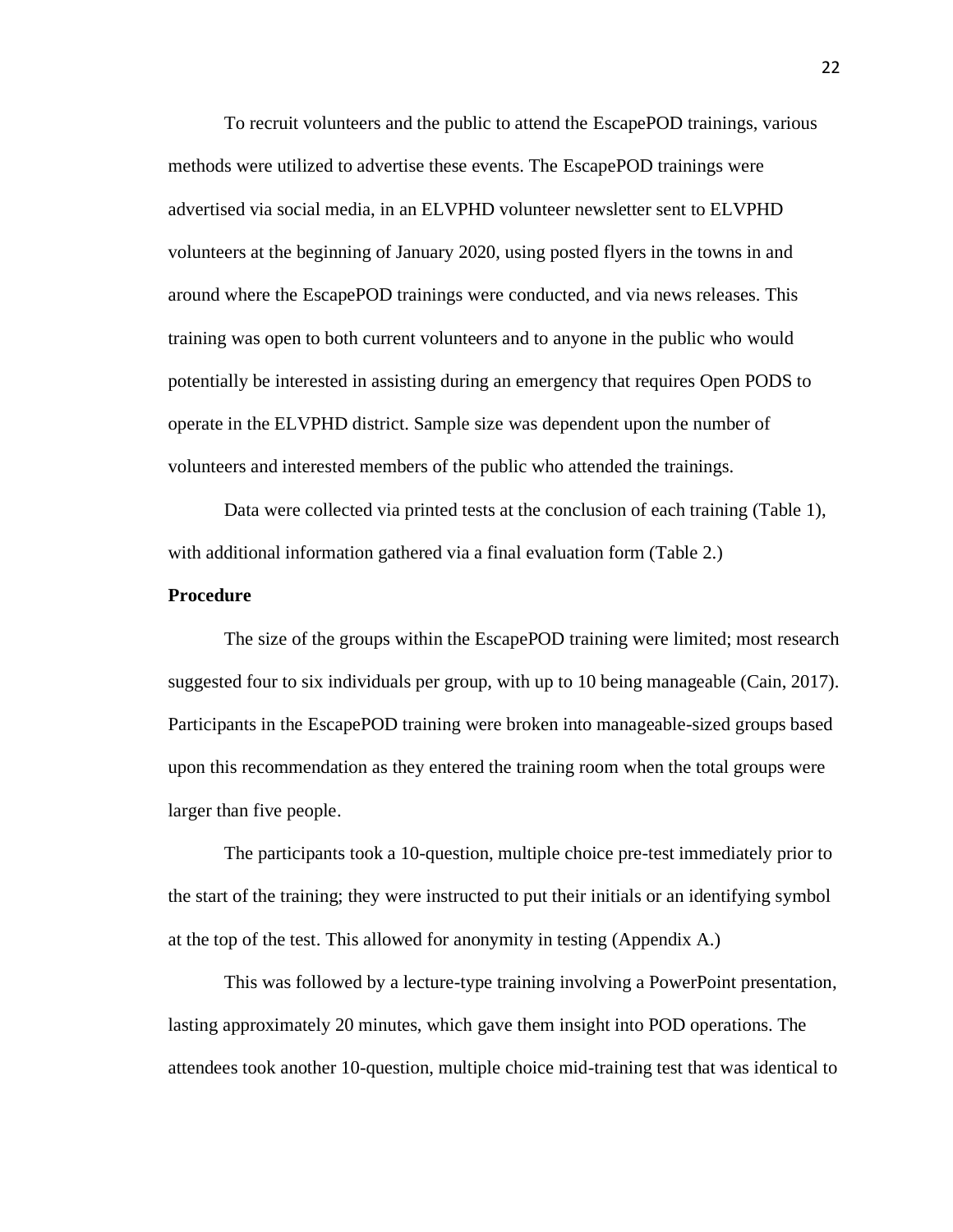the pre-test with instructions to include the same initials or symbol that they put on the first test.

Following this mid-training test, the attendees proceeded to the EscapePOD training, the hands-on portion of the training involving the modified escape room methodology of teaching POD operations. After one hour, or earlier if the group(s) completed the puzzles ahead of the one-hour time limit, the EscapePOD training portion ended. Attendees took an exact duplicate of the 10-question multiple choice test that they took prior to the EscapePOD to determine if their knowledge increased, decreased or stayed the same.

An evaluation was also given to the attendees to determine if the EscapePOD was a motivation for their attendance and if they felt that the training was better, worse or the same as other training they have taken. This evaluation utilized a 5-point Likert scale, ie. 1=Strongly Disagree, 2=Disagree, 3=Undecided, 4=Agree and 5=Strongly Agree. Openended questions were also utilized for this evaluation (Appendix B).

Finally, the training concluded with a post-activity review. This knowledge check and evaluation ensures that the main points of the information from the training were understood (Cain, 2017). Monaghan and Nicholson also state that an immediate debrief, testing and evaluation should occur at the conclusion of the training as this is an important part of the learning process (2017).

#### **Escape POD Design**

There were six modules developed that coincided with various roles that volunteers and staff could fill in an open POD. The modules included security, greeting,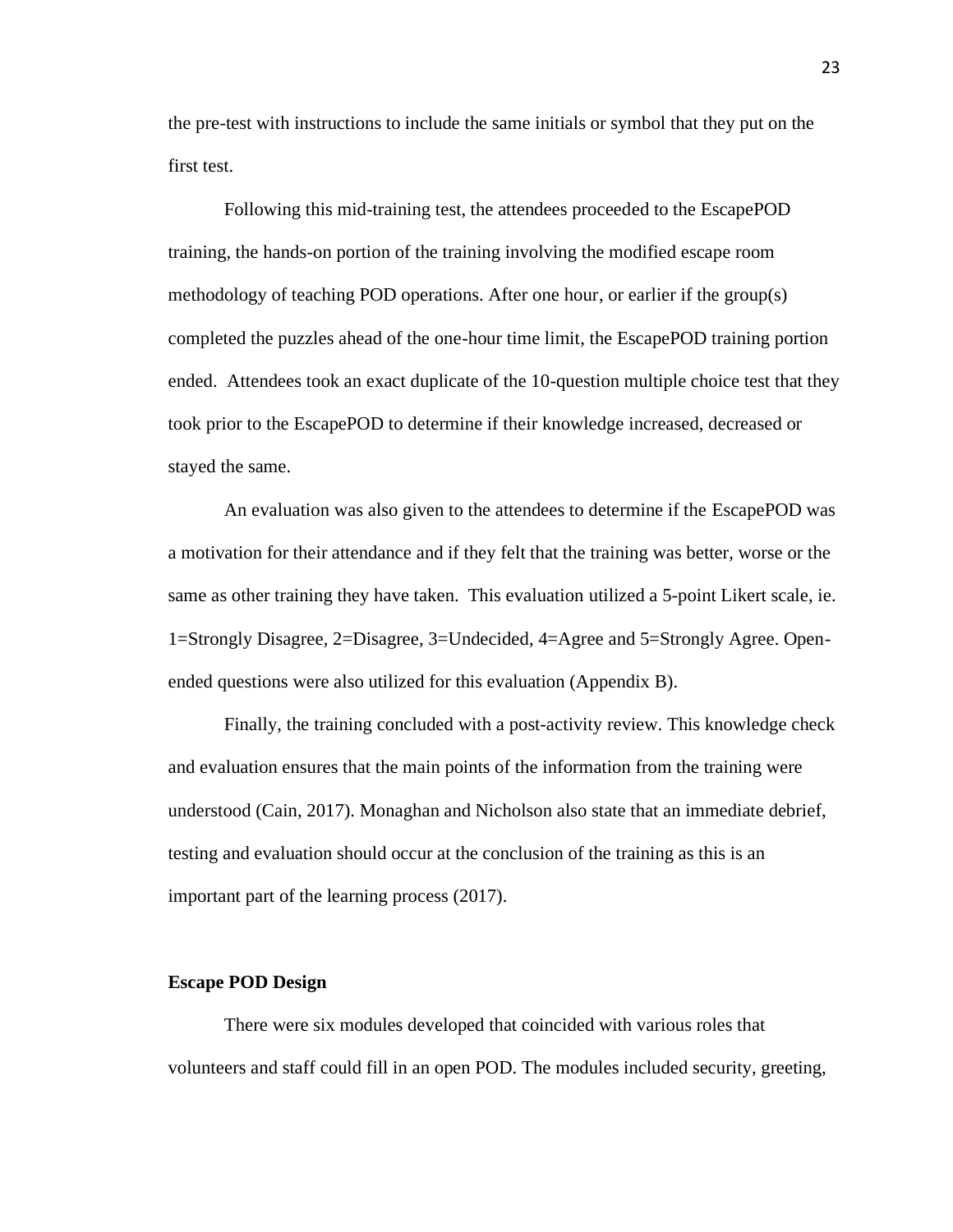screening, dispensing, transportation and volunteers. The clues and hints found during these six modules all came together to solve a final puzzle. Unlimited hints were given after each module had run for at least 5 minutes to help participants succeed in solving the puzzles.

The security module used envelopes of various sizes and colors all addressed to the same location. The stamps on the envelopes were vintage stamps with states, people and various subjects on them. The participants had to determine from the clue, held in a small mailbox that read, "Avoid the states," that the stamps with states on them were the clue that they needed.

The greeting module had a puzzle that included a photo cube, with six pictures in it with photos of people with physical limitations; all of the people in the photos were pointing different directions. There was also a clock with certain aspects of the people on the cubes cut out and pasted at each hour on the clock. The cube and clock hints worked to unlock a directional lock on a toolbox that held the clue for that module.

To create the puzzle, duplicate photos of each person were printed and a small circle was cut from a duplicate of each photo. This circle was then placed at an hour on the clock. For example, the part of the photo at one o'clock was a small circle with a part of a sweatshirt that could be found in the photo cube photo with a woman in it. The woman represented the deaf community and was giving an American Sign Language sign that involved her pointing downward. The participants then would determine that the first direction of the lock was 'down.' They continued through the twelve numbers of the clock until they had figured out the directions for the directional lock. The clue for this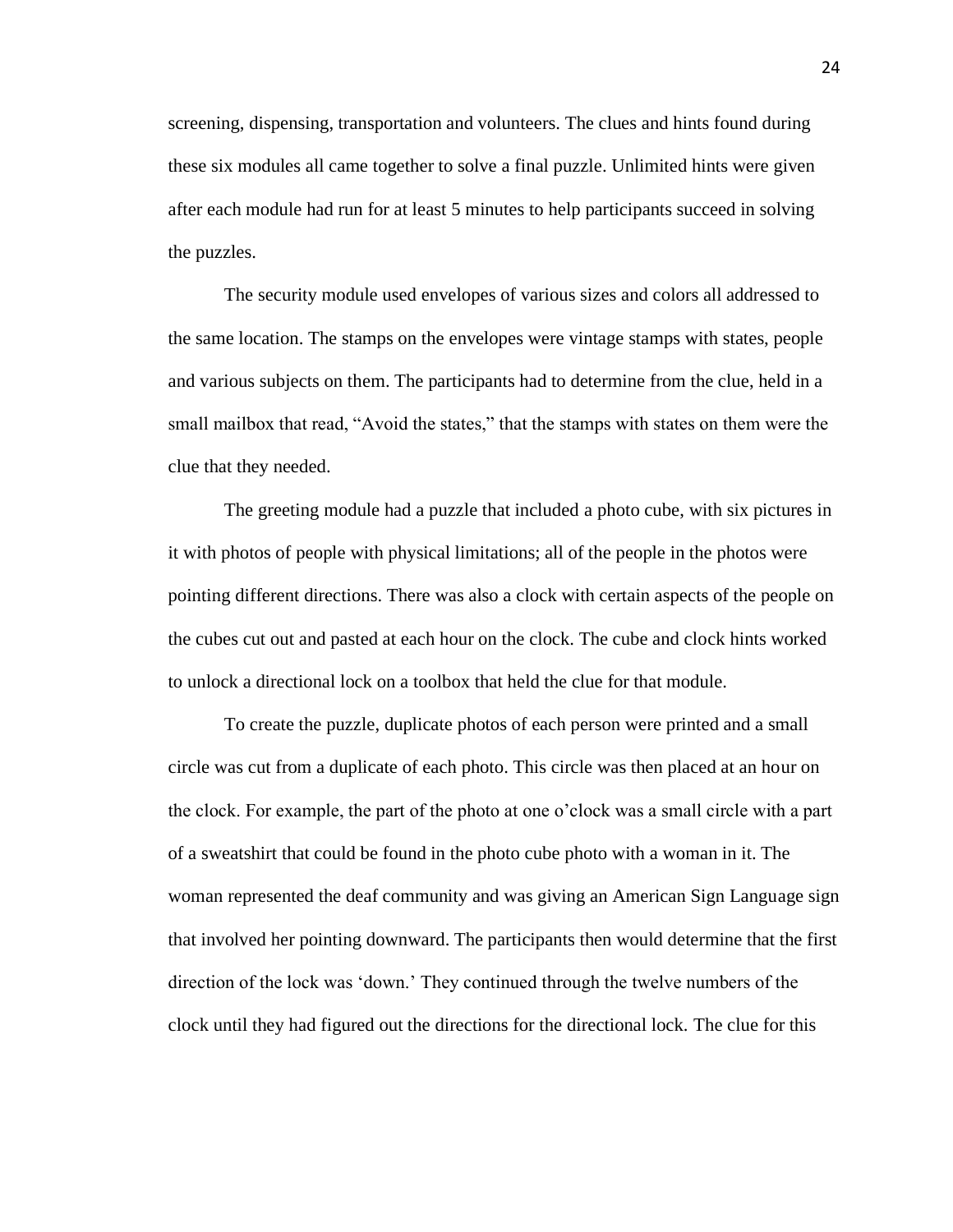puzzle was taped to the inside of the lid of the toolbox which they could see once they opened the lock.

The screening module included medication screening forms with fake names and addresses on them. These were forms that could have more than one person on them (head-of-household forms). The participants had to follow an algorithm to determine if the person/people on the form were to receive doxycycline, ciprofloxacin or needed additional medical evaluation. Three forms were prefilled with information that would lead the participants into determining that the form needed to be filed as "doxycycline," "ciprofloxacin" or "medical evaluation." There was a letter sorter that indicated "1. Doxycycline," "2. Ciprofloxacin," and "3. Medical Evaluation." At the top of each headof-household form, there was a box that had a patient number in it. The patient number coincided with one number on a 3-number combination lock. Put in the right order, the participants were able to deduce that the patient numbers were what comprised the combination to open the lock. Once the lock on the container was opened, the participants were able to obtain another clue to help them solve the final puzzle.

For the screening module, there were six different boxes with six different locks on them. Each box contained a different clue. Each group would pick a box and set of screening forms that had the same group number on them. This added an element of uncertainty for the final puzzle because each group had a set of different clues.

The dispensing module included a line list of fake names, addresses and phone numbers of people and indicated if the person would receive doxycycline or ciprofloxacin. There was a container that contained yellow and red 2X2 square Legos and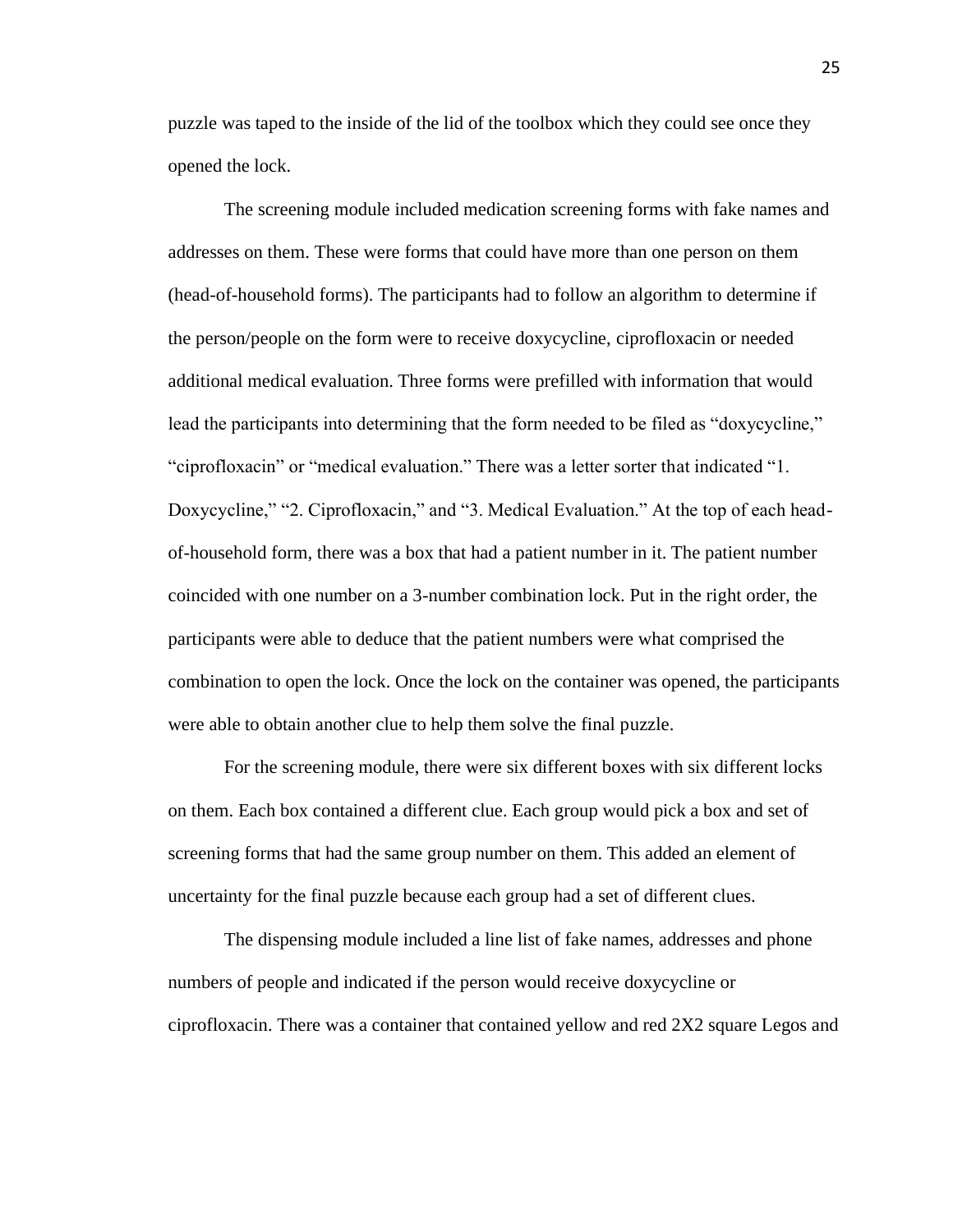a flat, green Lego board. The Lego board held exactly 11 bricks across and 7 bricks down for a total of 77 bricks. This coincided with the 77 people in the provided line list.

On the inside of the Lego container, the hint, "Red  $=$  doxycycline; yellow  $=$ ciprofloxacin" was written. The line list indicated that bricks should be put in rows. When the line list was translated into appropriate-colored bricks, it spelled out the word "PILL." This word was put into a combination lock that used letters instead of numbers. The lock opened a container that held the next hint for the final puzzle.

The transportation module utilized nine small cars—two black law enforcement vehicles and the remainder of the cars painted red, blue or green. Each car had a different location labeled on it which coincided with potential Open POD sites in the ELVPHD health district. Laminated maps that included the towns and locations were available for the participants to reference. The instructions directed the participants to line the vehicles up in the proper order to form a convoy moving west to east across the district to deliver the POD supplies. The colors of the vehicles coordinated with a directional lock that had colors on it. Once opened, the container held another clue for the final puzzle.

The last module was a go-bag—a bag that holds various things that a person might need to carry with them in an emergency. This included a flashlight, granola bar, whistle, and various other items. As the participants dug through the bag, they eventually stumbled upon a key that would open a lock. The lock was on a second bag that held a clue for the final puzzle inside of it.

The final puzzle was comprised of multiple sizes and types of prescription medication bottles with fake names, addresses and prescriptions indicated on them. The participants used their clues gathered during the Escape POD to open the correct bottles.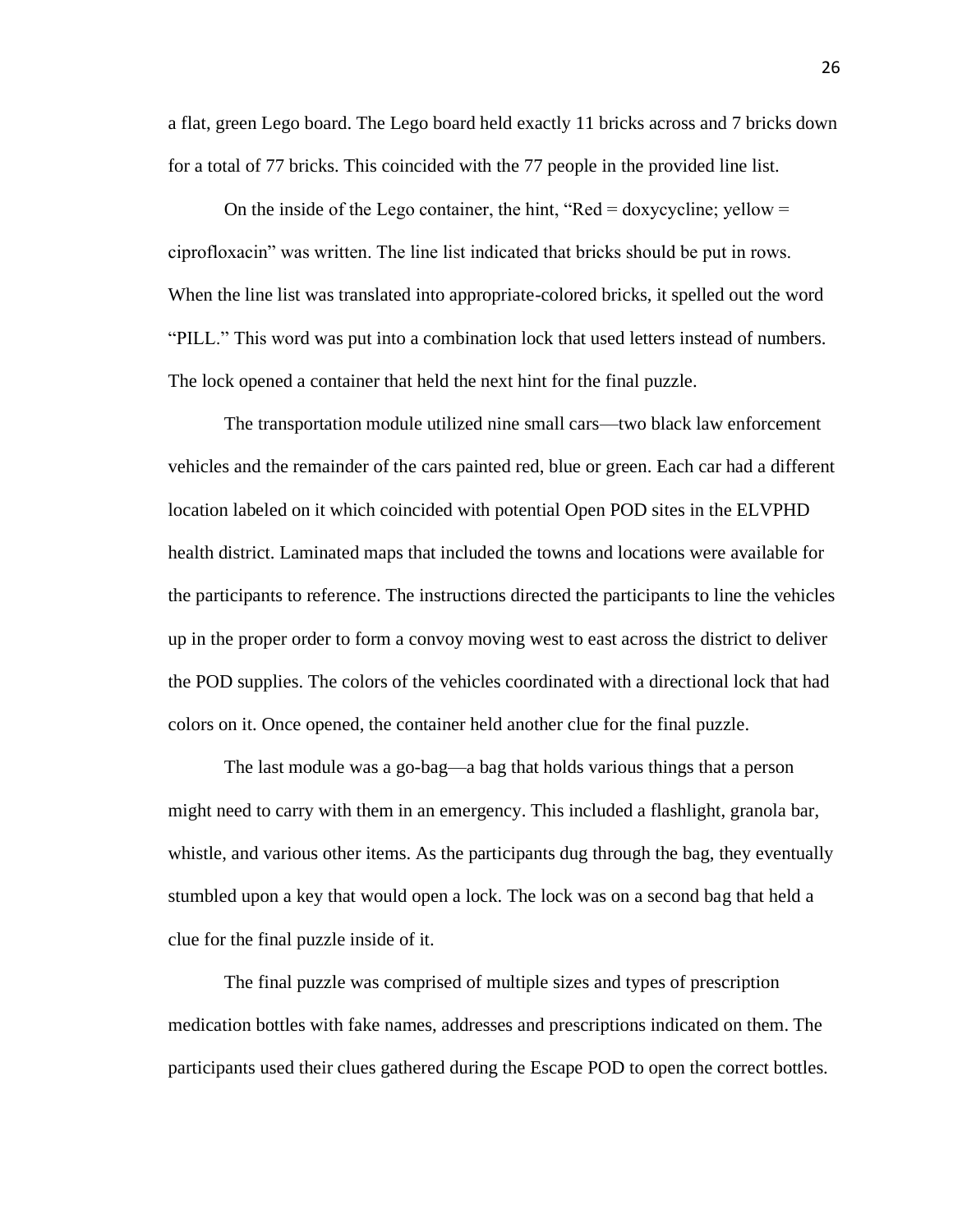For example, the module with the envelopes and stamps said to avoid certain states. If a prescription bottle included an address with one of the mentioned states, the participants would put that bottle aside. In the end, the participants needed to open between 9 and 12 bottles to get the full effect of their choices.

Some bottles contained messages like, "Hooray! The internet was hooked up successfully at the POD. You saved 3,250 people!" If a wrong choice was made, the message in the bottle might say, "Too bad! This bottle says to take the medication four times per day. People got sick from this medication and died. You killed 750 people." We added up the number of people saved vs. the number killed to get an idea of how each choice they made had consequences. If the participants worked together and shared their hints from the screening module (six different sets of forms and locks), they discovered that their overall effect was that they saved more people. Competing against each other caused more people to die.

The design of the EscapePOD used solid instructional strategies that matched the activity so that the game was fun while also being instructional. The EscapePOD training utilized established gamification principles in the design: immediate feedback, multiple attempts, clear rules, continuous challenges that are "just out of reach"—staples of game design (Cain, 2017). Physical locks were used in the EscapePOD training; the role of the locks in the EscapePOD were to provide immediate feedback to the participants. If they got the answers right, the lock opened; if not, they needed to try again. Immediate physical feedback was what made this an engaging choice for Monaghan and Nicholson (2017) when they designed their escape boxes for a pathophysiology course.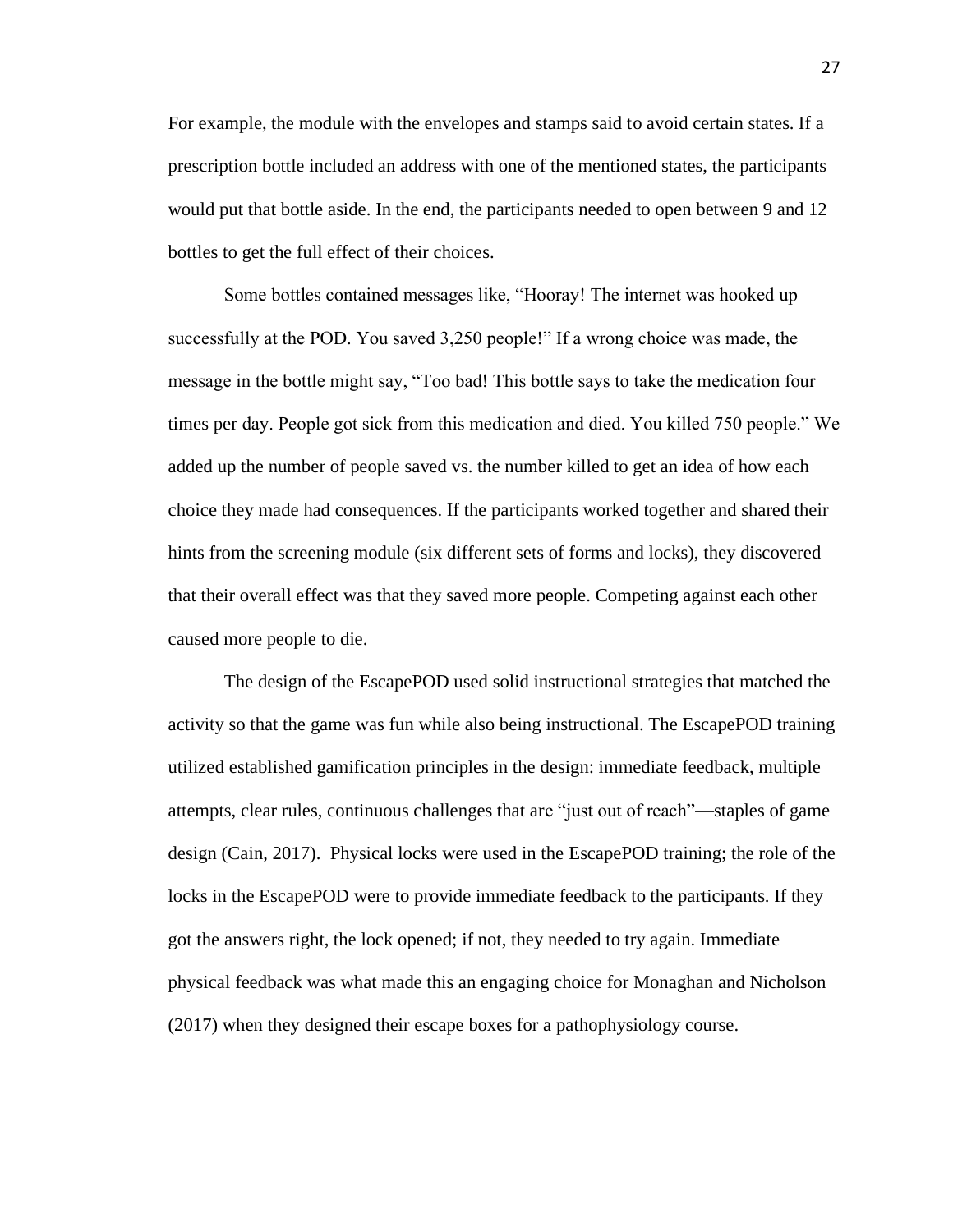As the players progressed through the puzzles, some groups found themselves unable to answer a question after multiple attempts. Hints were provided to the players when they asked for help, but the hints did not give them an outright answer to the puzzle. Providing hints is necessary because people react to situations in unexpected ways. If the players got stuck, they need to be provided a way out (Cain, 2017). During each module, participants were encouraged to attempt to solve the puzzles without intervention or help. However, after five minutes in a module, unlimited hints were given if the participants felt they needed additional help. The goal was not to stump the participants with the puzzles; rather, the goal was to use a fun method to help deliver instruction and ideas about POD operations.

Rules were given verbally at the beginning of the training and written at each station so that the players could engage in the EscapePOD without having to continuously ask the facilitator for directions. This helped with the flow of the game and ensured a fair environment for all players.

#### **Data Analysis**

Prior to analysis, the pre-, mid- and post-tests were graded and a percentage correct assigned to each test. The participant scores were put into a spreadsheet with each individual's test score separate from the next. In addition, the event evaluation forms had each individual's Likert score for each question recorded on a spreadsheet. The information obtained from the open-ended questions were entered individually into a spreadsheet for ease of comparison between answers.

The participants' mean scores for the pre-, mid- and post-tests were calculated to compare the test scores.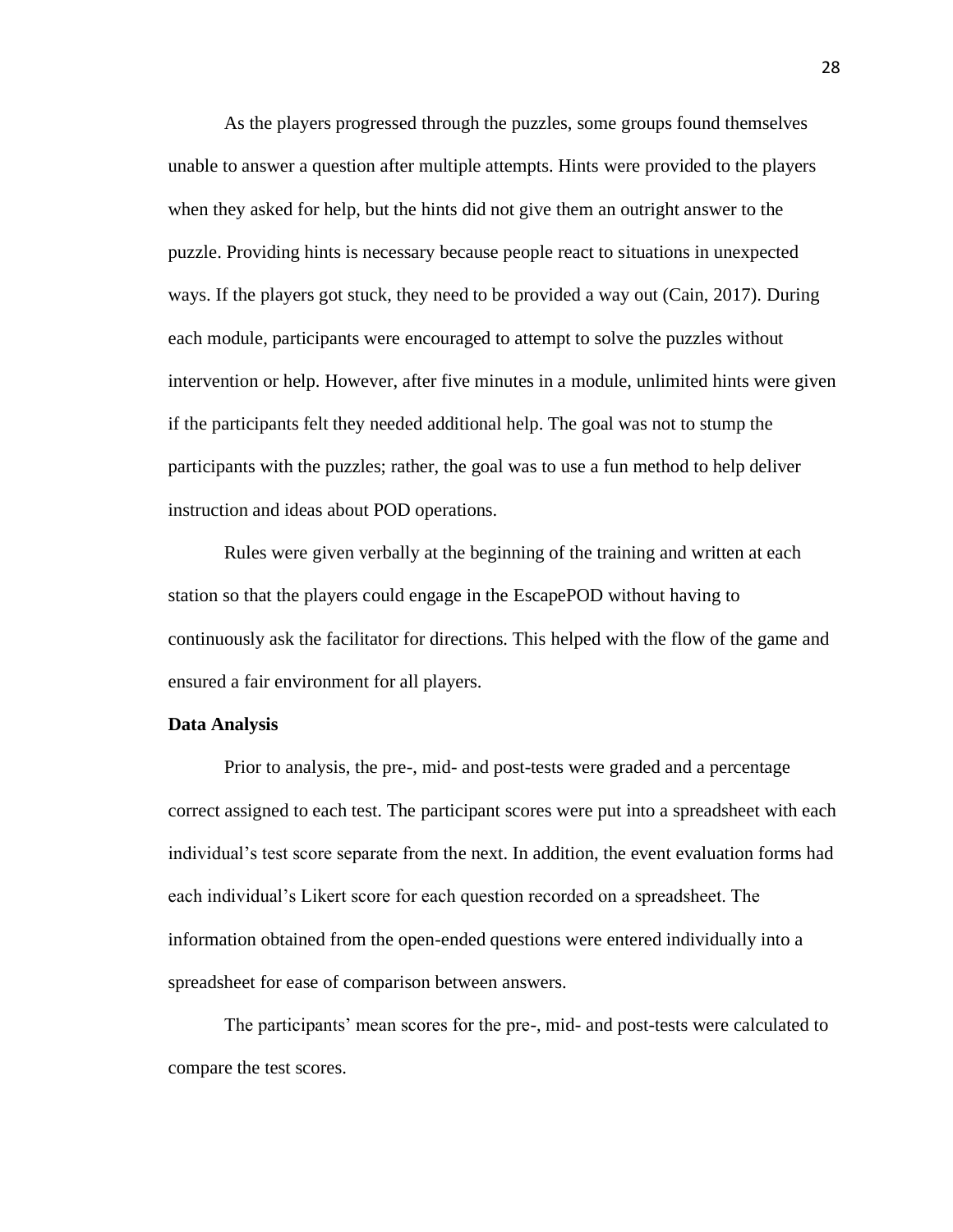### **CHAPTER 3: RESULTS**

The individuals who attended the EscapePOD resided in the Elkhorn Logan Valley Public Health Department district or in neighboring health districts in northeast Nebraska. The participants were free to choose the date and time that worked best for them to attend one of the six EscapePOD training events.

|                       | <b>Number of Correct Answers</b> |                |             |
|-----------------------|----------------------------------|----------------|-------------|
|                       | Pre-<br>Mid-                     |                | Post-       |
| <b>Student #</b>      | <b>Test</b>                      | <b>Test</b>    | <b>Test</b> |
| 1                     | 7                                | 8              | 10          |
| $\overline{2}$        | $\overline{1}$                   | 8              | 9           |
| 3                     | 7                                | 10             | 10          |
| 4                     | 5                                | 10             | 10          |
| 5                     | 8                                | 9              | 9           |
| 6                     | 6                                | 10             | 10          |
| 7                     | $\overline{1}$                   | 9              | 9           |
| 8                     | 3                                | 10             | 9           |
| 9                     | 4                                | 9              | 9           |
| 10                    | 6                                | 9              | 9           |
| 11                    | 5                                | 9              | 9           |
| 12                    | 6                                | 9              | 9           |
| 13                    | 4                                | 7              | 10          |
| 14                    | $\overline{7}$                   | 9              | 9           |
| 15                    | 8                                | 9              | 10          |
| 16                    | 5                                | 10             | 10          |
| 17                    | 4                                | 9              | 9           |
| 18                    | 6                                | $\overline{7}$ | 8           |
| 19                    | 5                                | 9              | 9           |
| 20                    | 6                                | $\mathsf 9$    | 10          |
| 21                    | 7                                | 10             | 10          |
| 22                    | 5                                | 10             | 10          |
| 23                    | $\overline{2}$                   | 8              | 10          |
| 24                    | 6                                | 9              | 10          |
| 25                    | 8                                | 8              | 9           |
| 26                    | 7                                | 10             | 10          |
| 27                    | 4                                | 10             | 10          |
| <b>Total Correct</b>  | 143                              | 244            | 256         |
| <b>Test % Correct</b> | 53%                              | 90%            | 95%         |

**EscapePOD Participant Test Scores**

**Table 1. Test scores for EscapePOD training participants**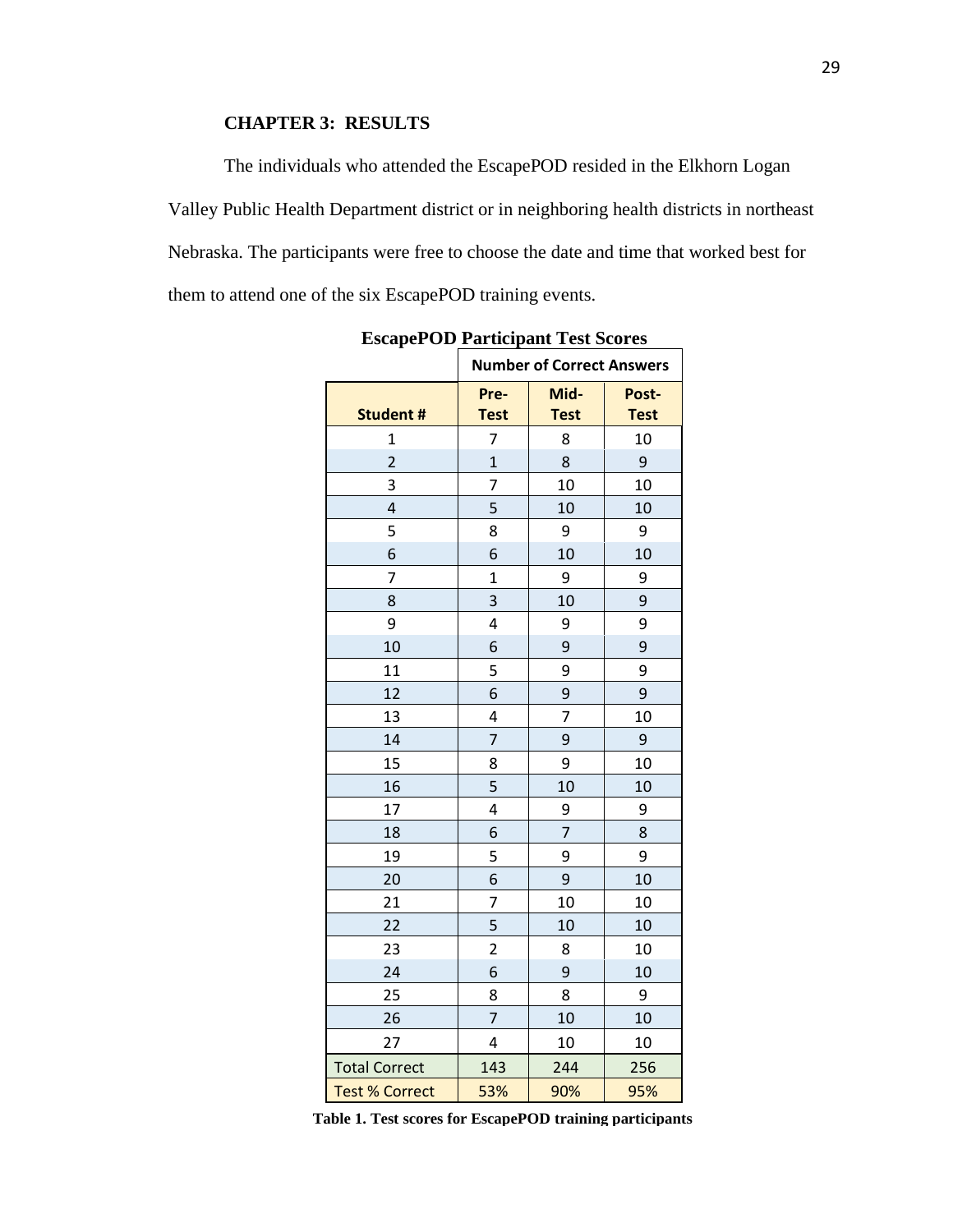The pre-test mean score was 53%. This represents the knowledge about the Strategic National Stockpile and mass dispensing of medications that the students had prior to coming to the training. The mid-test score, which occurred after the students had participated in the 20-minute lecture portion which included a PowerPoint presentation, was 90%. This indicates an increase of 37% after participating in that portion of the training (Table 1.)

This large increase likely occurred because the PowerPoint presentation gave the participants the opportunity to absorb new knowledge about the SNS and POD operations. We would expect a large jump in this situation simply because of the information being presented, as long as the participants were engaged in the PowerPoint presentation. In addition, the pre- and mid-tests were identical, so the participants knew the information that was being asked on the mid-test prior to the PowerPoint presentation and could therefore 'find' the answers during the presentation.

The EscapePOD activity followed the PowerPoint presentation and mid-test. Following this portion of the training, the overall participant test percentage increased to 95%, which indicated a 5% increase from the mid-test scores. This increase could have been because of the EscapePOD activity, or it could have simply been because the participants were seeing the information for a second time. In addition, they had seen the questions to the test twice and knew what answers to be searching for during the EscapePOD activity.

Since there would likely be some reliance on "Just-in-Time" training for volunteers who arrive at a disaster or emergency event without prior training, it is encouraging that the mean of the pre- to mid- tests improved by 37% to an average grade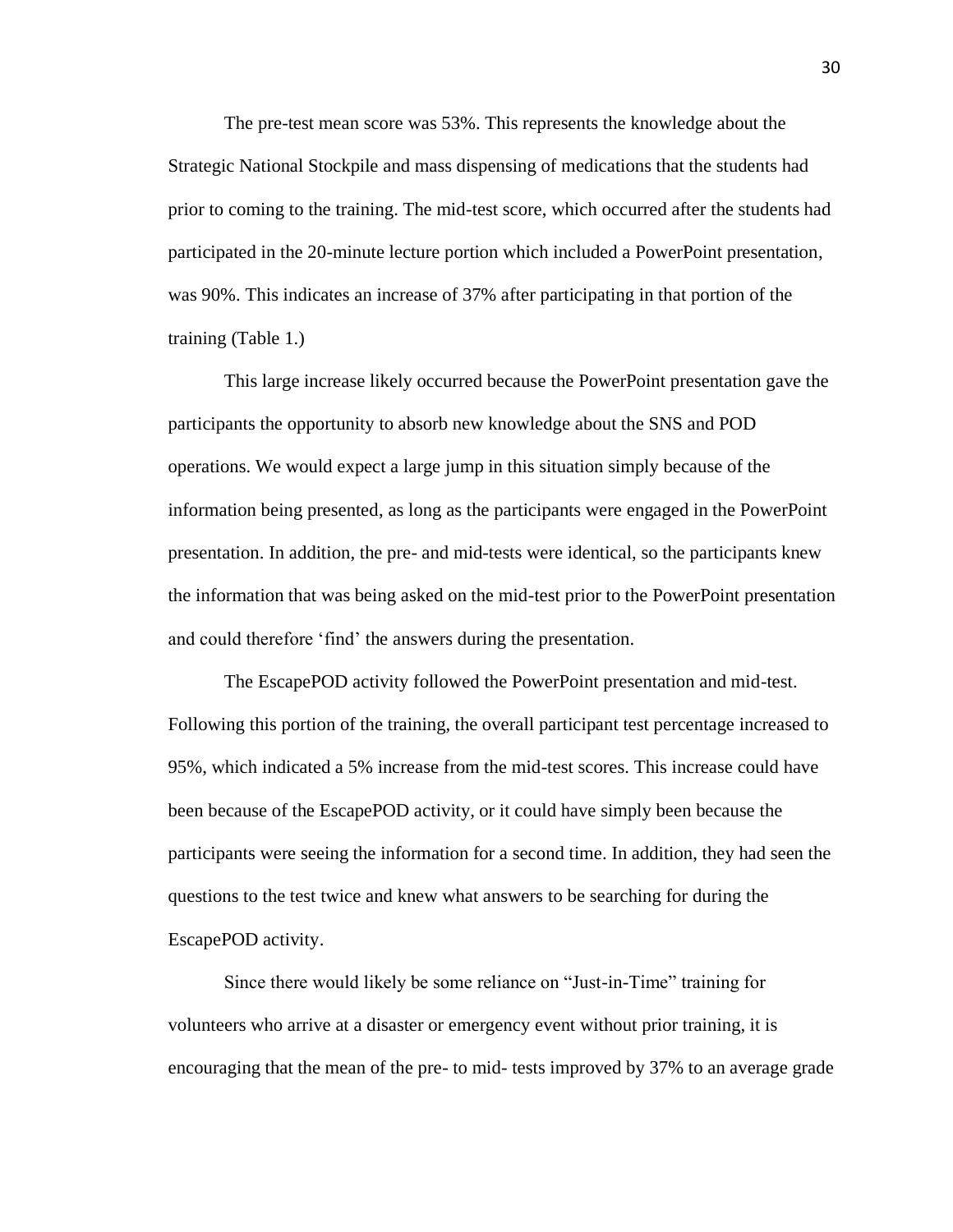of 90%. Most "Just-in-Time" training in the emergency plans for ELVPHD involve either a script that is read to participants or a script read to participants with a PowerPoint presentation that highlights the main points of what the volunteers need to know. The PowerPoint section of the EscapePOD training showed that a 20-minute training was adequate to convey information in a that short time period.

By participating in the EscapePOD activity, the final post-test average increased by another 5%. However, given enough time during a Just-in-Time training situation, that additional 5% increase in knowledge could reinforce the information gathered from the lecture portion of the training.

#### **Likert-scale Evaluations**

Evaluation forms were used to indicate the level of satisfaction with the EscapePOD training. Each participant was given an evaluation form that included answering questions on a Likert scale and which also included open-ended questions leading to insights into the perceptions of the training by the participants (Appendix B). The Likert evaluation included 17 questions that the participants rated on a scale of 1 to 5 (1=strongly disagree; 2=disagree; 3=neutral; 4=agree; 5=strongly agree.) The results of the Likert evaluation are as follows: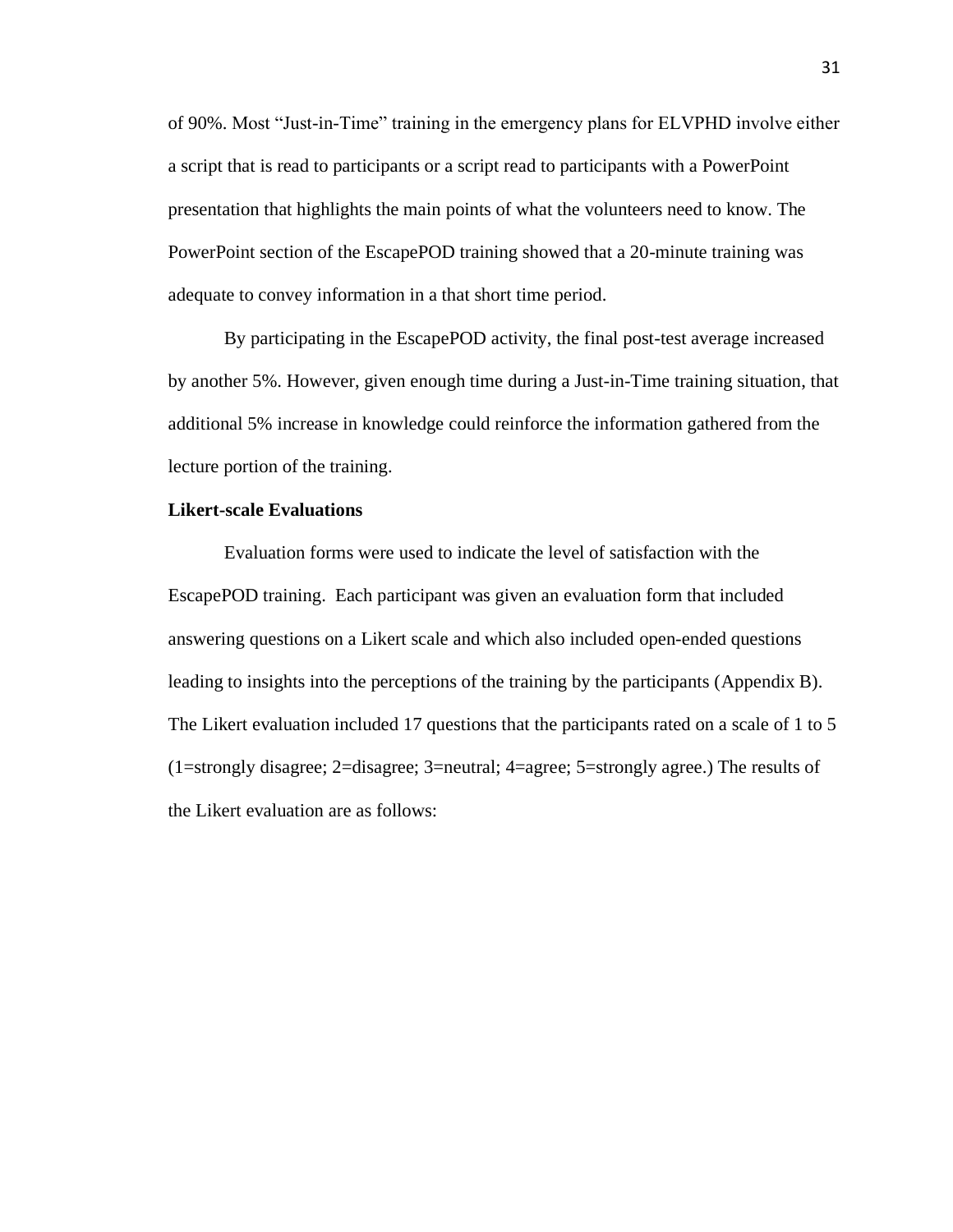| <b>Likert Score Evaluation Questions</b><br>(Scale 1=Strongly Disagree to 5=Strongly Agree)                         |                       | Range<br><b>Low Score</b> | Range<br><b>High Score</b> |
|---------------------------------------------------------------------------------------------------------------------|-----------------------|---------------------------|----------------------------|
| The EscapePOD encouraged me to think about material in a new way.                                                   | <b>Answer</b><br>4.90 | $\overline{4}$            | 5                          |
| I would recommend this activity to other people.                                                                    | 4.80                  | 3                         | 5                          |
| I learned from my peers during the EscapePOD activity.                                                              | 4.70                  | $\overline{3}$            | 5                          |
| The EscapePOD was an effective way to review the topic of Open POD.                                                 | 4.83                  | $\overline{4}$            | 5                          |
| The EscapePOD was an effective way to learn new information regarding<br>Open POD operations.                       | 4.93                  | $\overline{4}$            | 5                          |
| I learn better in a game format than a didactic (normal) lecture.                                                   | 4.47                  | $\overline{3}$            | 5                          |
| The EscapePOD was an effective way to assist my learning of Open POD<br>operations.                                 | 4.67                  | 3                         | 5                          |
| I feel I was able to engage with my teammates to learn new material.                                                | 4.83                  | $\overline{4}$            | 5                          |
| It was difficult for me to focus on learning because I was feeling stressed<br>or overwhelmed.                      | 1.87                  |                           | 5                          |
| The non-educational portions (eg. puzzles, ciphers, etc.) distracted me from<br>learning about Open POD operations. | 1.57                  |                           | 4                          |
| I prefer assembling information from a variety of sources when learning<br>new material.                            | 4.07                  | $\overline{2}$            | 5                          |
| In general, I enjoy playing games (video games, board games, social media<br>games, etc.)                           | 3.93                  |                           | 5                          |
| I learn better doing hands-on activities rather than lectures.                                                      | 4.41                  |                           | 5                          |
| I prefer to learn by interacting with groups of people rather than learning<br>on my own.                           | 4.10                  | $\overline{2}$            | 5                          |
| I would consider the PowerPoint lecture "fun."                                                                      | 3.17                  |                           | 5                          |
| I would consider the Escape POD activity "fun."                                                                     | 4.70                  | 3                         | 5                          |
| I attended this training event because the advertisements promoting this<br>event mentioned Escape Rooms.           | 3.43                  |                           | 5                          |

**Table 2. Likert-scale evaluation results**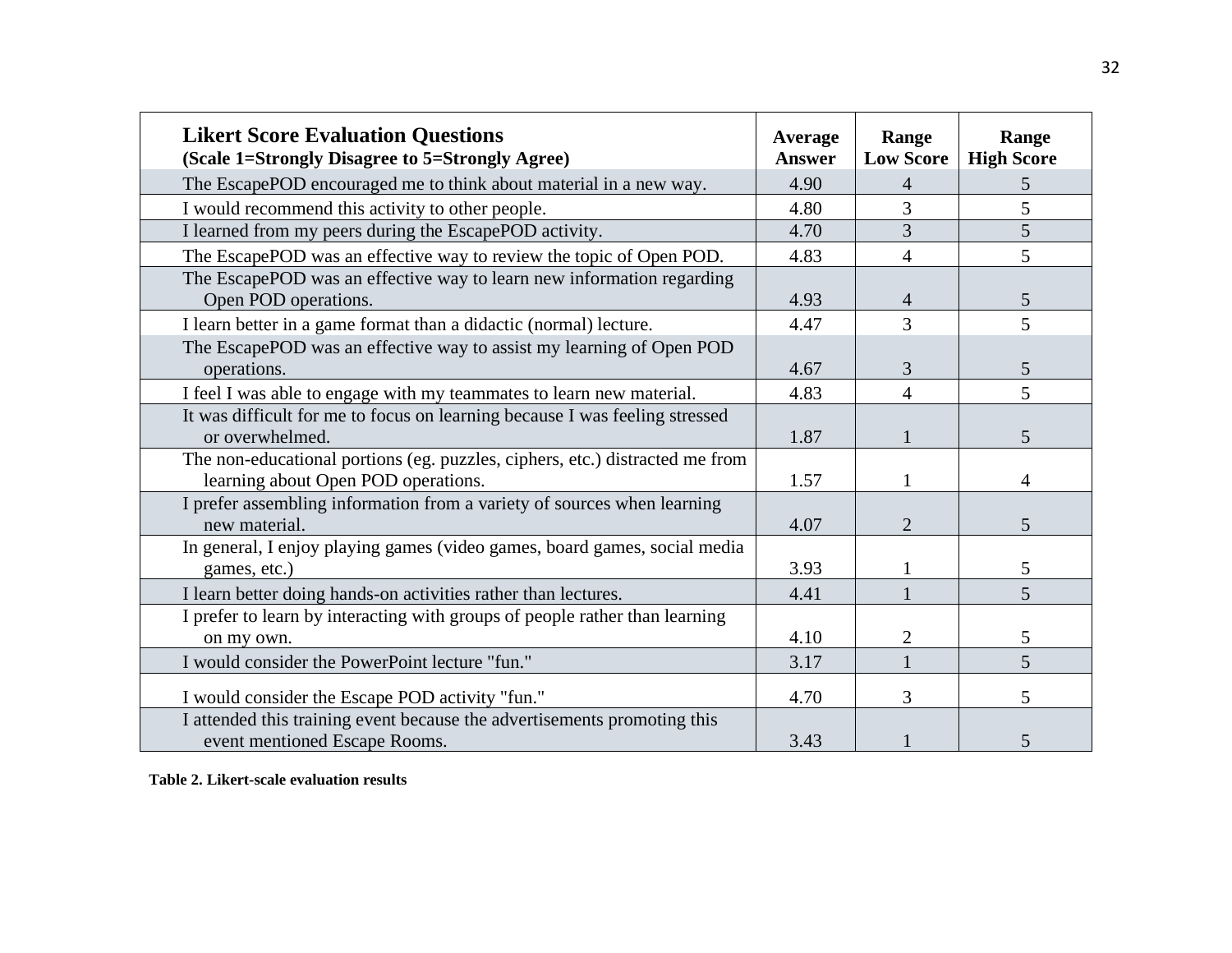The lowest score on the Likert-scale evaluation was the number assigned to the statement, "The non-educational portions (eg. puzzles, ciphers, etc.) distracted me from learning about Open POD operations." In other words, the attendees generally did not find that the EscapePOD aspect of the training detracted from the material. Likewise, the next lowest score from the Liker-scale evaluation wanted the participants' perceptions about if they were feeling stressed or overwhelmed. According to Voge and Schwabe (2016), stress can have varying effects on a student's ability to learn. The low scores from the participants indicated that overall, the students would not have been impacted too negatively by stressors in their lives to the point where it would have affected their ability to gain knowledge from this training.

The highest score on the Likert-scale evaluation was the statement that the EscapePOD was an effective way to learn new information. This was encouraging because it meant that the participants believed that the games and puzzles enhanced their ability to gain knowledge from this training. The next highest score on this evaluation was that the EscapePOD encouraged the participants to think about the material in a different way. Part of the purpose of this training was to present material through a novel approach. The participants' answers to this statement support the idea that the EscapePOD portion of the training provided the participants with a new way to consider this material.

Another note of interest from the Likert-scale evaluation was that even though the main purpose of any training is to convey information, having a fun method of offering information seemed to encourage participation between and engagement among the students. The average score for the question that asked if the EscapePOD portion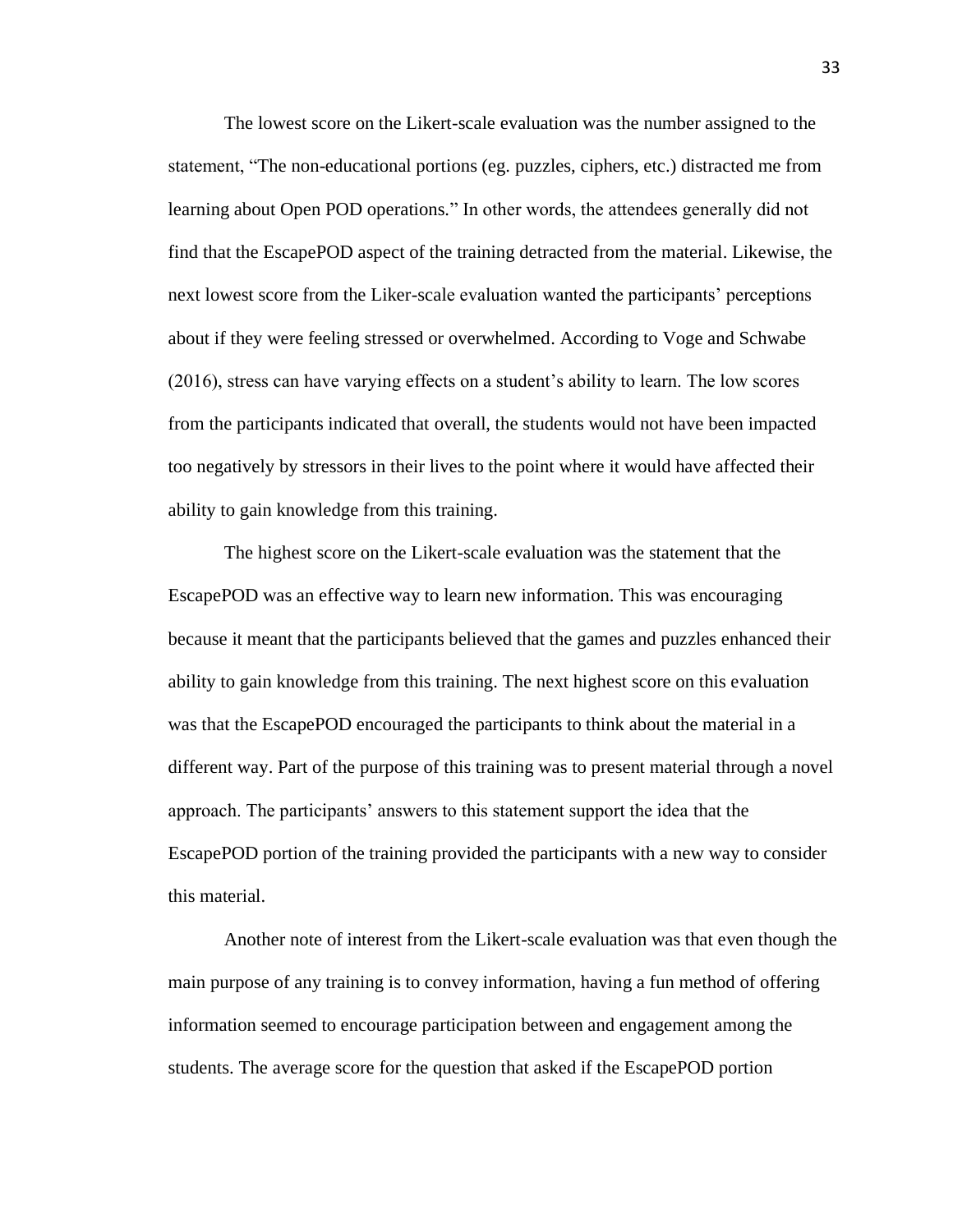encouraged participation with teammates was 4.83. There were many opportunities to work with others in attendance during the hands-on portion of the training as the participants worked to solve the puzzles in the EscapePOD. In *Engaging Adult Learners: Philosophy, Principles and Practices* (2013), James Bryson discussed the importance of active learning groups. Bryson states that active learning occurs during any activity when a student is engaged while doing things and thinking about the things they are doing. During these exercises, the students "…talk, listen, discuss, debate, read, write and reflect on content through a variety of activities that require them to interact with each other toward a collaborative outcome." Working with others during the EscapePOD engaged the participants in a way that encourage this type of teamwork and learning.

Overall, the Likert scores to questions revolving around the Escape POD activities reflected participants belief that the hands-on portion enhanced their ability to learn material, encouraged interaction amongst other participants and was a positive enough experience that the participants would recommend the activity to others.

#### **Open-Ended Evaluation**

In addition, to the Likert-scale evaluation, the open-ended questions on the evaluation forms were analyzed by finding common themes in the answers. The results to these questions are presented in the following tables. The tables are grouped together based on the topics that they covered.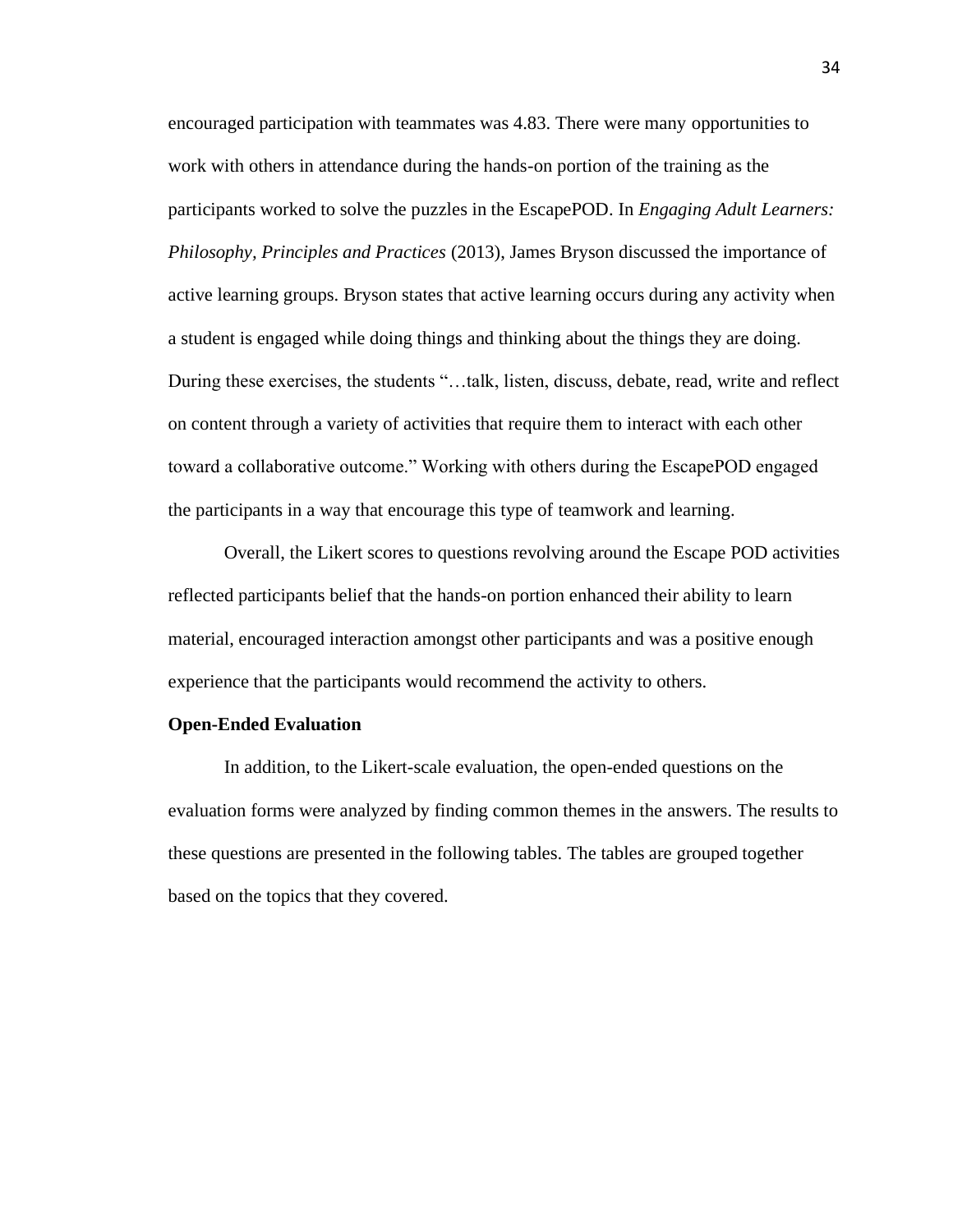| <b>Answers</b>                     | <b>Number of Participants</b><br><b>With Same Answer</b> | <b>Percent of Total</b><br><b>Answers</b> |
|------------------------------------|----------------------------------------------------------|-------------------------------------------|
| Wanted to know more about the      |                                                          | 33%                                       |
| subject/be prepared for the future |                                                          |                                           |
| Asked to attend                    | 8                                                        | 24%                                       |
| Interest in the Escape Room/fun    |                                                          |                                           |
| way to learn                       |                                                          | 15%                                       |
| Employer recommended               |                                                          | 12%                                       |
| On the volunteer registry          |                                                          | 6%                                        |
| Support public health              | ↑                                                        | 6%                                        |
| Nothing else to do                 |                                                          | 3%                                        |

**Question 1:** *What is/are the reason(s) you attended this POD training today?*

**Table 3. Question 1 open-ended evaluation answers**

**Question 2:** *Where did you first hear about the Escape POD training you attended today?*

| <b>Answers</b>               | <b>Number of Participants</b><br><b>With Same Answer</b> | <b>Percent of Total</b><br><b>Answers</b> |
|------------------------------|----------------------------------------------------------|-------------------------------------------|
| One-on-one conversation with |                                                          |                                           |
| another person               | 15                                                       | 56%                                       |
| Email                        |                                                          | 26%                                       |
| Facebook                     |                                                          | 11%                                       |
| Flyer                        |                                                          | 7%                                        |
| <b>Health Department</b>     |                                                          | 4%                                        |

**Table 4. Question 2 open-ended evaluation answers**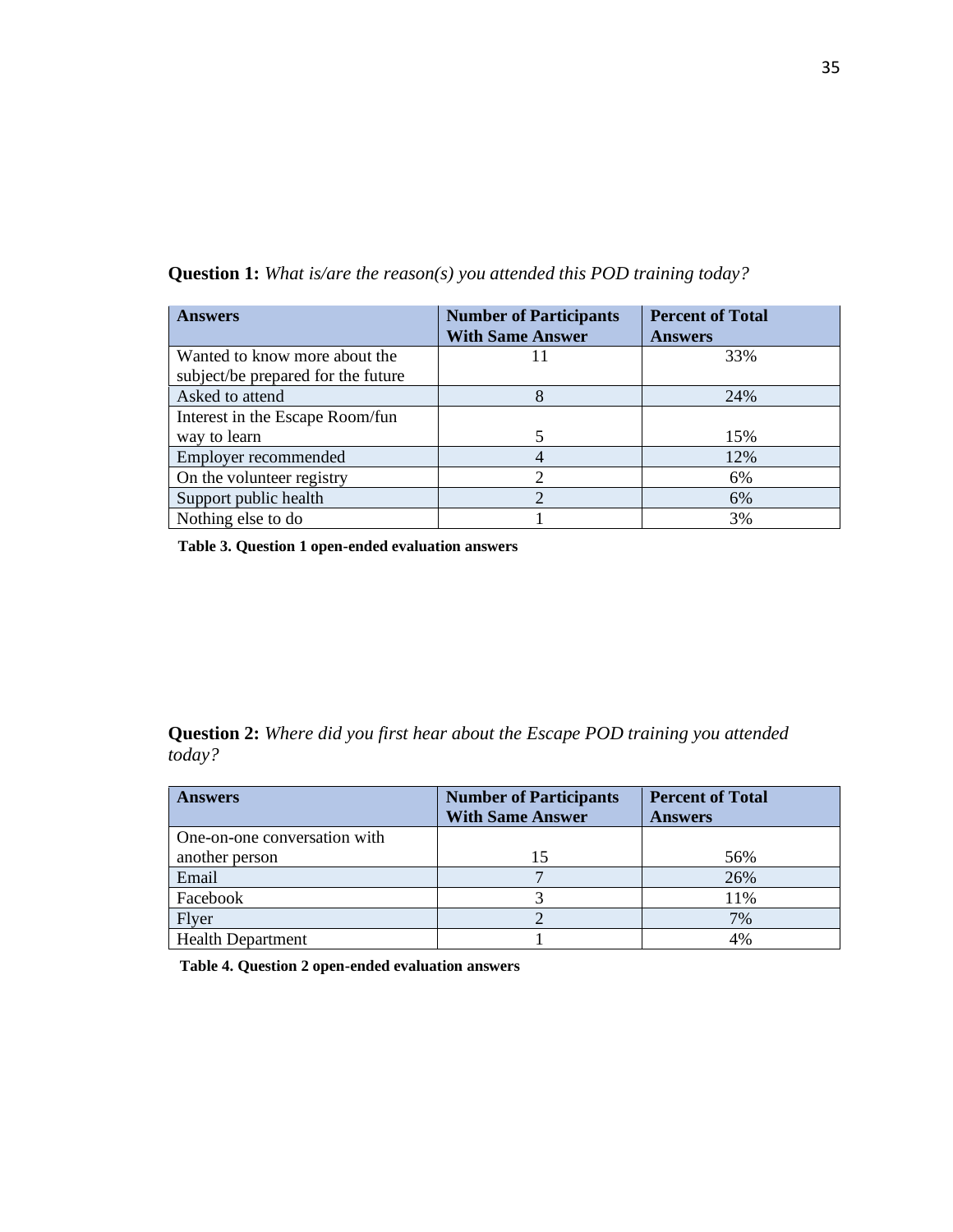**Question 3:** *Was the advertising for this training appealing to you? What part did you like? What part of the advertising could be improved?*

#### *Liked the advertising:*

| <b>Answers</b>                     | <b>Number of Participants</b> | <b>Percent of Total</b> |
|------------------------------------|-------------------------------|-------------------------|
|                                    | <b>With Same Answer</b>       | <b>Answers</b>          |
| Thought it was nice/appealing      |                               | 33%                     |
| Didn't see it/didn't pay attention |                               | 24%                     |
| Font, color and images             |                               | 14%                     |
| Made it sound more appealing than  |                               |                         |
| a normal training                  |                               | 14%                     |
| Puzzles/games                      |                               | 14%                     |
| <b>Ways for Improvement:</b>       |                               |                         |

| <b>Answers</b>                     | <b>Number of Participants</b> | <b>Percent of Total</b> |
|------------------------------------|-------------------------------|-------------------------|
|                                    | <b>With Same Answer</b>       | <b>Answers</b>          |
| More ways of advertising/timing of |                               | 50%                     |
| advertising                        |                               |                         |
| Graphics                           |                               | 25%                     |
| Date of training                   |                               | 25%                     |

**Table 5. Question 3 open-ended evaluation answers**

**Question 4:** *Had you heard of Escape Rooms prior to the training you attended today?*

| <b>Answers</b> | <b>Number of Participants</b><br><b>With Same Answer</b> | <b>Percent of Total</b><br><b>Answers</b> |
|----------------|----------------------------------------------------------|-------------------------------------------|
| Yes            |                                                          | 74%                                       |
| No             |                                                          | 26%                                       |

**Table 6. Question 4 open-ended evaluation answers**

**Question 5:** *Have you participated in an Escape Room prior to your training today?*

| <b>Answers</b> | <b>Number of Participants</b><br><b>With Same Answer</b> | <b>Percent of Total</b><br><b>Answers</b> |
|----------------|----------------------------------------------------------|-------------------------------------------|
| Yes            |                                                          | 22%                                       |
| No             |                                                          | 78%                                       |

**Table 7. Question 5 open-ended evaluation answers**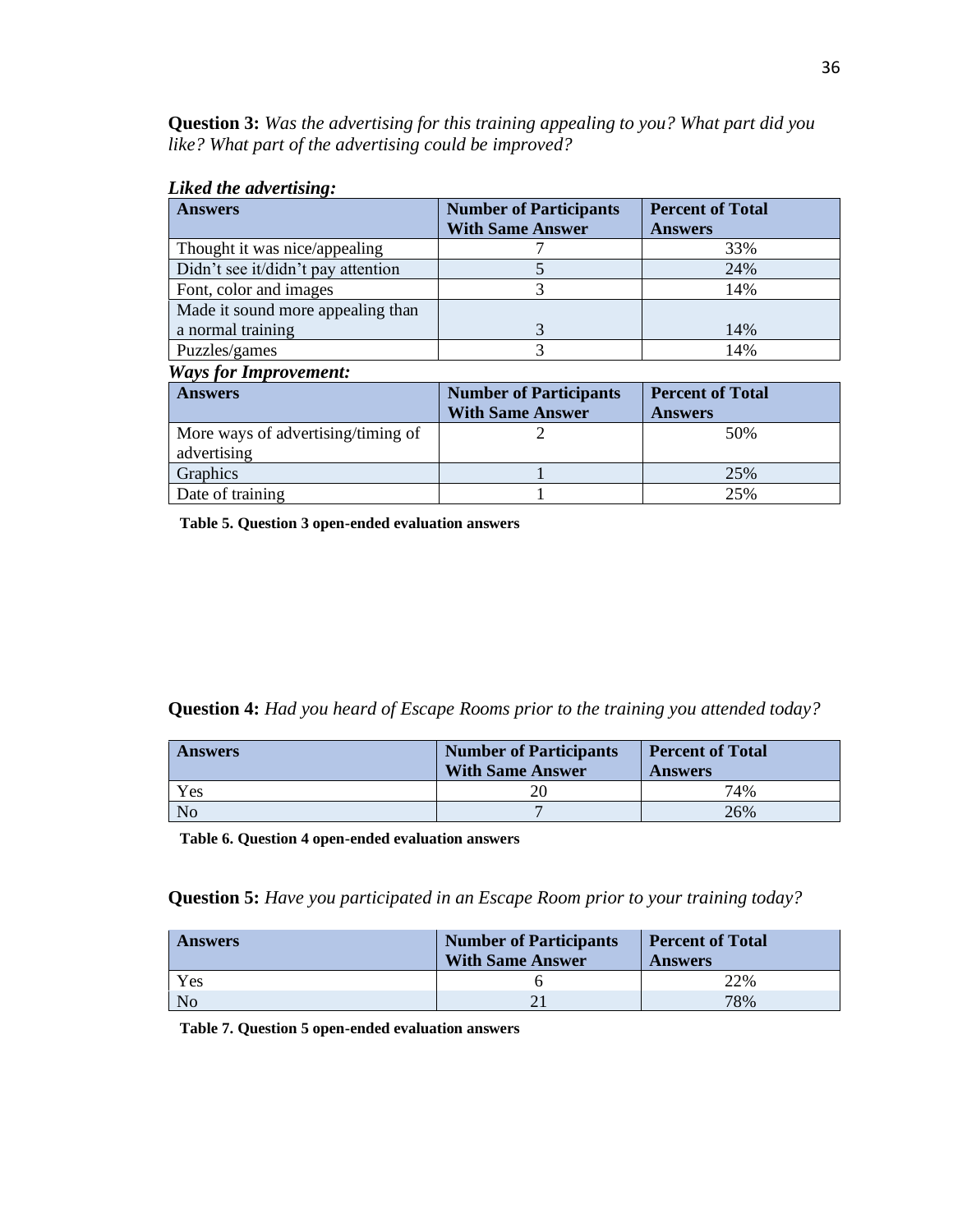| <b>Answers</b>                     | <b>Number of Participants</b><br><b>With Same Answer</b> | <b>Percent of Total</b><br><b>Answers</b> |  |  |
|------------------------------------|----------------------------------------------------------|-------------------------------------------|--|--|
| Yes                                |                                                          | 67%                                       |  |  |
| No                                 |                                                          | 0%                                        |  |  |
| Maybe                              |                                                          | 11%                                       |  |  |
| Believe the PowerPoint must always |                                                          |                                           |  |  |
| be included                        |                                                          | 22%                                       |  |  |

**Question 6:** *Will you participate in future ELVPHD POD training if the PowerPoint lecture is removed from the agenda and only the Escape POD training is offered?*

**Table 8. Question 6 open-ended evaluation answers**

**Question 7:** *Will you participate in future ELVPHD POD training if the Escape POD portion is removed from the agenda and only the PowerPoint lecture is offered?*

| <b>Answers</b>           | <b>Number of Participants</b><br><b>With Same Answer</b> | <b>Percent of Total</b><br><b>Answers</b> |
|--------------------------|----------------------------------------------------------|-------------------------------------------|
| Yes                      |                                                          | 56%                                       |
| No                       |                                                          | 26%                                       |
| Maybe                    |                                                          | 11%                                       |
| A mix of the two is best |                                                          | 7%                                        |

**Table 9. Question 7 open-ended evaluation answers**

| <b>Question 8:</b> What is the best part of the training that you received today? |  |  |  |  |  |  |  |
|-----------------------------------------------------------------------------------|--|--|--|--|--|--|--|
|-----------------------------------------------------------------------------------|--|--|--|--|--|--|--|

| <b>Answers</b>                   | <b>Number of Participants</b> | <b>Percent of Total</b> |
|----------------------------------|-------------------------------|-------------------------|
|                                  | <b>With Same Answer</b>       | <b>Answers</b>          |
| Hands-on learning/puzzles        | 10                            | 40%                     |
| Overall information about public |                               |                         |
| health operations                | 6                             | 24%                     |
| Collaboration/interaction        |                               | 16%                     |
| Cookies/food                     |                               | 8%                      |
| Discussion                       |                               | 4%                      |
| The presenter                    |                               | 4%                      |
| All of it                        |                               | 4%                      |

**Table 10. Question 8 open-ended evaluation answers**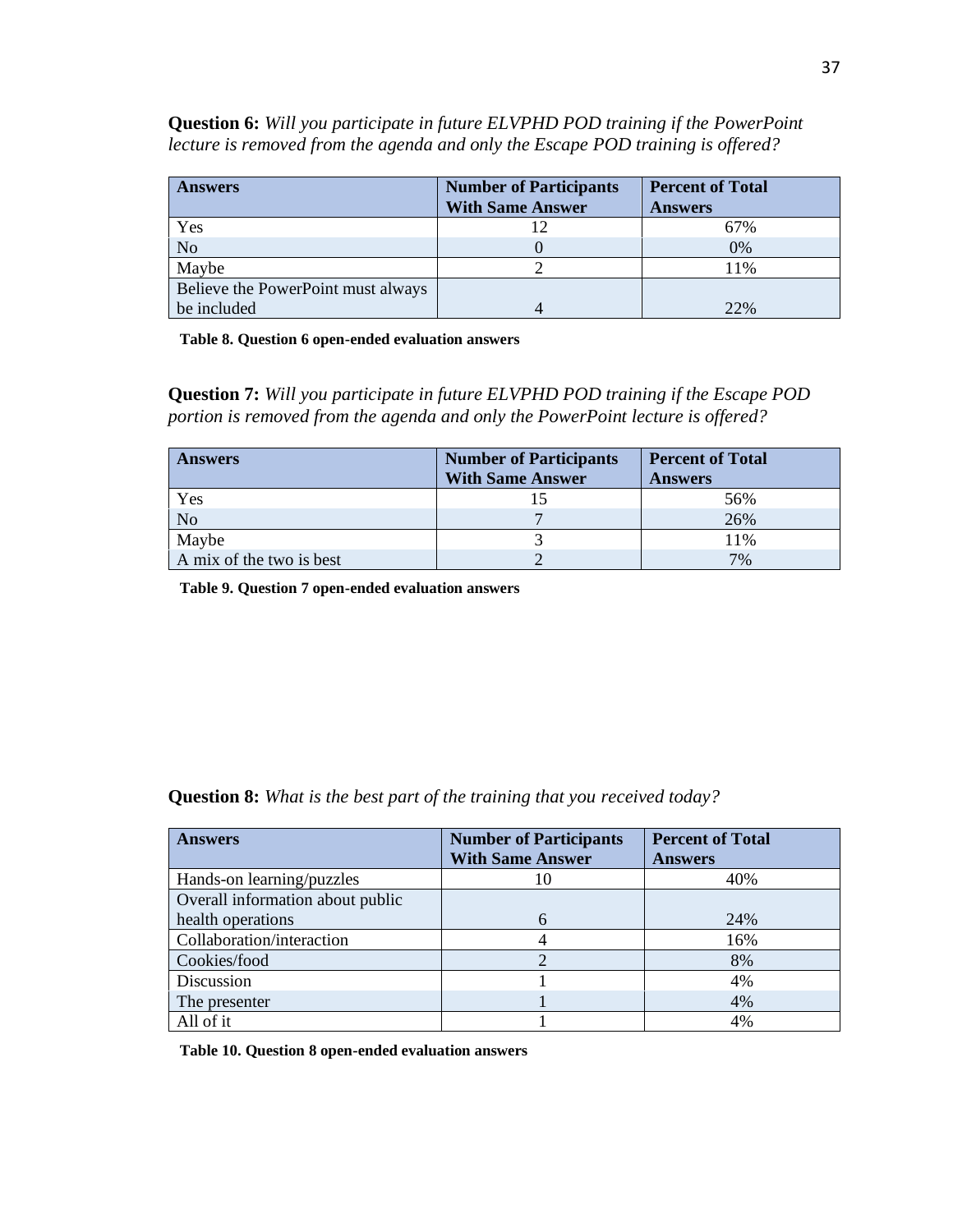**Question 9:** *If you could choose one or two things to improve about the training today, what would you change?*

| <b>Answers</b>              | <b>Number of Participants</b> | <b>Percent of Total</b> |
|-----------------------------|-------------------------------|-------------------------|
|                             | <b>With Same Answer</b>       | <b>Answers</b>          |
| More people attending       |                               | 25%                     |
| Time of training            |                               | 25%                     |
| More food                   |                               | 17%                     |
| Review how to operate locks |                               |                         |
| beforehand:                 |                               | 17%                     |
| Have soda pop:              |                               | 17%                     |

**Table 11. Question 9 open-ended evaluation answers**

### **Additional comments:**

| <b>Answers</b>                   | <b>Number of Participants</b><br><b>With Same Answer</b> | <b>Percent of Total</b><br><b>Answers</b> |
|----------------------------------|----------------------------------------------------------|-------------------------------------------|
| Good/great training              |                                                          | 55%                                       |
| Fun                              |                                                          | 27%                                       |
| Presenter is awesome             |                                                          | 9%                                        |
| An engaging way to learn about a |                                                          |                                           |
| rather "dry" topic               |                                                          | 9%                                        |

**Table 12. Additional comments from evaluation**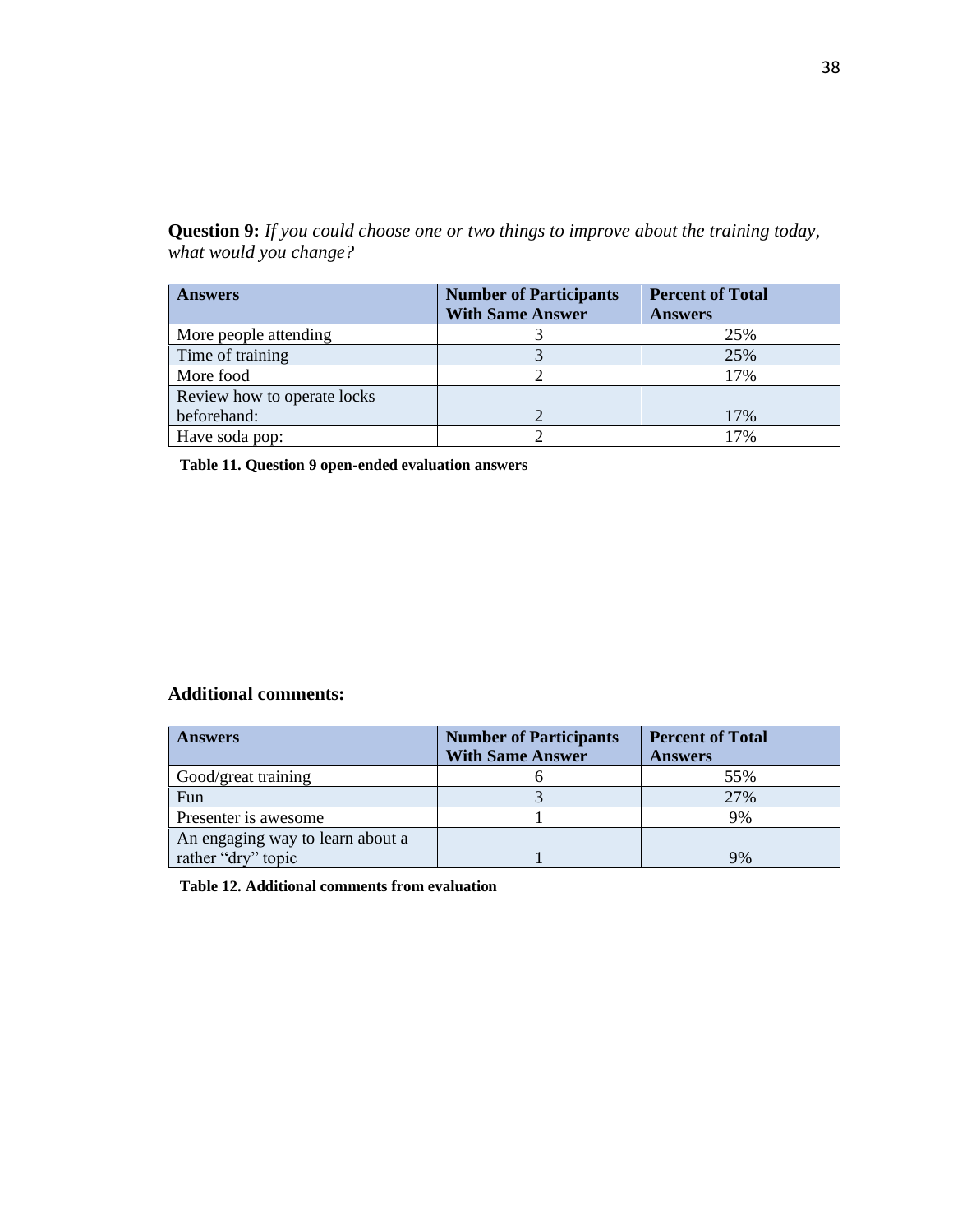For Question 1 (Table 3), regarding the reasons that people attended, 33% of the respondents stated that they wanted to know more about the subject with another 24% stating that they attended because they were asked. When considering what kind of advertising to do for an event, this answer served as a reminder that simply asking people to attend is a motivator to increase attendance.

Question 2 (Table 4), which asked the participants about where they first heard about the EscapePOD training event, had 56% of the students state that they heard of the training via a one-on-one conversation. This further reinforces that personally asking people to attend a training can help motivate participant attendance. Both email and Facebook were more important in promoting the Escape POD than the design of the training flyer that was produced for the event. The answers to Question 3 reinforced this, as 24% of the participants stated that they didn't see the advertising or didn't pay attention to the advertising.

Question 3 (Table 5) asked about the flyer and advertising. 33% of the participants stated that the advertising was nice or appealing, but 24% of them didn't pay attention to the advertising or did not see the advertising for the training. Though the visual display of the advertising flyer is important, when  $\frac{1}{4}$  of the attendees don't remember seeing the advertising, there is either room for improvement on the advertising or less emphasis can be placed on the advertising flyers that are created.

For Questions 4 (Table 6) and 5 (Table 7), the participants were asked if they had previously heard about Escape Rooms and if they had participated in a commercial Escape Room prior to the EscapePOD training. Though 74% of the participants had heard about Escape Rooms, only 6 of them (22%) had been to a commercial Escape Room.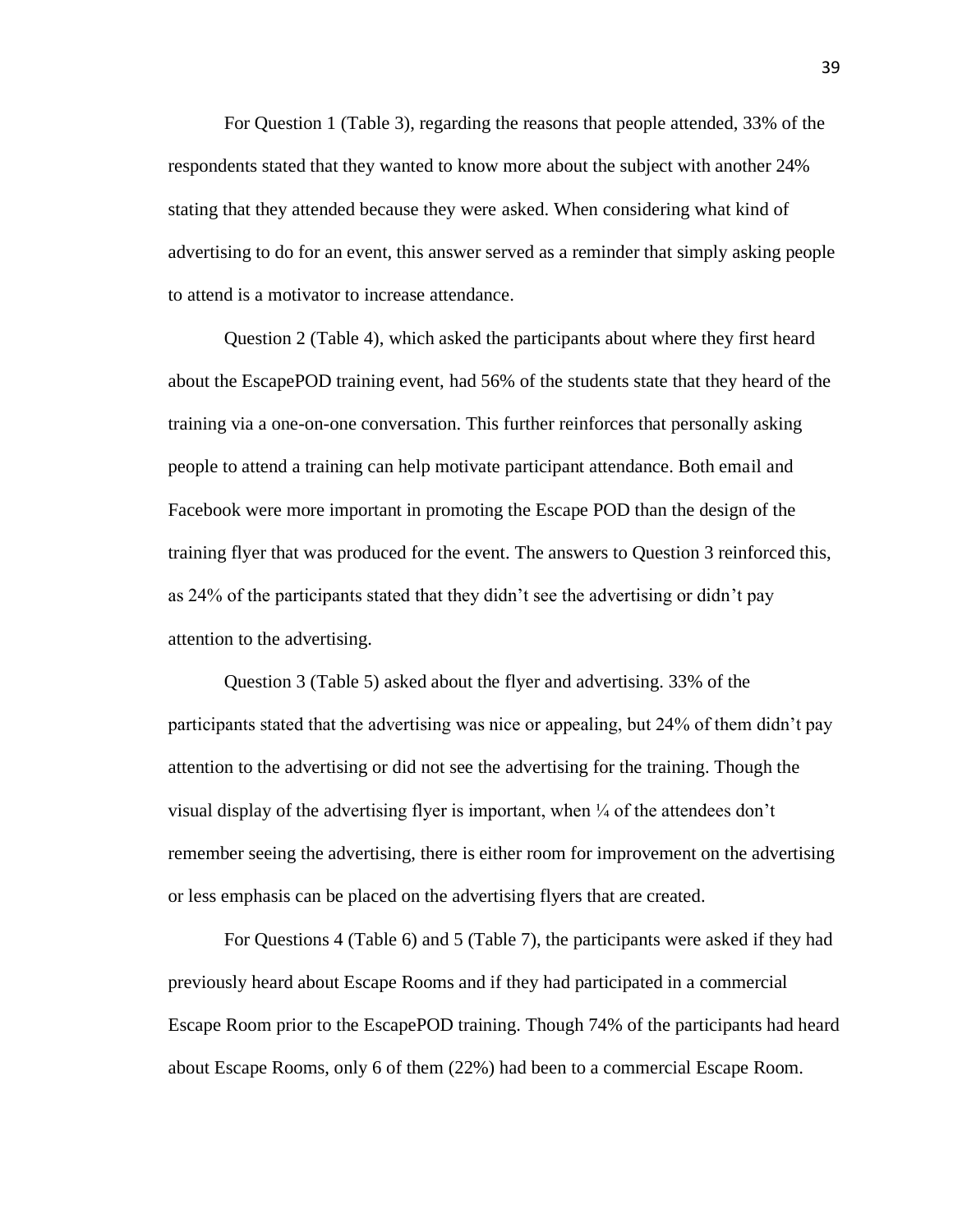Questions 6 (Table 8) and 7 (Table 9) explored the ideas of how attendance would change if either the PowerPoint presentation was cut from the training or if the EscapePOD was cut from the training. If the PowerPoint presentation was removed from the training, 78% of the participants would still return to training while 22% of the participants believed that the PowerPoint should always be included in the training. In contrast, if the EscapePOD portion was removed from the training, 26% of those responding said that they would not attend a training. The hands-on portion was enough to motivate almost ¼ of the respondents to state that they would not attend training from the health department if that portion was removed.

Question 8 (Table 10) asked the participants what the best part of the training was. There were 25 participants who answered this question, and of those, 40% stated that it was the hands-on portion that they felt was the best part of the training.

The final two questions in the open-ended questions part of the evaluation provided general comments on how the training could be improved and overall comments on the training. Besides the comments that the training was a "good/great training," none of the other comments really stood to the forefront. Though the EscapePOD training was offered in multiple locations on multiple dates with varying times, there were some participants who did not like the days or times that the training was offered. There does come a point in the training decision process when it is important to make the choice for dates and times for training with the intent to appeal to the majority of the audience while realizing that it will not satisfy every person who is interested in the training.

In the end, the Likert-scale questions and the open-ended evaluation questions showed that even though the participants enjoyed the game portion of the training, which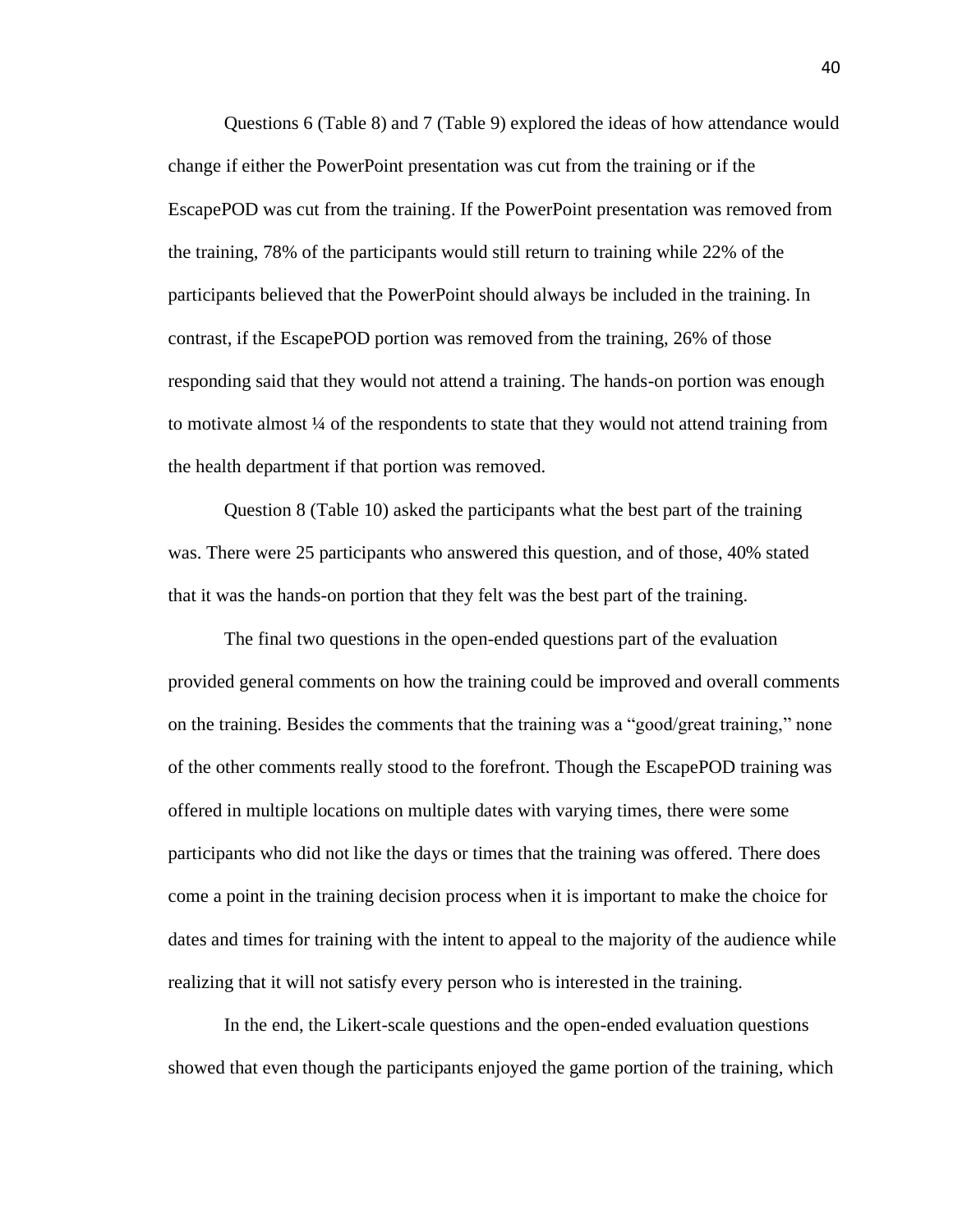is what was expected, there were also a number of participants who also enjoyed the lecture and felt that it was a necessary part of the training. To be fair, the lecture part of the training was the easy part of the training to put together. The information was found on the internet and the tools needed to finish that part of the presentation were all on the computer. It took less than two hours to put together a complete training for that 20 minute section of the EscapePOD training.

Conversely, the EscapePOD portion took over 20 hours to assemble. This involved locating the supplies, brainstorming the flow of the EscapePOD puzzles and then putting the puzzles together in a cohesive bundle to present to the participants. That time did not include the time it took to run the EscapePOD through the UNMC student focus group.

#### CHAPTER 4: DISCUSSION

#### **Recommendations**

The recommendations that come from this study include the following:

- 1. For future trainings, it is highly encouraged that a hands-on portion be included for the participants. This hands-on portion does not have to be an escape room format, but the scores from the evaluations indicate that most of the participants enjoyed the EscapePOD hands-on activities.
- 2. Always include at least some form of lecture or a lecture with a PowerPoint presentation to rapidly disseminate information in an organized fashion. This allows the instructor to give the same information and messages to all the students at the same time and in a relatively short amount of time.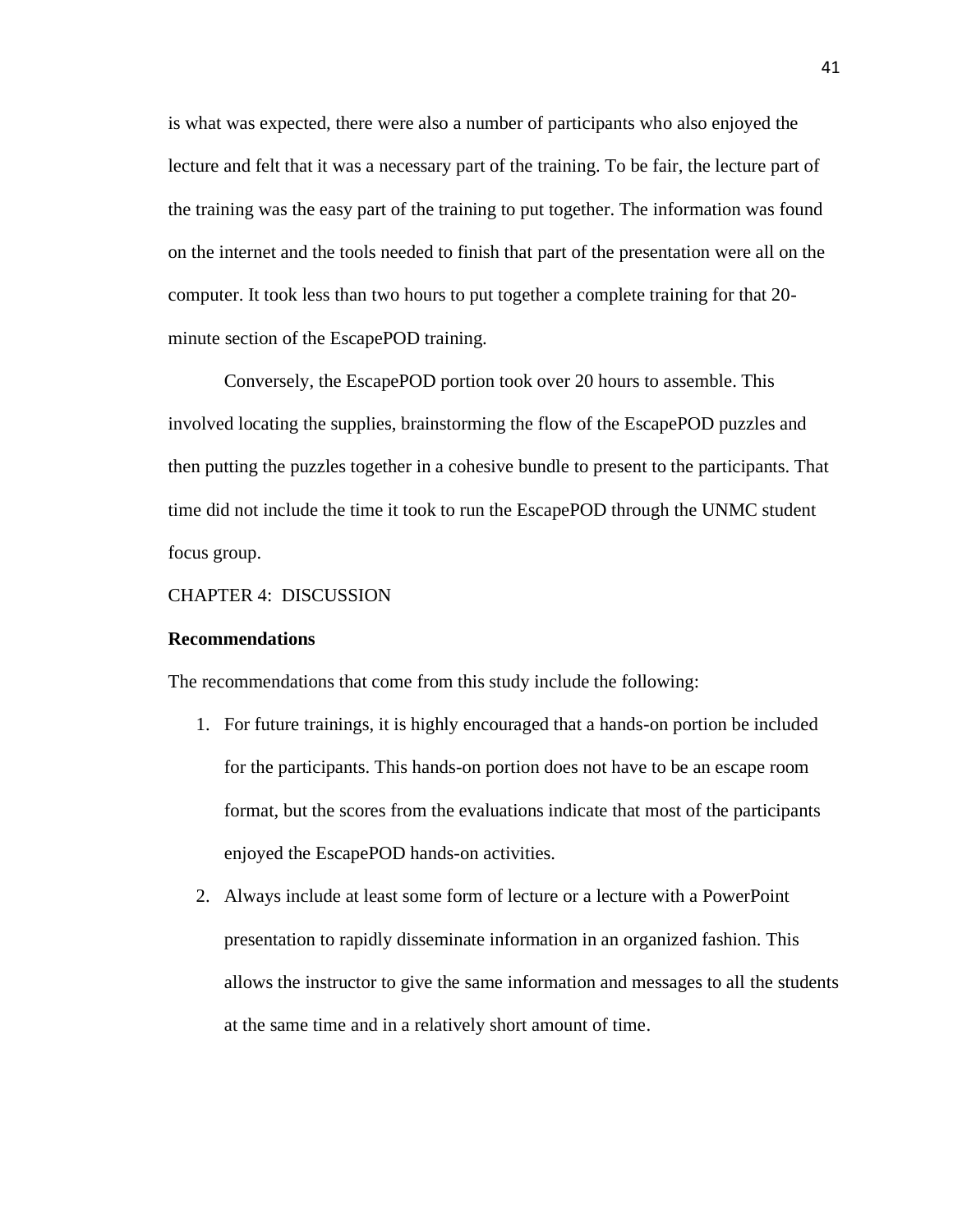- 3. Utilizing thrift stores to source supplies for an EscapePOD-type training or any other hands-on training is a great way to save money, but it would also be beneficial to ask co-workers and friends for supplies that they have on hand.
- 4. The flyer and advertising design did not seem to be as important as personally asking participants to attend the training. Though the advertising items are important, time should be invested in requesting colleague and partner attendance at trainings that are relevant to them.

#### **Ethical Considerations**

Every person who attended the focus group signed a standard sign-in sheet that ELVPHD uses when conducting training. This form includes information about consent to participate in the activity, including an image release statement.

For the participants who attended the actual EscapePOD training in February, a consent to participate form was also signed. This study was approved as exempt by the University of Nebraska Medical Center Institutional Review Board.

#### **Dissemination of Results**

This study has been accepted to be presented as a workshop at the NACCHO Preparedness Summit in Dallas, Texas, which has been rescheduled for August, 2020 due to the SARS CoV-2 (COVID-19) pandemic. In addition, the results were published as a culmination for a Master's Thesis with the University of Nebraska Medical Center, College of Public Health and will potentially be written as a journal article.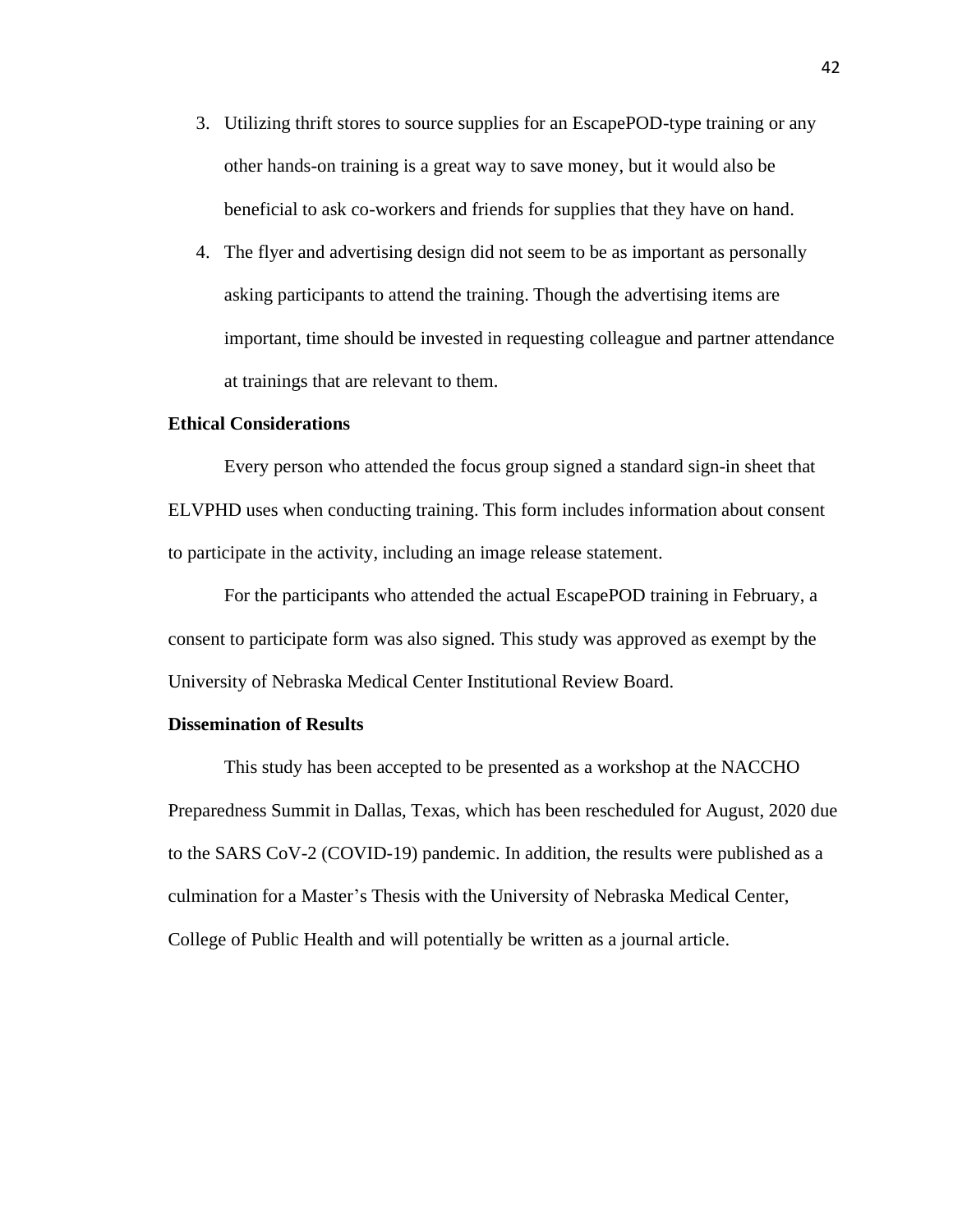#### **BIBLIOGRAPHY**

Association of State and Territorial Health Officials. (2019). Strategic National Stockpile Fact Sheet. Retrieved from [http://www.astho.org/Programs/Preparedness/Public-Health-](http://www.astho.org/Programs/Preparedness/Public-Health-Emergency-Law/Emergency-Use-Authorization-Toolkit/Strategic-National-Stockpile-Fact-Sheet/)[Emergency-Law/Emergency-Use-Authorization-Toolkit/Strategic-National-Stockpile-](http://www.astho.org/Programs/Preparedness/Public-Health-Emergency-Law/Emergency-Use-Authorization-Toolkit/Strategic-National-Stockpile-Fact-Sheet/)[Fact-Sheet/](http://www.astho.org/Programs/Preparedness/Public-Health-Emergency-Law/Emergency-Use-Authorization-Toolkit/Strategic-National-Stockpile-Fact-Sheet/)

Bryson, D. (2013). *Engaging adult learners: Philosophy, principles and practices* [PDF file]. Retrieved from<http://northernc.on.ca/leid/docs/engagingadultlearners.pdf>

Cable, L. (n.d.). Locked in learning [web log comment]. Retrieved from <https://www.heacademy.ac.uk/blog/locked-learning>

Cain, J. (2017). 6 design principles for educational "escape rooms." [web log comment]. Retrieved from<https://jeffcain.wordpress.com/2017/08/18/escaperooms/>

Cain, J., and Piascik, P. (2015). Are serious games a good strategy for pharmacy education? *American Journal of Pharmaceutical Education. 79*(4)47. Retrieved from <https://www.ncbi.nlm.nih.gov/pmc/articles/PMC4469013/>

Carvalho, M., Bellotti, F., Berta, R., De Gloria, A., Sedano, C., Hauge, J., Hub, J., Rauterberg, M. (2015). An activity theory-based model for serious games analysis and conceptual design. *Computers and Education*, *87*, 166-181. Retrieved from <https://www.sciencedirect.com/science/article/pii/S0360131515001050?via%3Dihub>

Centers for Disease Control. (2018). Health care closed points of dispensing. Retrieved from<https://www.cdc.gov/cpr/readiness/healthcare/closedPODtoolkit.htm>

Centers for Disease Control. (2019). Public health emergency preparedness (PHEP) cooperative agreement. Retrieved from<https://www.cdc.gov/cpr/readiness/phep.htm>

Clark, D. (2014) Ten reasons we should ditch university lectures. [web log comment]. [https://www.theguardian.com/higher-education-network/blog/2014/may/15/ten-reasons](https://www.theguardian.com/higher-education-network/blog/2014/may/15/ten-reasons-we-should-ditch-university-lectures)[we-should-ditch-university-lectures](https://www.theguardian.com/higher-education-network/blog/2014/may/15/ten-reasons-we-should-ditch-university-lectures)

Connelly, L, Burbach, B. Kennedy, C., Walters, L. (2018). Escape room recruitment event: Description and lessons learned. *Journal of Nursing Education, 57*(3):184-187. Retrieved from [https://www-healio-com.library1.unmc.edu/nursing/journals/jne/2018-3-](https://www-healio-com.library1.unmc.edu/nursing/journals/jne/2018-3-57-3/%7Bfef803bd-6d43-406d-92e3-11ca3322e9a1%7D/escape-room-recruitment-event-description-and-lessons-learned) [57-3/%7Bfef803bd-6d43-406d-92e3-11ca3322e9a1%7D/escape-room-recruitment-event](https://www-healio-com.library1.unmc.edu/nursing/journals/jne/2018-3-57-3/%7Bfef803bd-6d43-406d-92e3-11ca3322e9a1%7D/escape-room-recruitment-event-description-and-lessons-learned)[description-and-lessons-learned](https://www-healio-com.library1.unmc.edu/nursing/journals/jne/2018-3-57-3/%7Bfef803bd-6d43-406d-92e3-11ca3322e9a1%7D/escape-room-recruitment-event-description-and-lessons-learned)

Corkill, E. (2009). Real Escape Game brings its creator's wonderment to life. Japan times. Retrieved from [https://www.japantimes.co.jp/life/2009/12/20/general/real-escape-game-brings-its](https://www.japantimes.co.jp/life/2009/12/20/general/real-escape-game-brings-its-creators-wonderment-to-life/#.XWcANOhKjcs)[creators-wonderment-to-life/#.XWcANOhKjcs](https://www.japantimes.co.jp/life/2009/12/20/general/real-escape-game-brings-its-creators-wonderment-to-life/#.XWcANOhKjcs)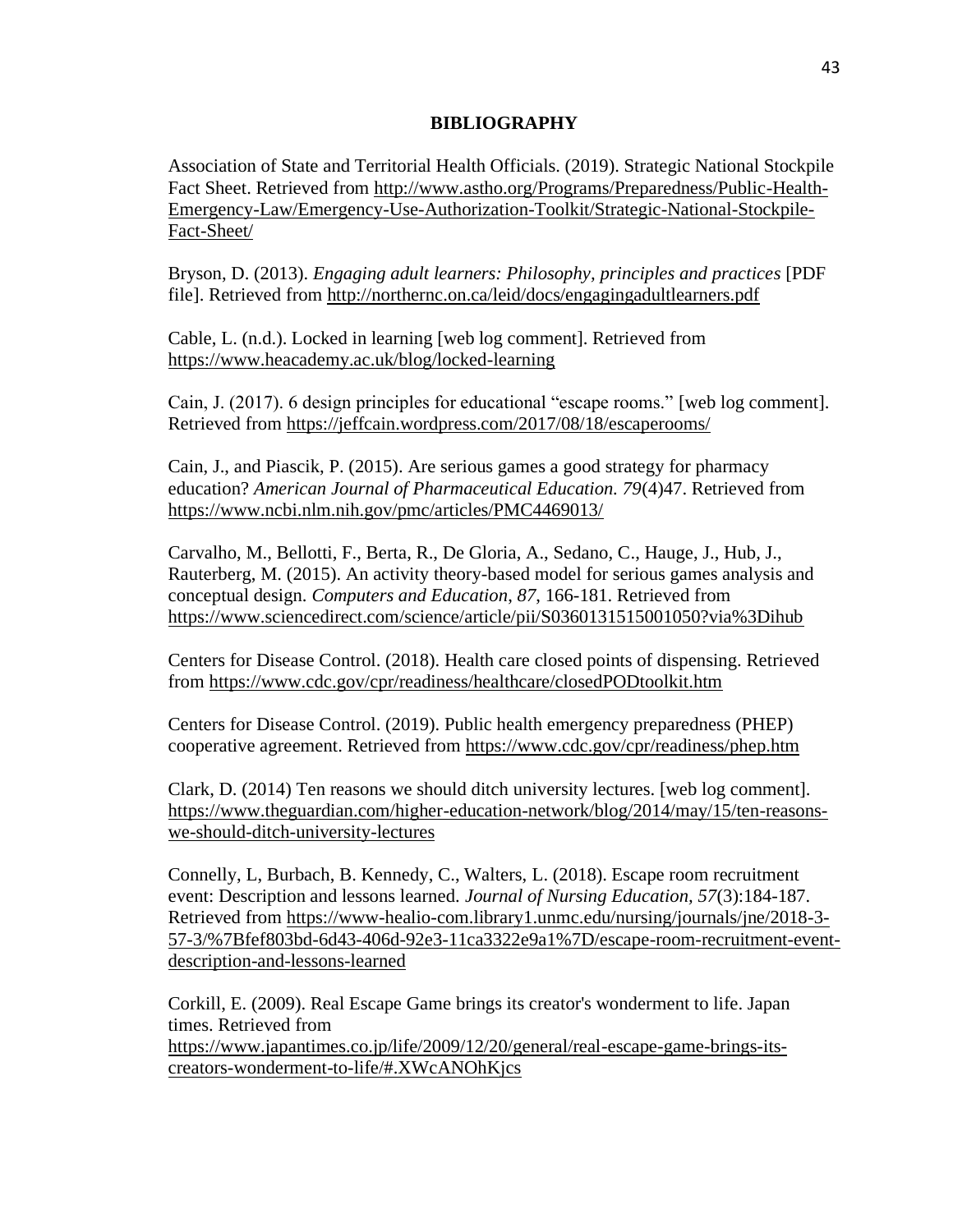Department of Homeland Security. (2019). National Incident Management System. Retrieved from<https://www.fema.gov/national-incident-management-system>

Elkhorn Logan Valley Public Health Department (2018). Elkhorn Logan Valley Public Health Department 2017-2018 Annual Report. Retrieved from [https://www.elvphd.org/Portals/0/Resources%20Document%20Library/Health%20Status](https://www.elvphd.org/Portals/0/Resources%20Document%20Library/Health%20Status/ELVPHD%20Annual%20Report%202017-2018%20Finalx.pdf) [/ELVPHD%20Annual%20Report%202017-2018%20Finalx.pdf](https://www.elvphd.org/Portals/0/Resources%20Document%20Library/Health%20Status/ELVPHD%20Annual%20Report%202017-2018%20Finalx.pdf)

Eukel, H. N., Frenzel, J. E., & Cernusca, D. (2017). Educational gaming for pharmacy students--design and evaluation of a diabetes-themed escape room. *American journal of pharmaceutical education*, *81*(7), 6265. Retrieved from <https://www.ncbi.nlm.nih.gov/pmc/articles/PMC5663657/>

Everest College. (2014). *Learning in America survey*. Retrieved from [https://gallery.mailchimp.com/893163b900efdcd50e4a7f0c5/files/Learning\\_In\\_America\\_](https://gallery.mailchimp.com/893163b900efdcd50e4a7f0c5/files/Learning_In_America_Survey_Report_v1.pdf) [Survey\\_Report\\_v1.pdf](https://gallery.mailchimp.com/893163b900efdcd50e4a7f0c5/files/Learning_In_America_Survey_Report_v1.pdf)

Fink, D. (2003). *Creating Significant Learning Experiences: An Integrated Approach to Designing College Courses*. San Francisco, CA: Jossey Bass. Retrieved from [https://www.unl.edu/philosophy/%5BL.\\_Dee\\_Fink%5D\\_Creating\\_Significant\\_Learning\\_](https://www.unl.edu/philosophy/%5BL._Dee_Fink%5D_Creating_Significant_Learning_Experi(BookZZ.org).pdf) [Experi\(BookZZ.org\).pdf](https://www.unl.edu/philosophy/%5BL._Dee_Fink%5D_Creating_Significant_Learning_Experi(BookZZ.org).pdf)

Fleming, N. (1995), *I'm different; not dumb*. Modes of presentation (VARK) in the tertiary classroom, in Zelmer,A., (ed.) Research and Development in Higher Education, Proceedings of the 1995 Annual Conference of the Higher Education and Research Development Society of Australasia (HERDSA), HERDSA, *18*:308 – 313. Retrieved from [http://www.vark-learn.com/wp-content/uploads/2014/08/different\\_not\\_dumb.pdf](http://www.vark-learn.com/wp-content/uploads/2014/08/different_not_dumb.pdf)

Gray, P. (2018). Benefits of play revealed in research on video gaming. Retrieved from [https://www.psychologytoday.com/us/blog/freedom-learn/201803/benefits-play-revealed](https://www.psychologytoday.com/us/blog/freedom-learn/201803/benefits-play-revealed-in-research-video-gaming)[in-research-video-gaming](https://www.psychologytoday.com/us/blog/freedom-learn/201803/benefits-play-revealed-in-research-video-gaming)

Guitard, P., Ferland, F., and Dutil, E. (2006). Toward a better understanding of playfulness in adults. *Canadian Journal of Occupational Therapy, 73*(5):281-294. Retrieved from [https://journals-sagepub](https://journals-sagepub-com.library1.unmc.edu/doi/pdf/10.2182/cjot.06.002)[com.library1.unmc.edu/doi/pdf/10.2182/cjot.06.002](https://journals-sagepub-com.library1.unmc.edu/doi/pdf/10.2182/cjot.06.002)

Hermanns, M. Deal, B., Campbell, A. Hillhouse, S., Opella, J., Faigle, C., and Campbell IV, R. (2018). Using an "escape room" toolbox approach to enhance pharmacology education. *Journal of Nursing Education and Practice, 8*:4. <https://doi.org/10.5430/jnep.v8n4p89>

Homeland Security. (2013). Homeland Security Exercise and Evaluation Program (HSEEP). Retrieved from [https://www.fema.gov/media-library-data/20130726-1914-](https://www.fema.gov/media-library-data/20130726-1914-25045-8890/hseep_apr13_.pdf) [25045-8890/hseep\\_apr13\\_.pdf](https://www.fema.gov/media-library-data/20130726-1914-25045-8890/hseep_apr13_.pdf)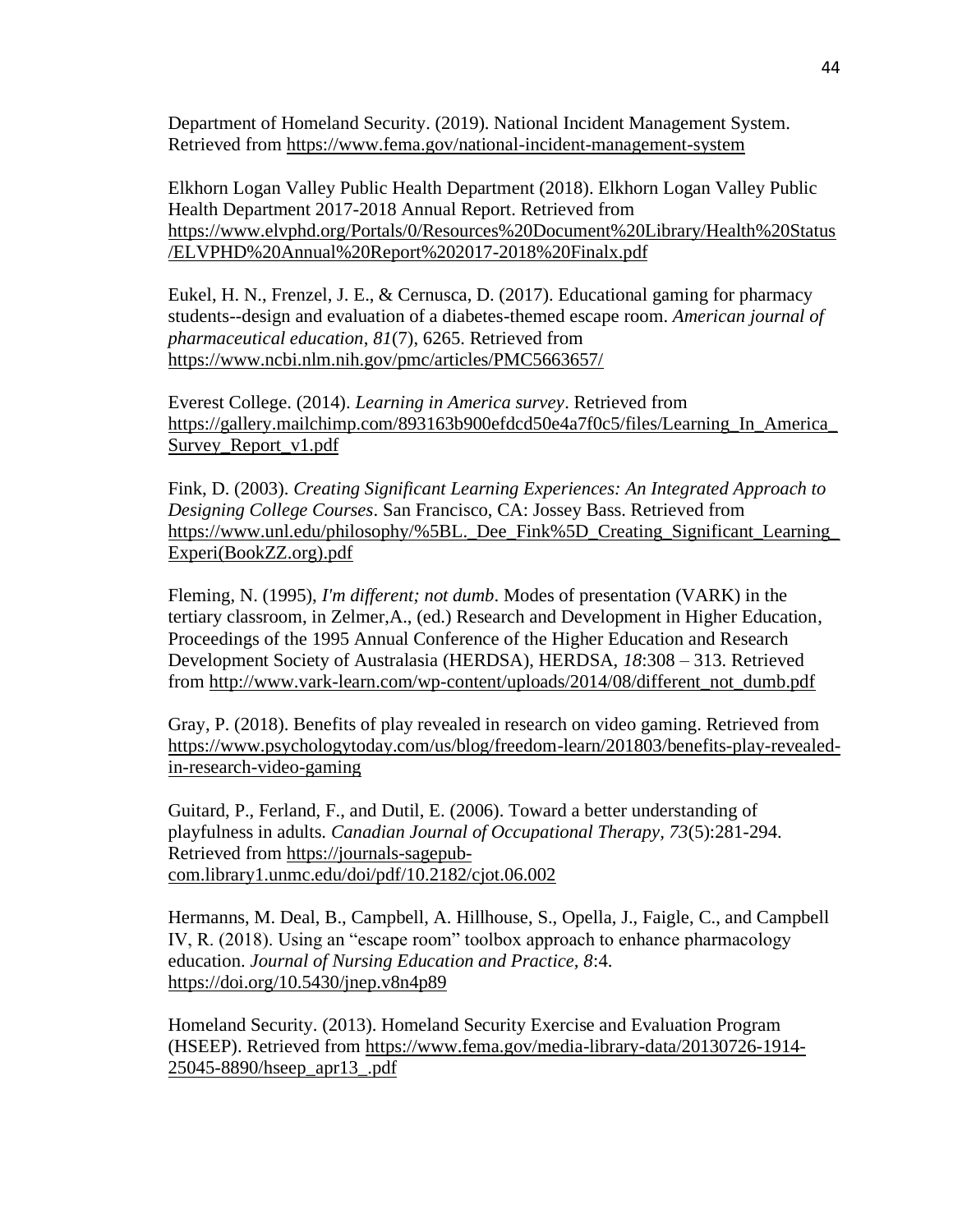Kapp, K. & Coné, J. (2012). *What every chief learning officer needs to know about games and gamification learning*. Institute for Interactive Technologies. [http://karlkapp.com/wp-content/uploads/2013/01/clo\\_gamification.pdf](http://karlkapp.com/wp-content/uploads/2013/01/clo_gamification.pdf)

Kolb, D. (1984). The Process of Experiential Learning. In *The experiential learning: Experience as the source of learning and development* NJ: Prentice-Hall. Retrieved from [https://learningfromexperience.com/research-library/the](https://learningfromexperience.com/research-library/the-process-of-experiential-learning/)[process-of-experiential-learning/](https://learningfromexperience.com/research-library/the-process-of-experiential-learning/)

Monaghan, S. & Nicholson, S. (2017). Bringing escape room concepts to pathophysiology case studies. *Journal of the Human Anatomy and Physiology Society. 21*(2)49-65. Retrieved from<http://scottnicholson.com/pubs/escaperoompatho.pdf>

Nicholson, S. (2015). Peeking behind the locked door: A survey of escape room facilities retrieved from<http://scottnicholson.com/pubs/erfacwhite.pdf>

Nicholson, S. (2016). The State of Escape: Escape Room Design and Facilities. Paper presented at Meaningful Play 2016. Lansing, Michigan. Retrieved from <http://scottnicholson.com/pubs/stateofescape.pdf>

Office for the Assistant Secretary for Preparedness and Response. (2018). About the Strategic National Stockpile. Retrieved from <https://www.phe.gov/about/sns/Pages/about.aspx>

Roberts, A., Nimegeer, A., Farmer, J. & Heaney, D. (2014). The experience of community first responders in co-producing rural health care: in the liminal gap between citizen and professional. *BMC Health Serv Res 14*, 460. Retrieved from <https://bmchealthservres.biomedcentral.com/articles/10.1186/1472-6963-14-460>

Scislowska, M. (2019). Man charged, detained in Poland escape room deaths. AP News. Retrieved from<https://www.apnews.com/12ae7ba70aa74873bea277636f26747a>

Sundsbo, K. (2019). Open access escape room: The key to OA engagement? *Insights 32*(1):8. DOI:<http://doi.org/10.1629/uksg.459>

U.S. Department of Health and Human Services. (2019). Topic collection: Mass distribution and dispensing of medical countermeasures. Retrieved from [https://asprtracie.hhs.gov/technical-resources/67/mass-distribution-and-dispensing-of](https://asprtracie.hhs.gov/technical-resources/67/mass-distribution-and-dispensing-of-medical-countermeasures/60)[medical-countermeasures/60](https://asprtracie.hhs.gov/technical-resources/67/mass-distribution-and-dispensing-of-medical-countermeasures/60)

Vogel, S. & Schwabe, L. (2016). Learning and memory under stress: implications for the classroom. *Npj Science Learn 1,* 16011. https://doi.org/10.1038/npjscilearn.2016.11

Voros, A. & Sarkozi, Z. (2017). Physics escape room as an educational tool. AIP Conference Proceedings 1916, 050002. Retrieved from <https://doi.org/10.1063/1.5017455>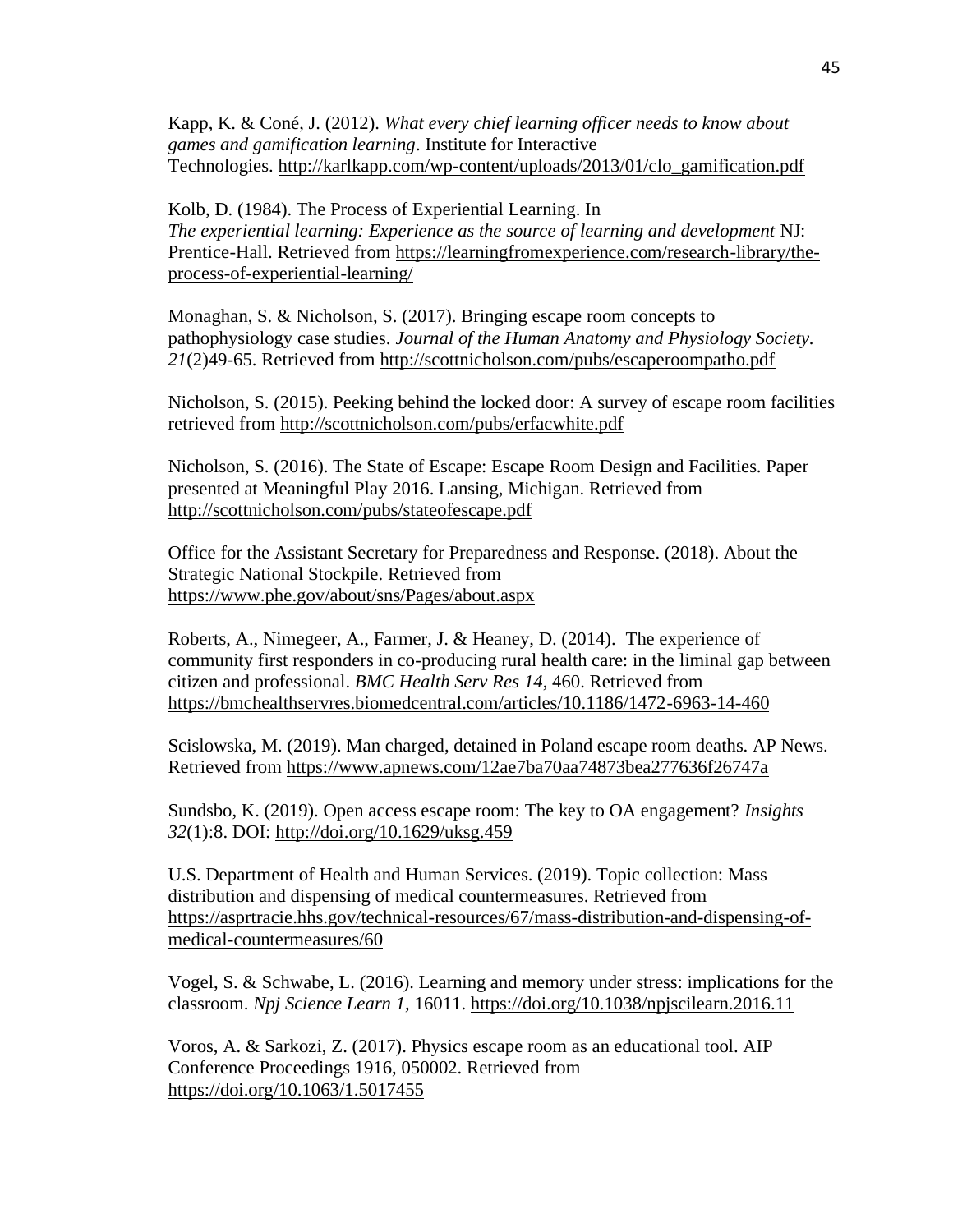Whitton, N. (2018). Playful learning: Tools, techniques and tactics. *Research in Learning Technology 26*:2035.<http://dx.doi.org/10.25304/rlt.v26.2035>

Waggoner, D., Martin, S., Eads, J., & Branson, R. (2019). Using an escape room as gameful training with students. NACE Journal, February 2019. [https://www.naceweb.org/career-readiness/competencies/using-an-escape-room-as](https://www.naceweb.org/career-readiness/competencies/using-an-escape-room-as-gameful-training-with-students/)[gameful-training-with-students/](https://www.naceweb.org/career-readiness/competencies/using-an-escape-room-as-gameful-training-with-students/)

World of Escapes. (n.d.). Location Map. Retrieved from<https://worldofescapes.com/map>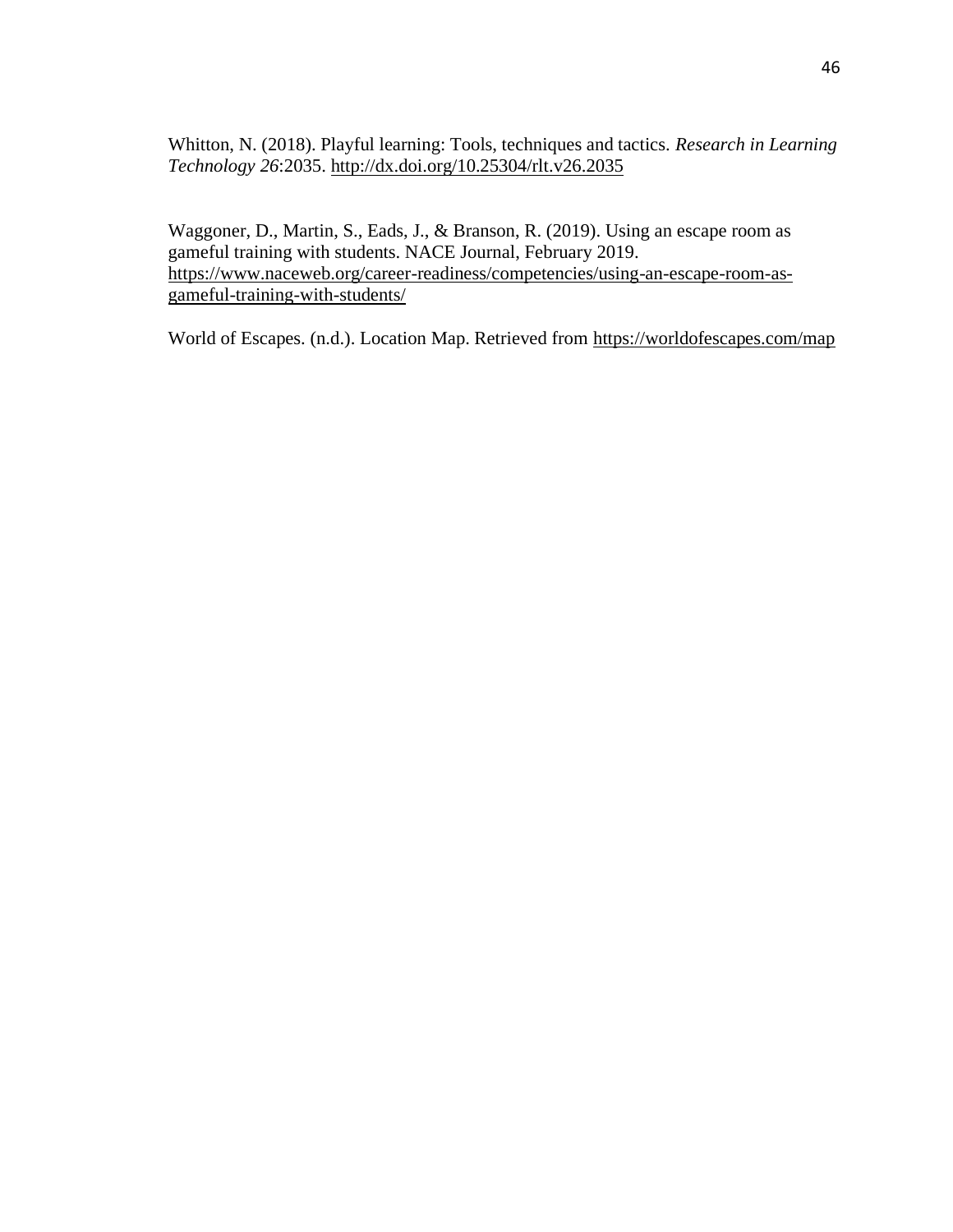## **Questions for EscapePOD Pre-, Mid- and Post-Tests**

| Correct answer: Strategic National Stockpile<br>Correct answer: Free medications<br>Correct answer: Vehicles which are visibly marked as security vehicles, peace officers<br>in uniform and armed peace officers.<br>to receive from the SNS?<br>Correct answer: Doxycycline and Ciprofloxacin<br>Correct answer: Tizanidine<br>6. The Ciprofloxacin that comes in the SNS arrives in which dosage.<br>Correct answer: 500mg<br>7. The two main drugs that come in the SNS arrive in which form(s)?<br>Correct answer: Tablets, capsules and liquids<br>Correct answer: A calm and pleasant demeanor<br>Correct answer: Only people with the proper wristband, badge and/or vest were<br>allowed in the area where medication is stored.<br>10. In the event of an outbreak or terrorist attack with a bacterial agent, medication were given<br>Correct answer: To one person representing a whole household. | 1. What does the acronym "SNS" stand for?                                                |
|-----------------------------------------------------------------------------------------------------------------------------------------------------------------------------------------------------------------------------------------------------------------------------------------------------------------------------------------------------------------------------------------------------------------------------------------------------------------------------------------------------------------------------------------------------------------------------------------------------------------------------------------------------------------------------------------------------------------------------------------------------------------------------------------------------------------------------------------------------------------------------------------------------------------|------------------------------------------------------------------------------------------|
|                                                                                                                                                                                                                                                                                                                                                                                                                                                                                                                                                                                                                                                                                                                                                                                                                                                                                                                 |                                                                                          |
|                                                                                                                                                                                                                                                                                                                                                                                                                                                                                                                                                                                                                                                                                                                                                                                                                                                                                                                 | 2. What can you receive at an Open Point-of-Dispensing location?                         |
|                                                                                                                                                                                                                                                                                                                                                                                                                                                                                                                                                                                                                                                                                                                                                                                                                                                                                                                 |                                                                                          |
|                                                                                                                                                                                                                                                                                                                                                                                                                                                                                                                                                                                                                                                                                                                                                                                                                                                                                                                 | 3. What kind of security is needed while the SNS supplies are enroute?                   |
|                                                                                                                                                                                                                                                                                                                                                                                                                                                                                                                                                                                                                                                                                                                                                                                                                                                                                                                 |                                                                                          |
|                                                                                                                                                                                                                                                                                                                                                                                                                                                                                                                                                                                                                                                                                                                                                                                                                                                                                                                 | 4. If an Anthrax attack occurs, what two types of medication would we primarily expect   |
|                                                                                                                                                                                                                                                                                                                                                                                                                                                                                                                                                                                                                                                                                                                                                                                                                                                                                                                 |                                                                                          |
|                                                                                                                                                                                                                                                                                                                                                                                                                                                                                                                                                                                                                                                                                                                                                                                                                                                                                                                 | 5. If a person is taking this particular drug, they CANNOT take Ciprofloxacin.           |
|                                                                                                                                                                                                                                                                                                                                                                                                                                                                                                                                                                                                                                                                                                                                                                                                                                                                                                                 |                                                                                          |
|                                                                                                                                                                                                                                                                                                                                                                                                                                                                                                                                                                                                                                                                                                                                                                                                                                                                                                                 |                                                                                          |
|                                                                                                                                                                                                                                                                                                                                                                                                                                                                                                                                                                                                                                                                                                                                                                                                                                                                                                                 |                                                                                          |
|                                                                                                                                                                                                                                                                                                                                                                                                                                                                                                                                                                                                                                                                                                                                                                                                                                                                                                                 |                                                                                          |
|                                                                                                                                                                                                                                                                                                                                                                                                                                                                                                                                                                                                                                                                                                                                                                                                                                                                                                                 |                                                                                          |
|                                                                                                                                                                                                                                                                                                                                                                                                                                                                                                                                                                                                                                                                                                                                                                                                                                                                                                                 | 8. The Greeter at an Open Point-of-Dispensing must possess the following:                |
|                                                                                                                                                                                                                                                                                                                                                                                                                                                                                                                                                                                                                                                                                                                                                                                                                                                                                                                 |                                                                                          |
|                                                                                                                                                                                                                                                                                                                                                                                                                                                                                                                                                                                                                                                                                                                                                                                                                                                                                                                 | 9. To help control access to areas of the Point-of-Dispensing where medication is stored |
|                                                                                                                                                                                                                                                                                                                                                                                                                                                                                                                                                                                                                                                                                                                                                                                                                                                                                                                 |                                                                                          |
|                                                                                                                                                                                                                                                                                                                                                                                                                                                                                                                                                                                                                                                                                                                                                                                                                                                                                                                 | at the Point-of Dispensing                                                               |
| Apparently A. Quastions asked on the Pre-Mid- and Post-Tests                                                                                                                                                                                                                                                                                                                                                                                                                                                                                                                                                                                                                                                                                                                                                                                                                                                    |                                                                                          |

**Appendix A. Questions asked on the Pre-, Mid- and Post-Tests**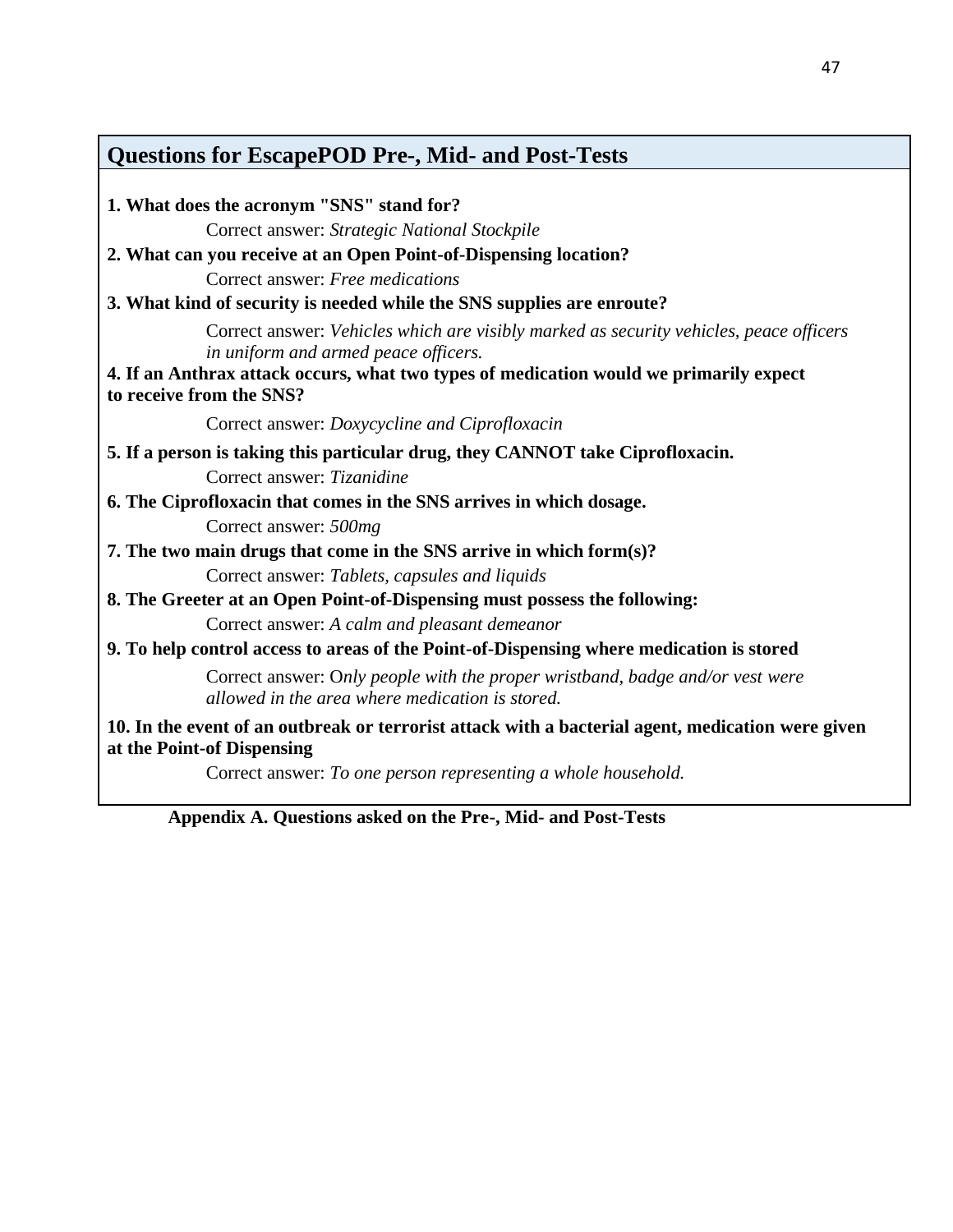| Item                                                                                                                   | Strongly<br>Disagree | Disagree       | Neutral | Agree                    | Strongly<br>Agree |
|------------------------------------------------------------------------------------------------------------------------|----------------------|----------------|---------|--------------------------|-------------------|
| The EscapePOD encouraged me to think<br>about material in a new way.                                                   | 1                    | $\overline{2}$ | 3       | 4                        | 5                 |
| I would recommend this activity to other<br>people.                                                                    | $\mathbf{1}$         | $\overline{2}$ | 3       | 4                        | 5                 |
| I learned from my peers during the<br>EscapePOD activity.                                                              | $\mathbf{1}$         | $\overline{2}$ | 3       | 4                        | 5                 |
| The EscapePOD was an effective way to<br>review the topic of Open POD operations.                                      | $\mathbf{1}$         | $\overline{2}$ | 3       | $\overline{4}$           | 5                 |
| The EscapePOD was an effective way to<br>learn new information regarding Open POD<br>operations.                       | $\mathbf 1$          | $\overline{2}$ | 3       | 4                        | 5                 |
| I learn better in a game format than a<br>didactic (normal) lecture.                                                   | $\mathbf{1}$         | $\overline{2}$ | 3       | $\overline{4}$           | 5                 |
| The EscapePOD was an effective way to<br>assist my learning of Open POD operations.                                    | $\mathbf{1}$         | $\overline{2}$ | 3       | 4                        | 5                 |
| I feel I was able to engage with my<br>teammates to learn new material.                                                | $\mathbf{1}$         | $\overline{2}$ | 3       | 4                        | 5                 |
| It was difficult for me to focus on learning<br>because I was feeling stressed or<br>overwhelmed.                      | $\mathbf{1}$         | $\overline{2}$ | 3       | 4                        | 5                 |
| The non-educational portions (eg. puzzles,<br>ciphers, etc.) distracted me from learning<br>about Open POD operations. | $\mathbf{1}$         | $\overline{2}$ | 3       | $\overline{4}$           | 5                 |
| I prefer assembling information from a<br>variety of sources when learning new<br>material.                            | $\mathbf 1$          | $\overline{2}$ | 3       | 4                        | 5                 |
| In general, I enjoy playing games (video<br>games, board games, social media games,<br>etc.)                           | $\mathbf{1}$         | $\overline{2}$ | 3       | $\overline{4}$           | 5                 |
| I learn better doing hand-on activities rather<br>than lectures.                                                       | $\mathbf 1$          | $\overline{2}$ | 3       | 4                        | 5                 |
| I prefer to learn by interacting with groups of<br>people rather than learning on my own.                              | $\mathbf{1}$         | $\overline{2}$ | 3       | 4                        | 5                 |
| I would consider the PowerPoint lecture<br>"fun."                                                                      | $\mathbf{1}$         | $\overline{2}$ | 3       | 4                        | 5                 |
| I would consider the EscapePOD activity<br>"fun."                                                                      | $\mathbf{1}$         | $\overline{2}$ | 3       | $\overline{\mathcal{L}}$ | 5                 |
| I attended this training event because the<br>advertisements promoting this event                                      | $\mathbf{1}$         | $\overline{2}$ | 3       | 4                        | 5                 |

## **Evaluation of EscapePOD Training**

mentioned Escape Rooms.

Please circle the number that corresponds with your perception of this training.

### **Appendix B. Likert-scale EscapePOD Training Evaluation**

*Adapted from Eukel, Frenzel, and Cernusca, 2017*.